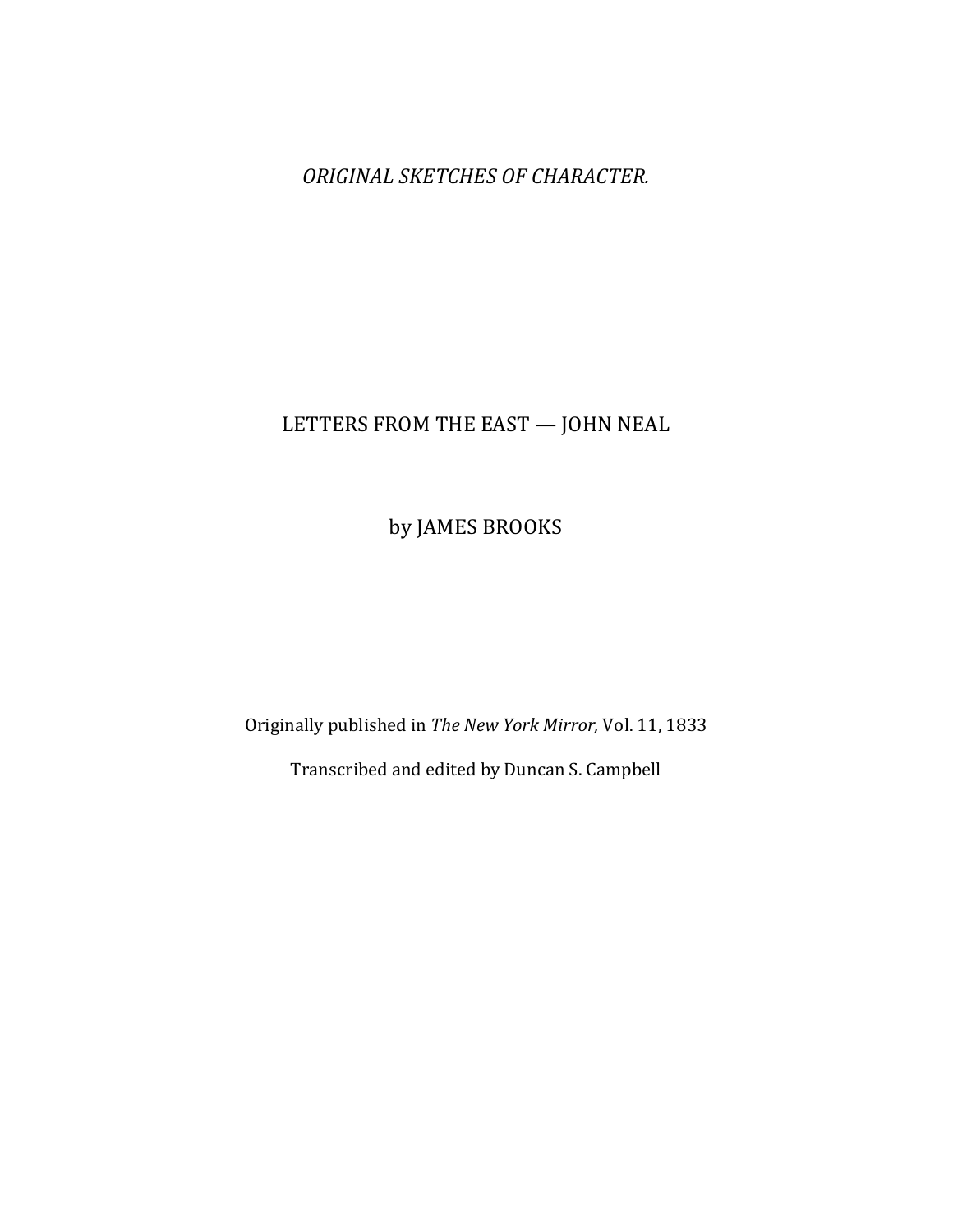# Table of Contents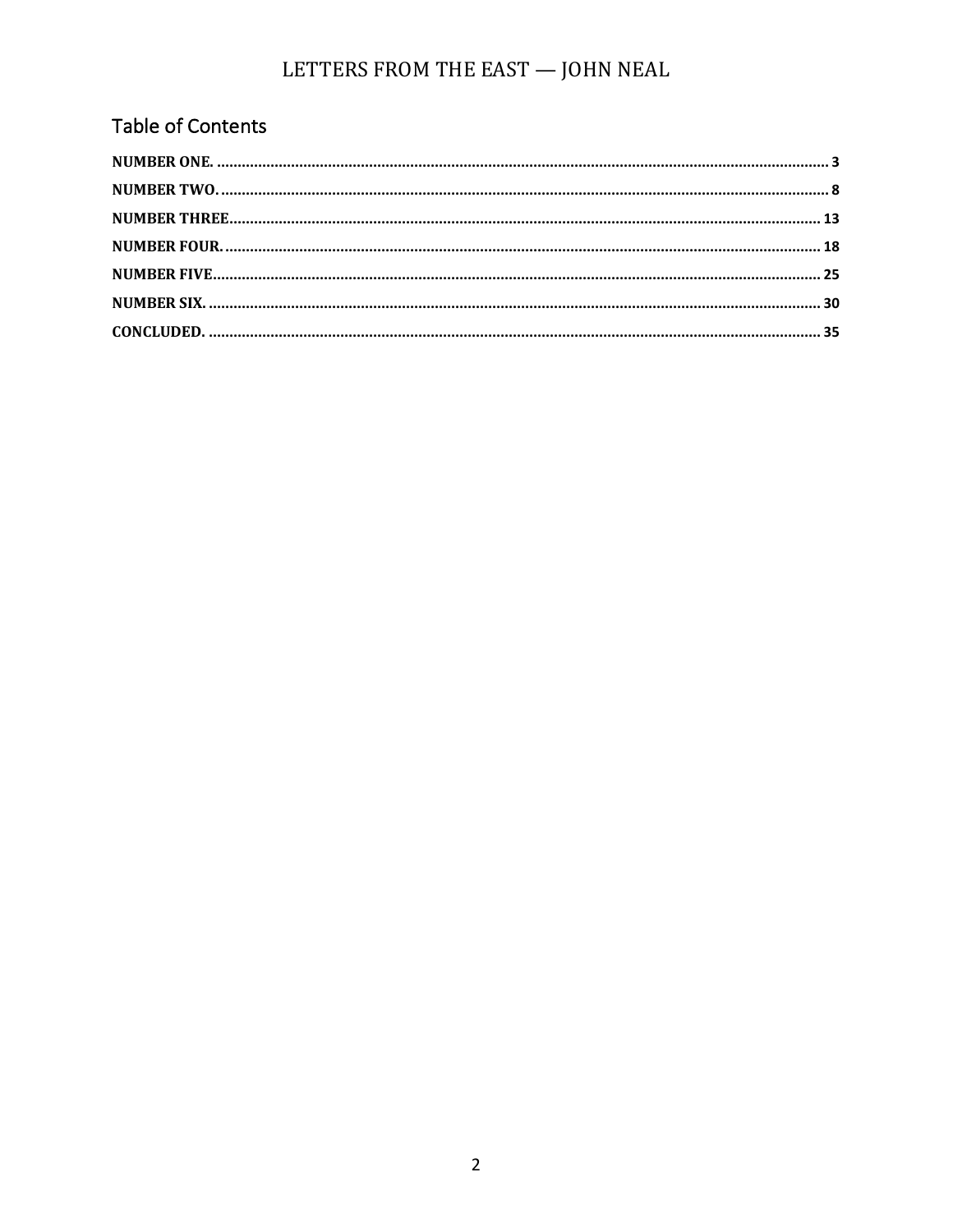#### NUMBER ONE.

#### To the editors of the New-York Mirror.

I propose to introduce you and the readers of the *Mirror*, and of course, the American public, (for I have seen your sheet on the center-table from Washington to New Orleans, and thence to the Passamaquoddy, to a man in the east, a genuine Yankee; in that land fertile in oddities, notions, plans and projects; and wherewithal redundant in strength, hardihood, noble daring, and ability. Were I called upon to portray New England in miniature, and to speak in a single person the character of a race, with all their faults and their virtues, peculiar everywhere, daring and confident in everything, ready and skillful, from the counter and the ship, to the bar and the pulpit, from the rocky islands of Maine, and the banks of Newfoundland, to the sands of the Carolinas and Louisiana, or even the far-off illimitable west, I know not how I could do it better than in the sketch I am about to give you of *a man of the east*. 

Some take one way to reputation, some another; some alight like the eagle on the stormcrag, and some creep and crawl there. Some dare and fight the public, and force a name from the reluctant: and some glide gracefully along, with kind compliments, handsome bows, and pretty sayings, and coax the public into a plaudit or an "Io Paean."<sup>1</sup> All ways have their advantages and disadvantages. One is cragged, fearful, cliff-like, as over the untouched tops of our own Alleghanies; but *there*, spirit-stirring, imperial, above the clouds, as with tempest, mist and storm—the other, as in our valleys and our prairies, smooth, delightful, exhilarating, amid fields of clover, or unbounded prospect of nature's wonder-works. Or, one is on the Mississippi, with its whirls and eddies, thick, turbid, and gold-colored; and the other over the calm and placid  $Ohio<sub>i</sub><sup>2</sup>$  on its clear and silver current, amid its ranges of hills and joyous scenery. For myself, if I were gifted for such a destiny, I should prefer the latter, because it is safer, easier, happier. Give me the Ohio to sail over, less terrible and magnificent though it may be—and take "the Father of Waters,"<sup>3</sup> with its Charybdis<sup>4</sup> current, its snags and its sawyers.<sup>5</sup>

Now then after this preliminary, let me make you acquainted with John Neal, Esq. of Portland,<sup>6</sup> Maine, a man not unknown to fame—not unknown in the story of American literature—over the ocean, or this side of it; but a man whom it has been too customary to abuse, because the public are ignorant of him and his merits, though he has gained a name in spite of the American press, and has won tributes from foreign pens, when his own countrymen have spoken but feebly and fearfully. Not that his countrymen are ungenerous but because he has dared them, lectured them, defied them, and never cajoled them; and because he has been imprudent, rash, and reckless; and bas obeyed tile impulses of a

 $1$  Io Paean — (Greek) Expression of praise

<sup>&</sup>lt;sup>2</sup> Earlier in 1833, Brooks had traveled the Ohio and Mississippi rivers, and crossed the Allegheny mountains.

 $3$  Father of Waters — Mississippi River

 $4$  Charybdis — Mythical whirlpool located between Sicily and the Italian mainland

 $5$  Snags and sawyers  $-$  Two types of tree obstacles in the river; they were a hazard to shipping

 $6$  Portland ME  $-$  Brooks' home town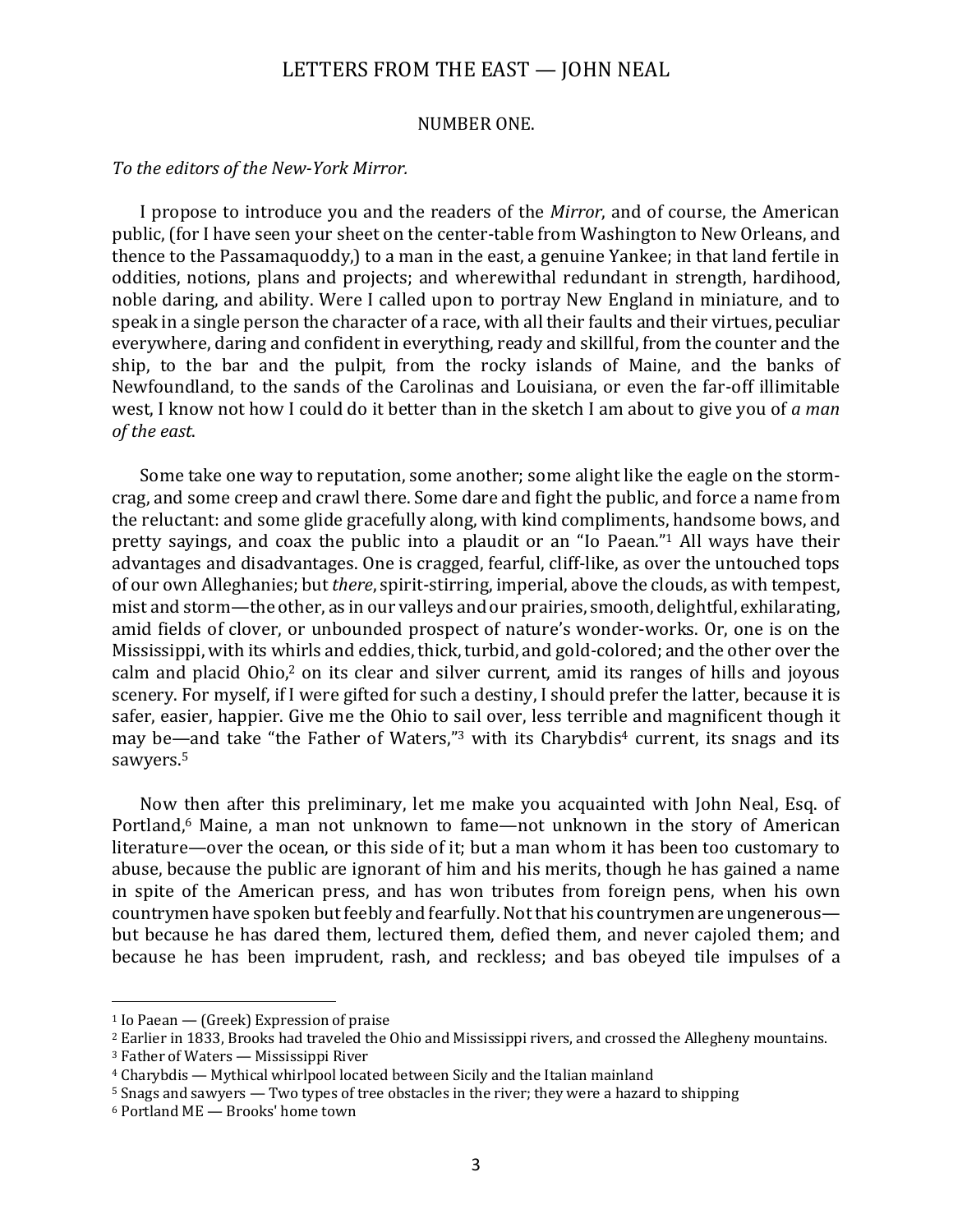wayward spirit, rather than reason, prudence, policy and *tact*, that ever-active deity which turns all things to good, and makes sunshine or sees sunshine even in the thick fog. And here, before I go farther, let me beg of you to pardon these long-winded sentences and desultory sketches. I cannot write like a book, and heaven preserve me from the man or woman who talks like one—for I talk in my closet with volumes spiritless and motionless, till I am wearied to death with print, leather and paper; and when I go forth into the world, I want the inspiration of unarranged thoughts, that leap sparkling from the soul—I want to share in its smiles, its beauties and prettinesses. I quaff free-and-easy conversation as the *bon vivant<sup>7</sup>* quaffs his champagne or *couleur de rose.<sup>8</sup>* Away from me with your sherry and madeira, your Hock and Moselle<sup>9</sup>—the prose of a dinner-table—and give me the bright champagne, the poetry of a feast, that bubbles and dances to the brim of the glass.

I was but a college-boy when I first became acquainted with Mr. Neal as a writer; and late at night I used to read his *Errata*,<sup>10</sup> not the best nor the worst of his novels, with an intense and thrilling interest, and feel strange thoughts as I was wrought upon by his wild but ungovernable imagination. He was the hero of our circle. We laughed at his oddities, abused his faults, and smiled over his vanity; but yet his words went to our hearts, and swayed and molded the impulses of many of us. When I had pocketed my sheepskin, which decked me as an "A. B.,"<sup>11</sup> and of course felt all the pride of a young man, flush with the honors of a college, I resolved to become acquainted with our hero—started for Portland, and planted myself in his office.

Mr. Neal had been back from Europe some six or eight months, and had established "the Yankee," an odd newspaper, then racy, lively, and flourishing, which everybody was reading, and of which everybody was speaking—a newspaper that meddled with everything, gossiped in everything from church to state, from the tallest tome, no matter how thick, down to the smallest affairs, of tokens and souvenirs and lady-actress's feet—of poets and dogs, of painting and side-walks, of Bentham<sup>12</sup> and Jeffrey,<sup>13</sup> and sleigh-rides and huskings,<sup>14</sup> of politics and religion, and "courting" and "blackberrying." In short, the newspaper was one of the strangest ones ever heard of. Men, women and children there thought *out aloud*, and I could put my finger on many a name of the young men, and old men, too, of New England, not unknown now, who there felt so free in speaking as to gain that self-confidence which has helped, and will help them, through life. This paper was, however, a thousand miles too far "down East," to make a grand impression, and what was more, to make much money. It was like throwing a great rock off the shores of Lake Superior to agitate the whole surface, instead of throwing it into the center.

<sup>&</sup>lt;sup>7</sup> *bon vivant* — person of refined taste

<sup>&</sup>lt;sup>8</sup> *couleur de rose* — rose-colored (such as a beverage)

 $9$  Hock and Moselle — European table wines

 $10$  Errata — Novel by Neal published in 1823

 $11$  A. B. — Bachelor of Arts degree (awarded to Brooks by Waterville College in 1828)

 $12$  Jeremy Bentham (1748-1832) — English philosopher and social reformer; founder of Utilitarianism; advocated such reforms as separation of church and state, freedom of expression, abolition of slavery and the death penalty

<sup>&</sup>lt;sup>13</sup> Francis Jeffrey (1773-1850) — Scottish writer, judge and lawyer; 1802 co-founder of *The Edinburgh Review* 

 $14$  Husking — Farm gathering where neighbors help with the maize crop by removing the husks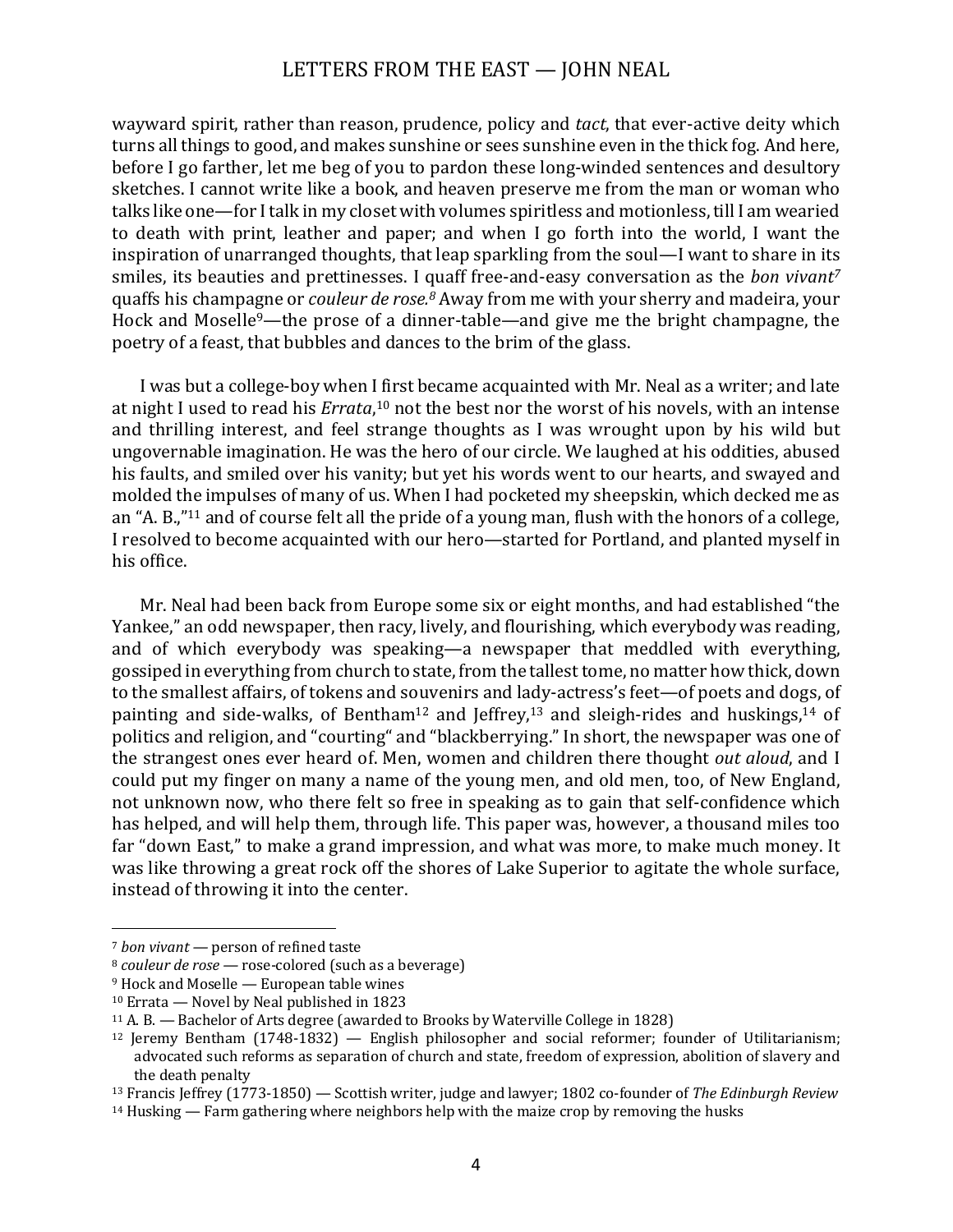But it did flourish, until it changed form and title, and place of publication; thus, living a silk-worm life, from the chrysalis to the butterfly state, making more noise than any other paper ever made in this country in so short a time, weaving often a splendid and at times a brilliant web, and after fluttering some, dying at last, because it was a magazine and not a newspaper. 

When I first went into Neal's office, my attention was attracted by a man about five feet, eight or nine inches high, with a fine head, light-colored silky hair, robust, athletic, iron-built; in short, the man to make a statue of, every limb was so well developed, and there was so much of manhood in the whole figure. He was in a strange-shaped jacket, with a vest after his own form and fashion, for he has all things made according to his notions, dictating to tailors, furniture-makers, house-builders, book-binders, cooks and milliners also, and playing the divine and the physician. He was over careful and very neat in his person, but not a fop nor a dandy, for *they* follow fashions, and he sets all at defiance. Neal was then alternately talking with a lot of men who were boxing and fencing, for he was a boxingmaster, and fencing-master too, and as the printer's devil came in, crying "copy, more copy," be would race with a huge swan's quill, full gallop, over sheets of paper as with a steam-pen, and off went one page, and off went another, and then a lesson in boxing, the thump of glove to glove, then the mask, and the stamp of the sandal, and the ringing of the foils.

"What a fellow for an editor," thought I. "What sort of an article can spring from such a fire-like pen, coursing at that rate amid such music?" I read the article in print next morning, and it was one of the best essays in the English language, on "women," where he calls "men the realities," and women, "the poetry of this world," "men the trees," and "women the fruitage and flowers."

I had said that Neal had but lately returned from England, where, caressed by Bentham, and Mill the father,<sup>15</sup> and Mill the son,<sup>16</sup> and Cartwright,<sup>17</sup> and other reformers; and noticed by Blackwood,<sup>18</sup> Stratford Canning<sup>19</sup> and many other eminent Englishmen, as a young American of extraordinary promise, he had his head filled with plans and projects of all sorts; his genius had broken loose. The wild eagle had alighted again on his own peak, after spreading his wings in a foreign land, and creating a sensation among the great ones there. Of course, there was no cropping his wings or talons here, hence, there was a strange fluttering. In his novels he had been imprudent, and had made enemies. He had been accused with shameful injustice of abusing his country in Blackwood,<sup>20</sup> the Westminster,<sup>21</sup> the London, $22$  and other magazines. Hence, parties were formed in the United States from the

<sup>&</sup>lt;sup>15</sup> James Mill (1773-1836) — Scottish historian, economist and philosopher; father of John Stuart Mill

 $^{16}$  John Stuart Mill (1806-1873) — British philosopher and political economist

 $17$  John Cartwright  $(1740-1824)$  — English political reformer

 $18$  William Blackwood (1776-1834) - Scottish publisher

 $19$  Stratford Canning (1786-1880) — British diplomat and politician

<sup>&</sup>lt;sup>20</sup> Blackwood's Edinburgh Magazine (later known as *Blackwood* or *Maga*) was founded in 1817

 $21$  Westminster Review — Magazine founded by Jeremy Bentham in 1823

 $22$  London Review  $-$  Several publications appeared under this name in the early 19th century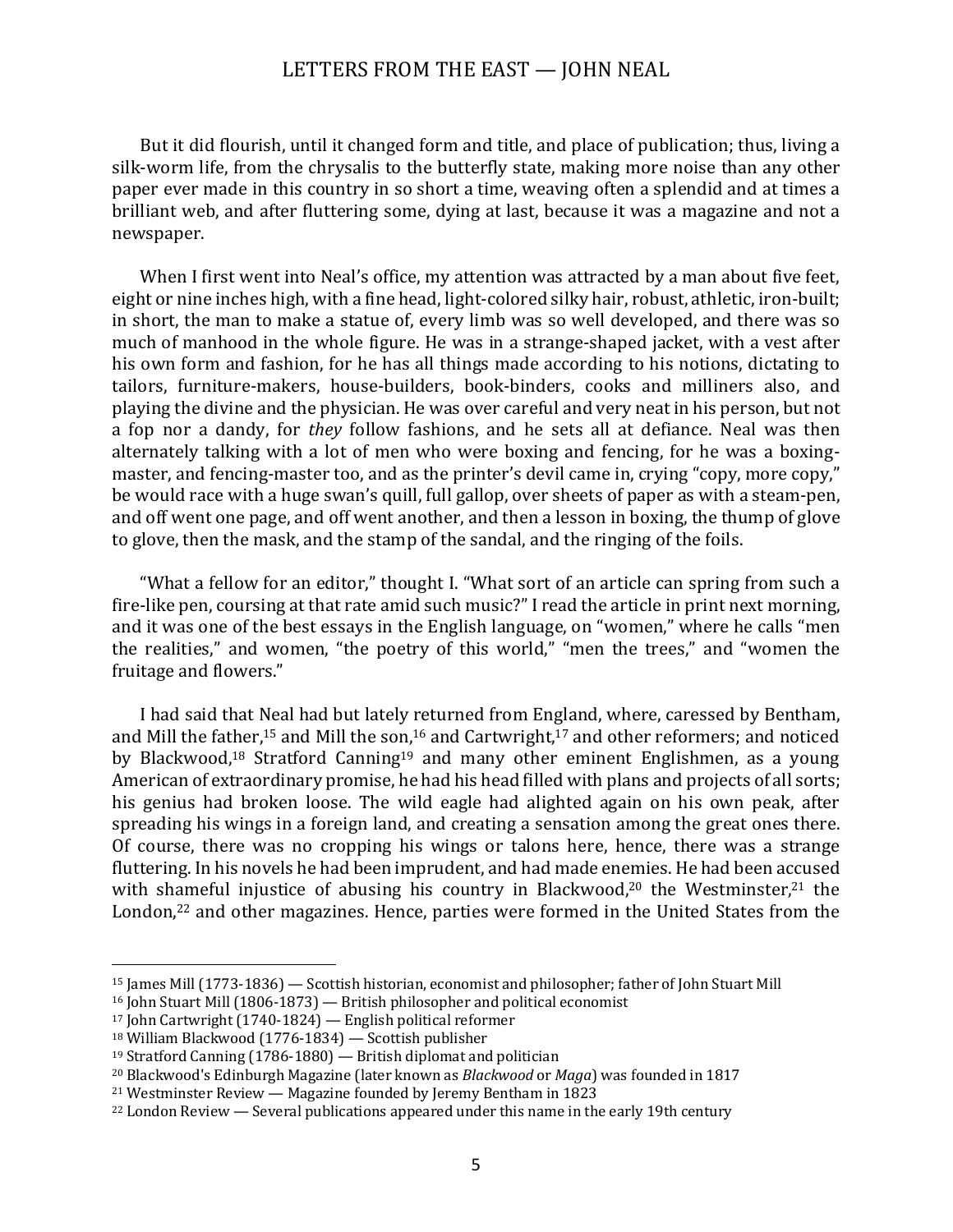moment he landed; and in his own town, men took sides, but more were against him than for him. 

Neal was not the man to brook abuse, or to parry or appease it. He planted himself in his own town, daring all rebuke, and storming all opposition. His proud and sensitive spirit was fretted and exasperated. He determined to force men to be his friends, to defy all undeserved censure, to win a reputation in his own birthplace. He began in Portland, "The Yankee," as I have before stated. He opened an office as counsellor at law, and was ardent, industrious and successful in his profession. He established a gymnasium, and the whole town was engaged in that. The arts of pugilism and fencing were not forgotten. In short, he undertook to reform the English grammar, pronunciation and punctuation, and the newspaper press, and books, and the style in which they are written, conversation, manners and customs; in fact, everything; till he became hereabout in society, what his great prototype Jeremy Bentham was in law tomes and panopticons, and sundry other incomprehensible things. Though the world smiled, vet, as Bentham now has his Brougham.<sup>23</sup> even so *he* had, in a smaller sphere, men whom he was fashioning and forming.

Mr. Neal showed me his law library, which is certainly one of the best I have seen in the United States, and what is more, the earnings of his own pen, as an author. Think of that, *as an author*! He has also as fine a private library as there is in this country, with books in quite all of the modem languages, nearly all of which he reads with ease, and many of which he speaks with fluency. I introduce the fact of the library, to say that even this is characteristic of the man peculiar in everything, for his books are all bound according to his own direction, all regularly labelled and margined, so that anyone might know that they were the property of the odd owner, if he were to pick them up in the street. About this time, Mr. Neal took it into his head to fall in love and marry, as most men will in the course of time. Now we saw the man again. The furniture of his house was all of his own direction; from the garret to the cellar, from the sofa to the looking-glass, from the napkin-ring to the butter-knife, all was elegant, magnificent, even rich and in the best possible taste. Experiments in cooking succeeded; thus, we had the editor and cook, the reformer and cabinet director, the poet and pugilist, the lawyer and housekeeper, all in one and the same person. I mention all these as the peculiarities of an extraordinary man.

Soon I met Mr. Neal in society, at parties, and in the social circle, and there he was the same peculiar man, talking as no other man can or does talk, all alive with head, hands and arms, jovial, happy, full of fun and frolic, all vivacity and anecdote, now declaiming like a torrent, if a torrent can declaim—throwing off poetry in prose, from an inexhaustible imagination, or cracking jokes, or making puns and *bons mots*,<sup>24</sup> or sparkling with wit as the ocean at night, phosphorescent and agitated. In truth, he was a very cataract of words, alluring all eves, and astonishing all ears. Many men talk and declaim, but none talk as he talks, no matter to him what topic is introduced. The spring of his mind is such, that he leaps from one to another with more than French versatility. He has read much, and I may well say a little of everything. His life has thrown him into all sorts of society, from the Yankee

<sup>&</sup>lt;sup>23</sup> Henry Peter Brougham (1778-1868) — British statesman; founder of the *Edinburgh Review* 

<sup>&</sup>lt;sup>24</sup> *bon mots* — Witty saying or riposte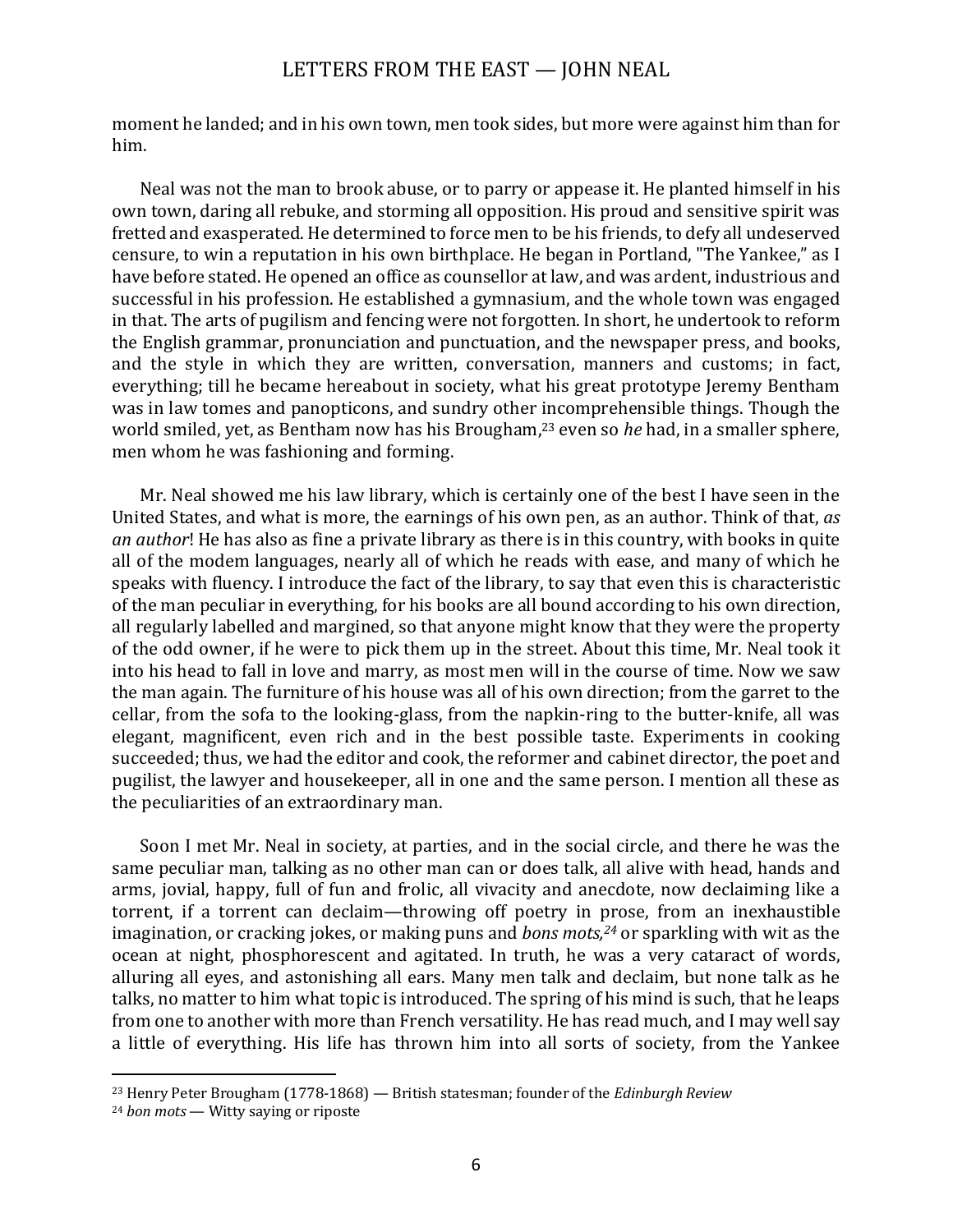backwoodsman, to the noble lord's table, and he has been almost everything, as I will show by-and-by: painter and pedagogue, novelist and writing-master, clerk and merchant, historian and poet, lawyer and editor, a most voluminous writer at home, an author abroad, and a prolific correspondent of the chief monthlies in England; and, though now not forty years of age, he has probably written more than any other American, and earned more with his pen than any other, Cooper<sup>25</sup> and Irving<sup>26</sup> excepted, all the time passing through a life of extraordinary vicissitude. labor and adventure; so that his simple biography is a romance.

Mr. Neal has faults, eminent faults, they are—I will speak of them by-and-by—but he has magnificent virtues, also. He is daring, over-daring, self-confident, over-enthusiastic for the times, over-ambitious for originality, novelty and startling thoughts, and he gives vent to all the fermentation of a brilliant intellect. But his faults are those of all men of genius, more apparent in him, it may be, than in others, because he has not been formed in the schools, and rubbed and polished by early attrition in those institutions, where an over-shooting intellect is kept within palings. He has all the extravagance and excitability of minds that break loose from the common orbit, and are then goaded by persecution—meteoric, but splendid; dangerous, but exhilarating; flashing and wandering, hitherward and thitherward over the whole galaxy of learning, but often emitting some sparks of celestial fire, as from a bright star in the uppermost sky. Think me not extravagant. I have had opportunities to compare men of all classes in our country, and to weigh and gauge their faculties. I am one of those cool-pen gentry that measure what they say, and never run wild in hazardous eulogium—and when you have heard more and more from me, you will believe what I say.

 $25$  Fenimore Cooper (1789-1851) — Prominent American novelist

 $26$  Washington Irving (1783-1859) — Best-selling American author and historian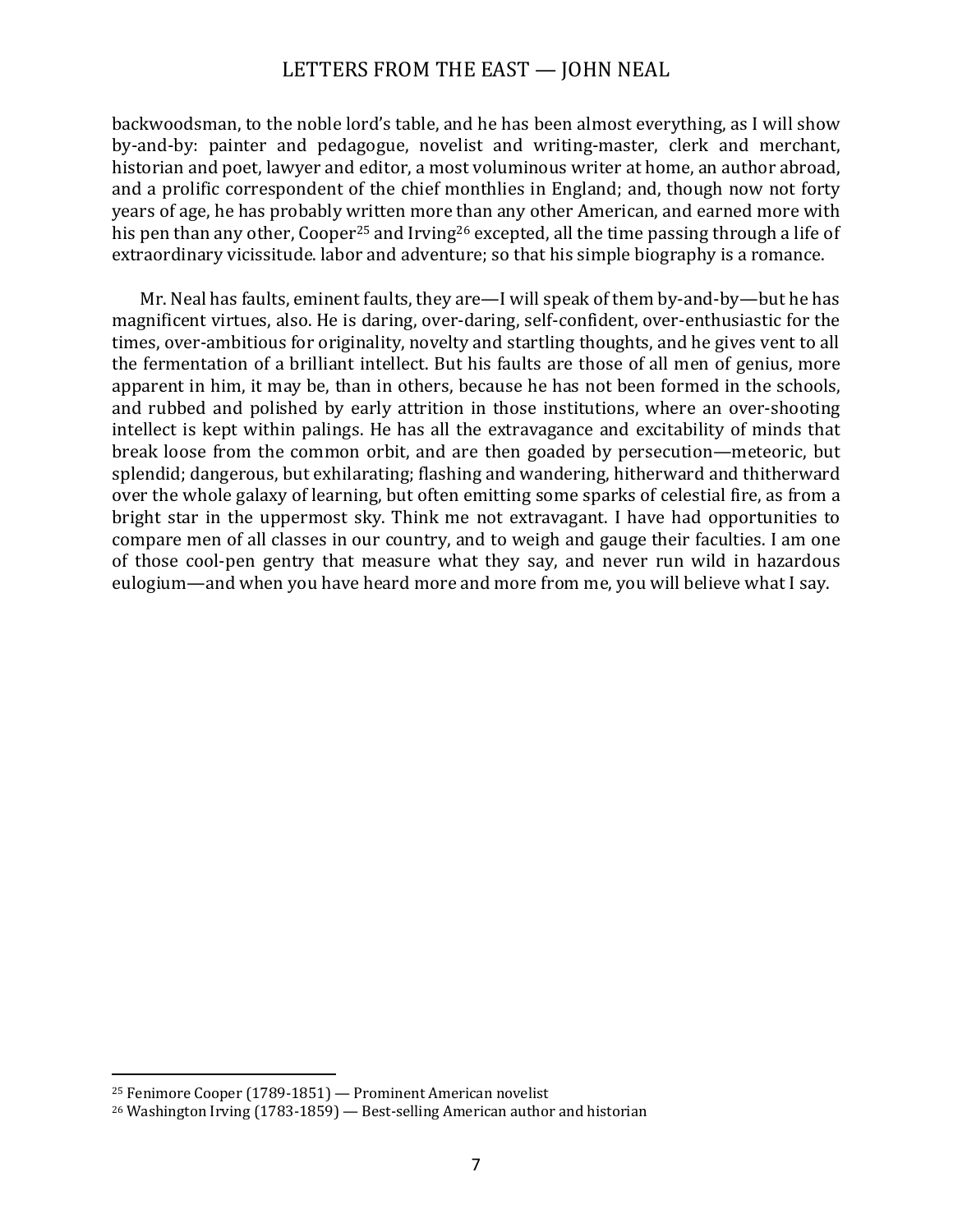#### NUMBER TWO.

I must now begin and give you a regular biography of Mr. Neal, for I have been so much interested in his history, that I have taken pains to follow him in all his wanderings, and have read or run over all his books, from his essays and orations, to his novels and poems; and I want to show you a little more of a man of whom Americans are so ignorant, *because* he is an American, and whom many abuse, *because* it has been the fashion to abuse him.

Mr. Neal spent his boyhood and the early part of his life in Portland, and even there as a boy manifested many of those peculiarities which afterwards so distinguished him. I pass by genealogy and all things of the like, which biographers deem it their duty to chronicle, remarking only that the parents of Mr. Neal were not rich, that his father died when he was but an infant, and left the education and training of a wild boy in company with a twin sister to his mother, of course a widow. The parents of Mr. Neal were Quakers. He was brought up as a Quaker, but a Quaker coat and drab hat could never have altered him. There was a fire within that no sect could subdue, no smothering could quench; and it would break forth as soon in the sanctity and silence of the Quaker church, aa in any other place. Hence, we find him, when not more than ten years of age, knocking over in church a young Quaker, because of an insult his hot blood could not brook—and this amid the devout meditation of the brethren and sisters—mid all the gravity, meekness and humility of a Quaker assemblage. At school the same fiery spirit was uppermost, breaking out in mischievous defiance of the master's authority, or in the playing of such pranks as every man is heartily ashamed of when he comes to the years of maturity. At twelve years of age, he went into a dry goods shop, where he first learnt the art of trading, and where he was remarkable as a clerk or salesman for the skill, activity, and shop-like eloquence with which he disposed of goods. Probably there are but few who then better understood "the tricks of the trade," or practiced them with more adroitness. I find in his *Errata*, the novel before alluded to, in which he figures as his own hero with no inconsiderable mixture of fiction, the following amusing account of the mode and manner of selling goods. I extract it because it is a specimen of the work, and of his style of narration, and because it is illustrative of the education which he was then receiving. The shop man and the shopper may learn a lesson interesting to both.

"All the next day, I was strangely serious, melancholy at times, and rather petulant. Everything went wrong. I felt malicious, spiteful, struck one of the clerks, went into the retail store, and deliberately cheated a rascal in the width of a cloth, and—stay, I must tell that. It was a neat thing, for a fellow in love to do, and may be a good lesson to the retail gentry, who darken their windows and doors, under pretense of showing their goods; dampen their cloths, that they may feel softer to the touch; show one end of a piece of goods, and sell off the other; exhibit the coarsest stuff in the whole warehouse *first*, though one should ask for mulled muslin, or India cambric; dazzle your eyes with garish colors, and overwhelm your ears with counter gibberish—hurrying and confounding, teasing and talking you into purchases, that you never thought of making, and did not know you had made till you found yourself at home, angry and ashamed of your own good nature, and of the rascal that made such a fool of you—your purse exhausted, yourself, or your husband in debt, and your bundle made up of trash, that you have not the slightest recollection of having ever seen before: so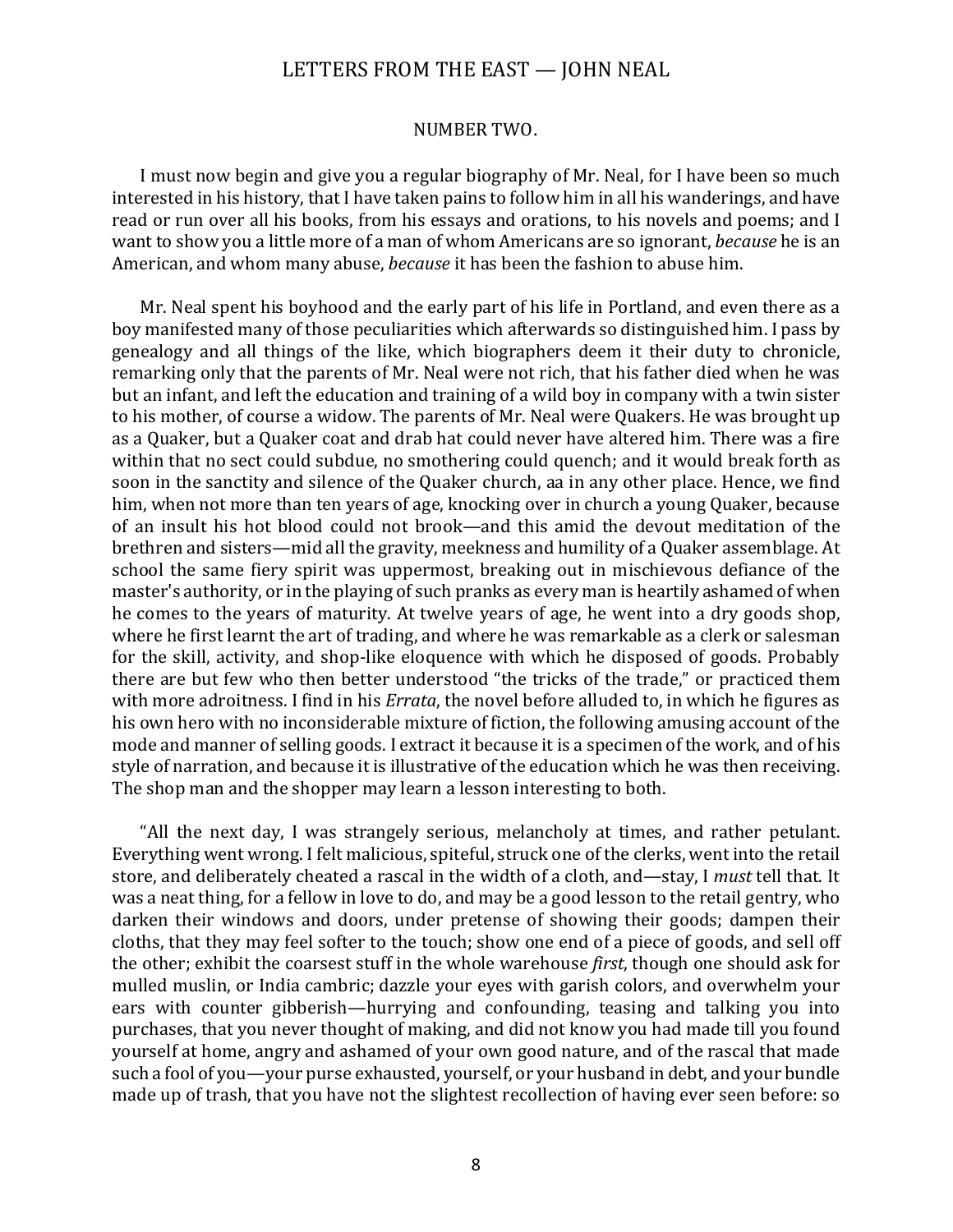different do the qualities, and colors, and materials appear at home, when your mind is tranquil, the light pure and strong, from what they did in a shop like a prison, and a noise that maddened vou; to such men, this may be an additional lesson; and to them who sell 'damaged goods,' cheap goods; and 'auction goods;' or are all the time 'selling off' their stock at 'reduced prices;' for, if you will believe them, altogether less than nothing; less than it cost to black the shoes of the importer, or grease the wheels of the manufactory; infinitely less than the raw material coat in the seed twenty generations back; to them, too, that are wise enough never to open a piece of linen, or, if they do, never to show any but the outside fold; who. when their white goods are smoked and yellow, always exhibited them alongside of brilliant silks; and, when they show a piece of cambric muslin, wet it, the agreeable creatures! with their own spittle, and draw it tightly over the tip of the forefinger of the left hand, thereby making it appear at least one hundred per cent. better than it really is? or live by damaging goods, when the demand for *damaged goods*— and goods that have been shipwrecked—is at the highest; (for such economy will rage, like madness, at times among the women ;) whose maxim is, always to buy what is cheap, whether they want it or not; forgetful of the truth, that nothing is *cheap* which is not wanted, and who, when they have brought their husbands or fathers to the brink of bankruptcy, by their folly and extravagance, think to make it all up, and re-establish themselves for ever as frugal housewives, by wearing a ruff once, that cost only a shilling, or a calico frock, of a morning, that cost only a dollar, as if that were economy; *that* which makes it necessary to renew the wardrobe of a woman every morning, or, at least, every washing-day—to them and all that profit by this folly, in the sweet creatures that rule over us, and take sound goods, untumbled, unstained, and unwet, and convert them, by a little simple legerdemain, into damaged and wet goods! and so, *vice versa*, this will be of advantage—all these things are done. More than one fellow have I seen employed in converting a piece of British book muslin into an India *book*, by pulling and hauling it about in the water, till the starch was discharged; and case after case of cambric muslins, have I seen sold, trampled on, for higher prices than they could have been sold for in a merchantable shape, while every woman that bought of them, bought, as if she never expected to see another piece of cambric muslin upon the earth. And after she was loaded with it, could be traced half over town, by the trickling of bilge water from it, on her way to exhibit her prize. By  $-\text{--}$ ! I have known women that have ruined their best friends, by the most shameful and profligate expenditure, absolutely beside themselves for having bought a paper of pins for half price—from some chap, who knew enough, not to *give* them away; for, there is no pleasure in *bargaining* adroitly there—women are not satisfied with that—they do not feel as if they outwitted a man then—while he cheated them in something, the price of which they did not know. I am leaving the story, but never mind—the rascals deserve it, and they shall have it—now that I have left off trade! It is one of their maxims to sell to women—for, that saves advertising cotton-balls, pins, needles and tape, and such things aa all know the price of—at half price; but *tuck it on*, say they, upon the cloths, linens, and such matters as they cannot so well judge. Women love to reason in a lump. If the needles are cheap, the cloths and linen are cheap, of course.

"There are some hundred more beautiful and gentlemanly tricks, of the same kind; such as having a moveable price, and never refusing the last offer, selling by false invoices, giving old goods new names, &c., and always falling in your prices before you are asked, or any complaint is made; having no change at hand, so as to oblige your customers to take toys;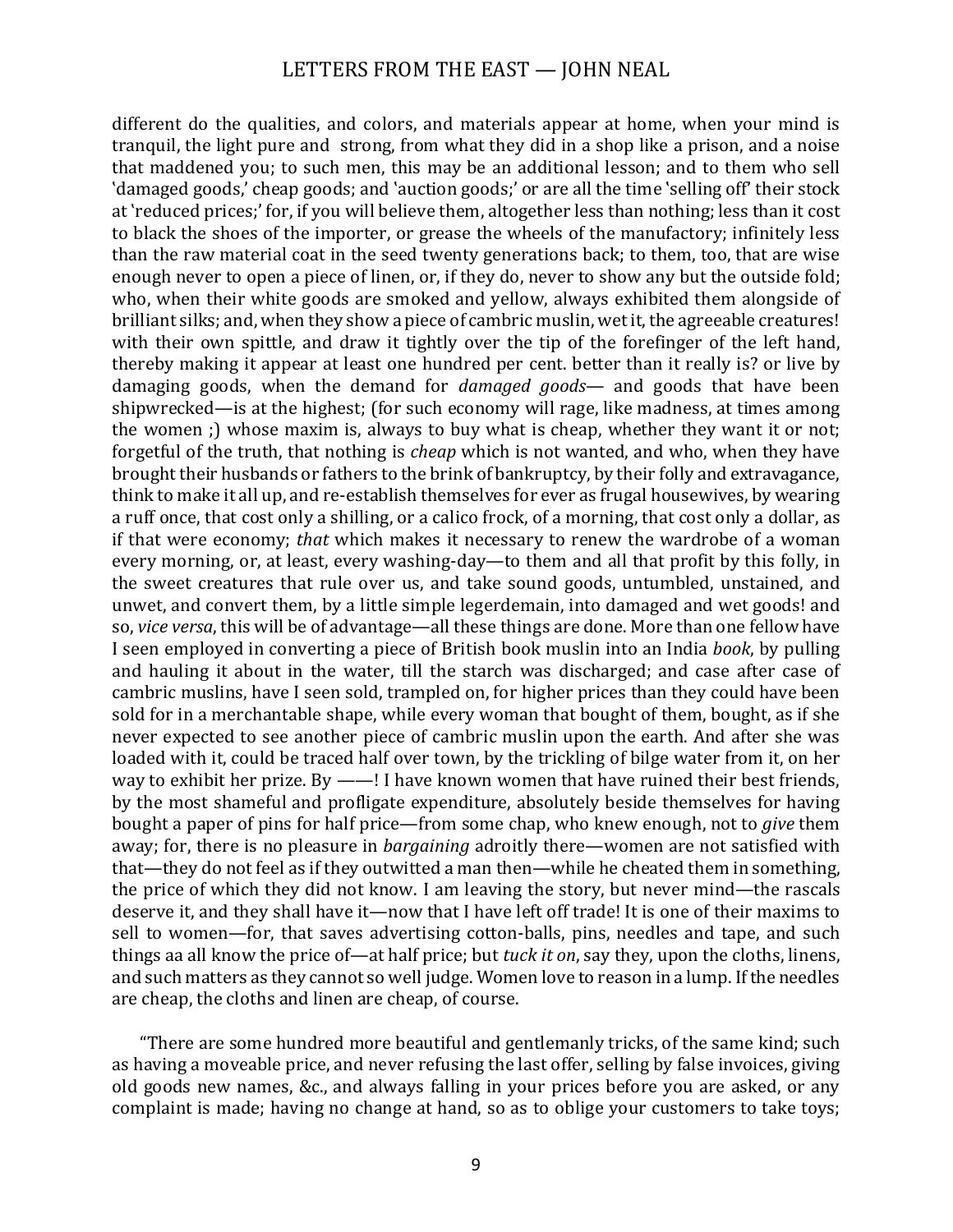using short vardsticks—which is rather perilous—and slipping back your thumb while measuring; cutting a piece of bandanna handkerchiefs into eight instead of seven; selling India goods by what they *came for*, and not what they *measure*; making an assortment out of one and the same piece by cutting it up. and marking it at different prices; *marking up* your calicoes, pins, cloths, &c.; and selling that which comes for four quarters, five quarters, six quarters, &c., whether cottons or blankets, for one or two quarters more—that is, what is invoiced four quarters, for five quarters; and a blanket that came for twelve quarters, for fourteen quarters. But enough—you that do not know the things, do not understand the very a1phabet of retailing, particularly in Cornhill, or Broadway, or Market-street. And now for the trick. It was rather a new one, as I take it. I found one of the lads confoundedly bothered with a male customer, who kept running in and out, examining and re-examining, measuring and taking *patterns* of cloth. (By the way, taking *patterns* and *samples* and shopping is the common daily occupation, in decent weather, of nine women out of ten, in Boston and New-York, who have no money to spend, or no heart to spend it.)

"I was fretted and indignant at the puppyish complacency of the young men, and reproved them for it sharply. At last, while the customer was yet balancing in his mind, between the cloth in "*our* store" and that which he had seen at the next door, I found that the only question was about the width of the two. *That* he thought should decide it; whichsoever was the widest, by a single thread, he determined to buy. I wanted to punish him for the trouble that he had given to the boys, and knew no better nor safer way than to do it by cheating him—conscientiously, I mean. I gave him the vardstick, therefore, and begged him to go in and satisfy himself. He soon returned, holding it so that our neighbor's cloth, it appeared, was a quarter of a yard wider than ours. It was, I found, one and five-eighths wide; his thumbnail was upon the mark of the three-eighths. A thought struck me, a pleasant one, I will assure you. It was only taking the yardstick out of his hand, without appearing to turn it, and lo! the width was converted from one and five eighths to one and three-eighths. It took, and he bought our cloth."

Mr. Neal continued in Portland and Portsmouth, New Hampshire, in the business of clerk, for some five or six vears, when, ambitious for a wider field, as new and livelier thoughts were awakening in his bosom, he began to cast about for some other employment. It mattered not much to such a mind what it attempted. That Yankee aptitude which distinguishes the whole race, and makes them skillful in everything, ready in everything, and confident in everything, peculiarly distinguished him. The whole field of enterprise was open before him, but *what* to attempt, where to begin, that was the puzzle. At last he remembered that, as a clerk, he had become an adept in penmanship—and thus he resolved to open a writing-school, and to turn writing-master. A double advantage resulted from this employment—he could see the world in his journeyings about, and fill his pockets in addition. Again, another lucky thought run into his head. As he had some tact in imitating whatever he had seen drawn, he also resolved to give the good people lessons in drawing, though he himself was ignorant of the art—had never taken a single lesson—and, indeed, knew nothing of the effect of colors, not even what was transparent and what was opaque! Added to these professions, he would take likenesses and portraits, at three dollars apiece—but such likenesses, such portraits, as man or woman never heard of! Thus, as portrait-taker, drawing-master, writing-master, and, in truth, professor of matters and things in general, Mr. Neal began a tour through the state of Maine,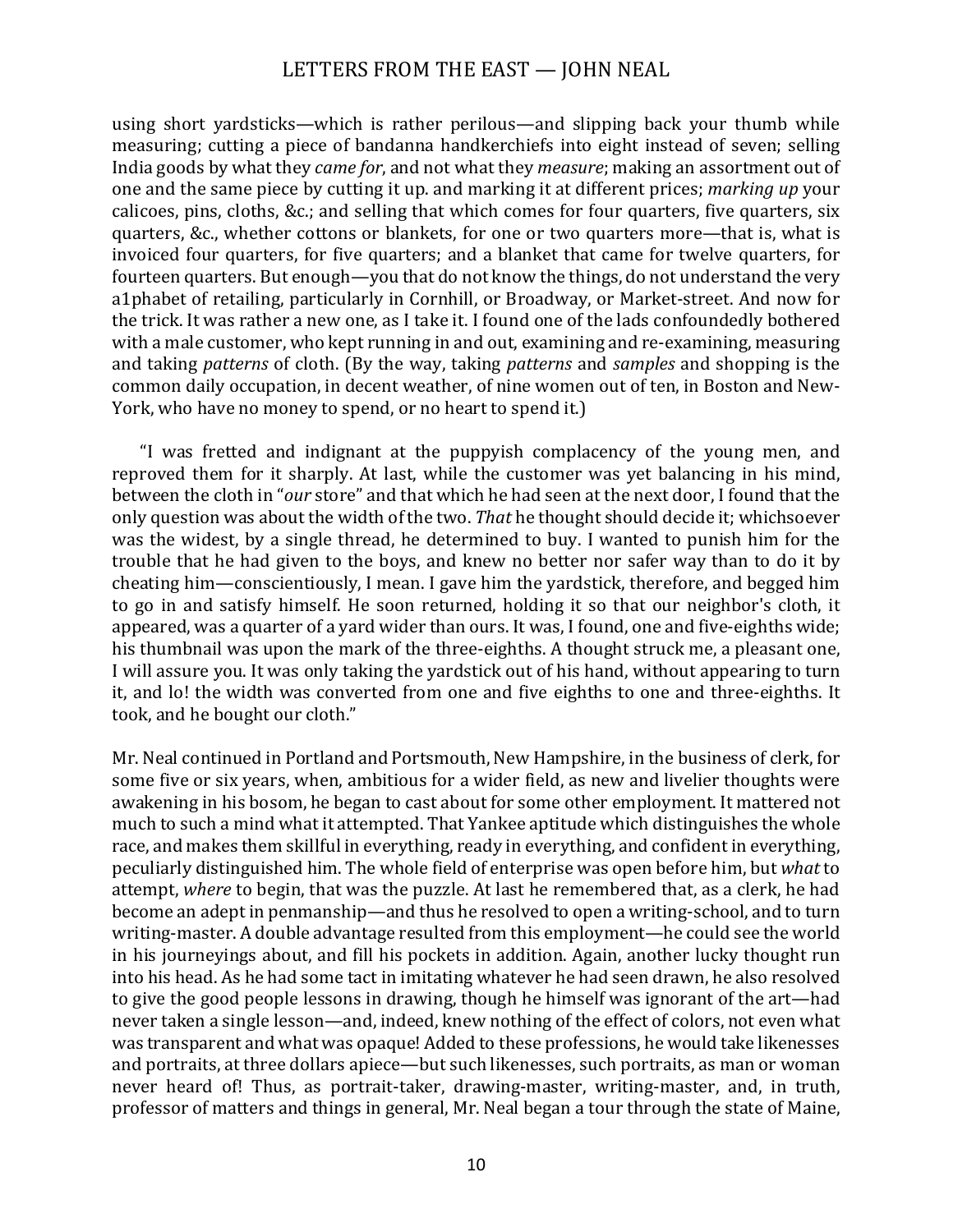and visited Brunswick, Bath, Wiscasset, Hallowell, Augusta, and Waterville, some of the principal towns in the state. He indoctrinated many of the students of Bowdoin college in his sublime mysteries of penmanship, and was tolerably successful in his "twelve lessons," during the operation of which he professed to model and re-model any hand. But in the art of drawing he met with more difficulty, as he was only aided by an accurate eye and his power of imitation—not exactly the sufficient qualifications for a "professor," who demanded fifty cents a lesson. However, he succeeded at last in becoming quite a proficient, for he taught himself by teaching others. Almost one of his first attempts was with a man who had some skill in colors, and this attempt was in India-ink—but, by prudent management, he contrived to worm out all the knowledge of his pupil, and yet to impress him with the idea of his power as an artist. From this excursion, as a teacher in anything that men or women, boys or girls desired to learn, Mr. Neal returned to Portland with funds well replenished, and with an abundance of fame and popularity. But Portland had now become too limited a theatre for such a professor, and off he started to Boston, whither then, as now, the beat blood of New-England was flowing. A good situation was offered him there, in a store, where were kept all sorts of knickknackeries, from jewelry to teas, from looking glasses to damaged calicoes—and this he accepted, when little over the age of twenty. The arts of the shopkeeper, under more hopeful tuition, were here practiced over again. Were damaged goods in demand, they were "damaged" accordingly. Were mourning articles in requisition. everything was colored black—the good, bad and indifferent, so that even the winds would rend the garments on the person of the wearers. But soon the over-active mind of the shopkeeper bounded off upon another employment. The knickknackery shop was deserted, and with but one hundred and twenty dollars, that he could call his own, he opened in a chamber in Court-street, the business of a wholesale jobber. But as this lean capital but poorly answered for a wholesale dealer, in such a city as Boston, he had the good sense to throw up the business, and was lucky enough to escape with but little pecuniary loss. This was during the era when all speculations were hazardous, and the wildest schemes were in agitation. Next Mr. Neal went to New York, as an agent for the disposal of smuggled goods; and, after selling them there at an enormous profit, pushed on to Baltimore to procure bills of exchange on Europe. Thus, we find him in Baltimore, the theatre of his subsequent action—but anon he was again in Boston, then in a retail store, engaged for his own benefit, and doing no inconsiderable business. But peace came on—his dry-goods were falling on his hands, and the cry was "for a southern market." Again, he set out for Baltimore, and there he established himself in the wholesale and retail business, in company with Mr. Pierpont, now well known as a distinguished unitarian clergyman in Boston. Mr. Pierpont had been a lawyer, but, in consequence of ill health, had given up that profession; and thus, these two poets, both of whom have since figured so conspicuously in our literature, entered upon trade in Baltimore. The business connection established a wholesale store in Charleston. South Carolina—two wholesale stores in Baltimore, and a retail store in addition. It was, at the time, one of the most brilliant firms in the country. Their operations extended far over the southern and western country; and the magnificent ideas of the poets were visible in the magnificent negotiations of the merchants. But embarrassment succeeded. The firm blew up. In short, the parties failed, and the crash was tremendous. Both, as sensitive men, felt chagrined at the bad success of their negotiations, but both resolved to preserve an unblemished reputation, and to surrender all they had. The creditors of Neal offered him, because he was an excellent salesman, a situation in the retail store, which be accepted; but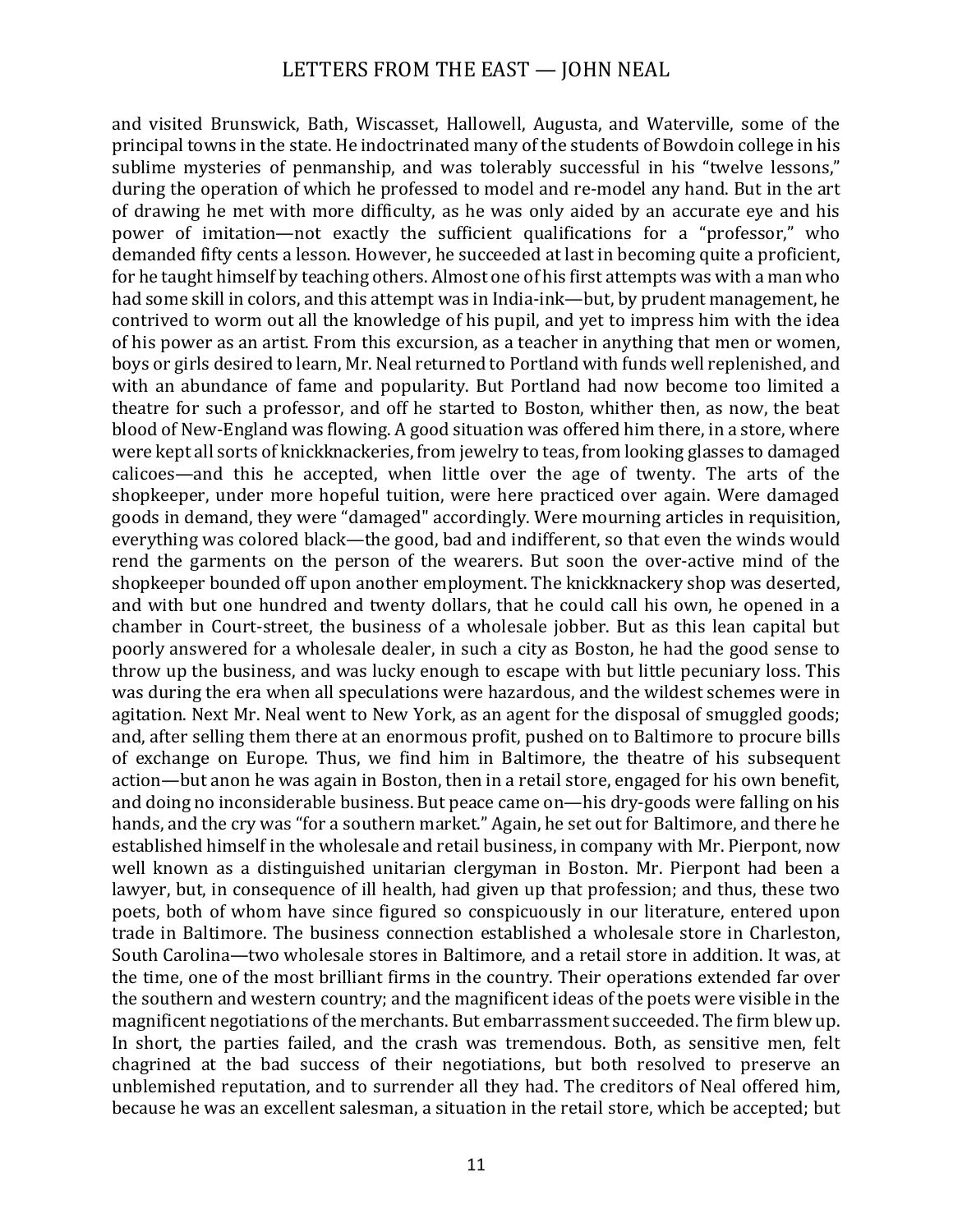soon hearing that ungenerous suspicion was afloat, because of this reservation, he threw up all, and wholly retired from business. He was now miserably poor—not a dollar had he reserved from the thousands which he was handling but a few days before; and I have often heard him say he bad not even money to take a letter from the post-office.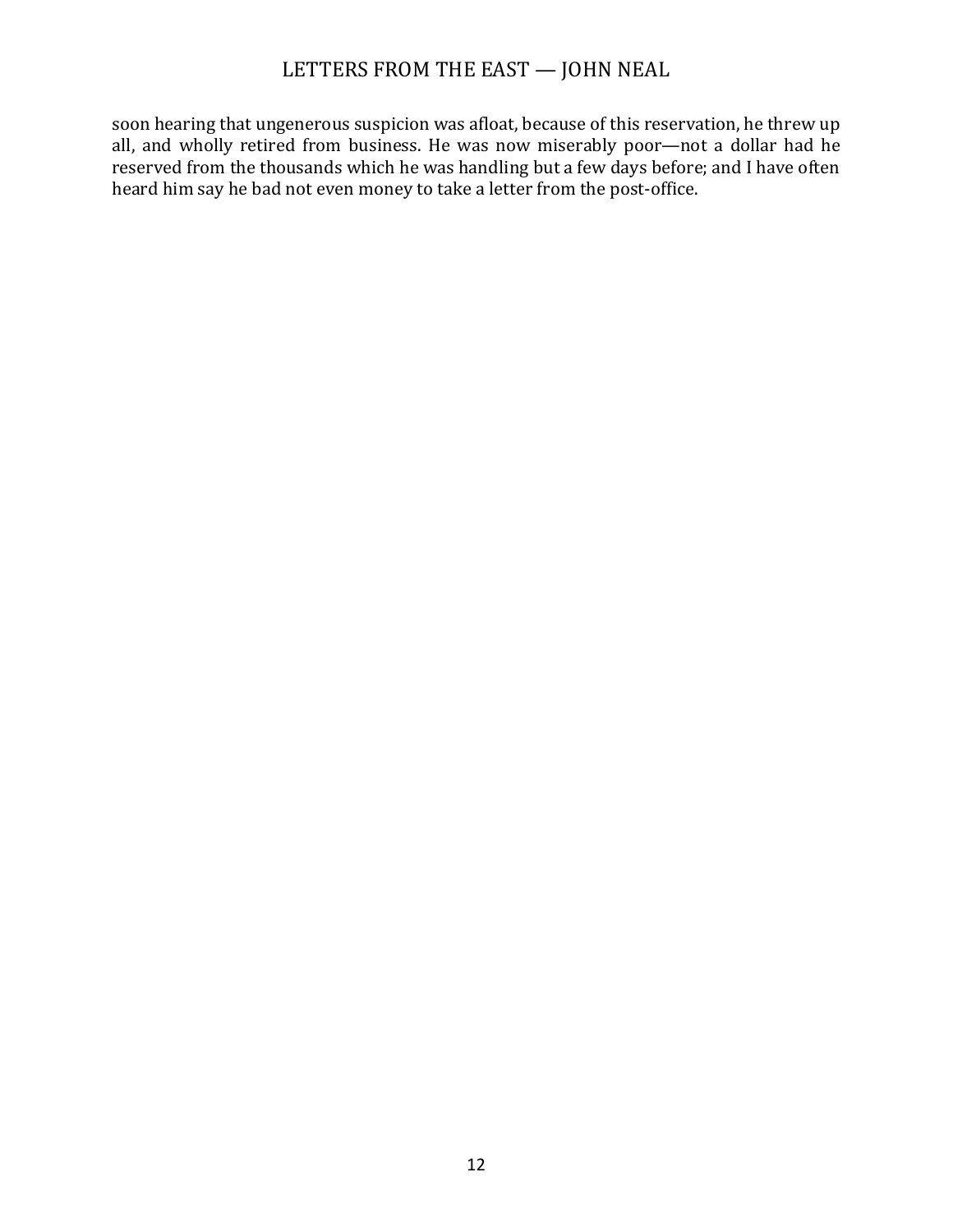#### NUMBER THREE.

After the failure in Baltimore, Mr. Neal again looked around for occupation and employment. He was but twenty-three years of age, and so ruined in business! The prospect ahead was sullen and lowering. The sunshine friends of the merchant flourishing in business are seldom the friends to rush to the rescue of one in adversity. But Neal had a proud heart, and indomitable spirit, a genius fitted for anything and everything he undertook. His courage, his spirit, his vivacity never [forsook] him. His eve was fixed upon the law, as opening the best avenue to distinction, and as best fostering the natural impulses of his heart; and suddenly he entered upon its study. But how [to] support himself! how procure the funds wherewith to buy the necessaries of life, and yet have leisure to learn such a laborious profession! Mr. Neal had then but a very common education. Even of the first principles of English grammar he was ignorant. Indeed, he knew little of the very alphabet of the academical scholar; with no Greek, no Latin, no college learning. Such obstacles, in company with an overwhelming poverty, would have staggered ordinary ambition. But Neal was not the man to be alarmed or balked. He could throw his whole heart and soul into any undertaking. He could sacrifice society, pleasure, the world—everything—but the specter Poverty was pursuing him. His constitution was of iron. He had been hardened and toughened in the cold air of the north, but he could not live without bread, nor go to the temples of the law without clothes. At last he put his inventive genius to work, and concluded to turn scholar, critic, a literary man, and to gain a livelihood by his pen, a thing then almost or quite unheard of in our country. Think of the dealer in tape and bobbin, bounding at once from the counter to the desk, if not of Gifford<sup>27</sup> and Jeffery, at least to the desk of our Walsh<sup>28</sup> and our Everetts!<sup>29</sup> Think of the hero of the yardstick brandishing the quill, and nodding a plaudit here, and hurling defiance there! But in truth, our shopkeeper did at the instant metamorphose himself into an editor and a writer of the periodicals, and thus he earned his bread. A series of articles of his, the *first* he ever wrote for publication, a criticism on all the works of Byron,<sup>30</sup> which he has surpassed in but few, very few of his subsequent writings, were published in "*The Portico*," in 1816, a monthly magazine in Baltimore, then a magazine of high renown. Such versatility of talent is wonderful, and the record of it is worthy of a conspicuous position, even in D'Israeli's<sup>31</sup> *Curiosities of Literature*. The criticism gained for Neal no little reputation, and he was forthwith engaged as the editor of the "*Baltimore Telegraph*," and for this newspaper, during a long time, he wrote copious editorials. Occasional pieces of poetry written by him were also published in the *Portico*. One would have thought that the editorship of a daily newspaper was sufficient occupation, but the productions of Neal's pen were intended only to give him a livelihood while pursuing his profession. During all this period, his name was entered as a student in General Snyder's<sup>32</sup> office, then a distinguished advocate at the Baltimore bar; and he prosecuted the study of the law with unremitting activity, withdrawing altogether from society, and living in the secrecy

<sup>&</sup>lt;sup>27</sup> Robert Gifford  $(1779-1826)$  — (possibly) British lawyer and judge

 $28$  Walsh — not identified

 $29$  Everetts — not identified

 $30$  George Gordon Byron (1788-1824) — (Lord Byron) Prominent British poet

 $31$  Isaac D'Israeli (1766-1848) — British man of letters; father of prime minister Benjamin Disraeli

 $32$  General Snyder  $-$  not identified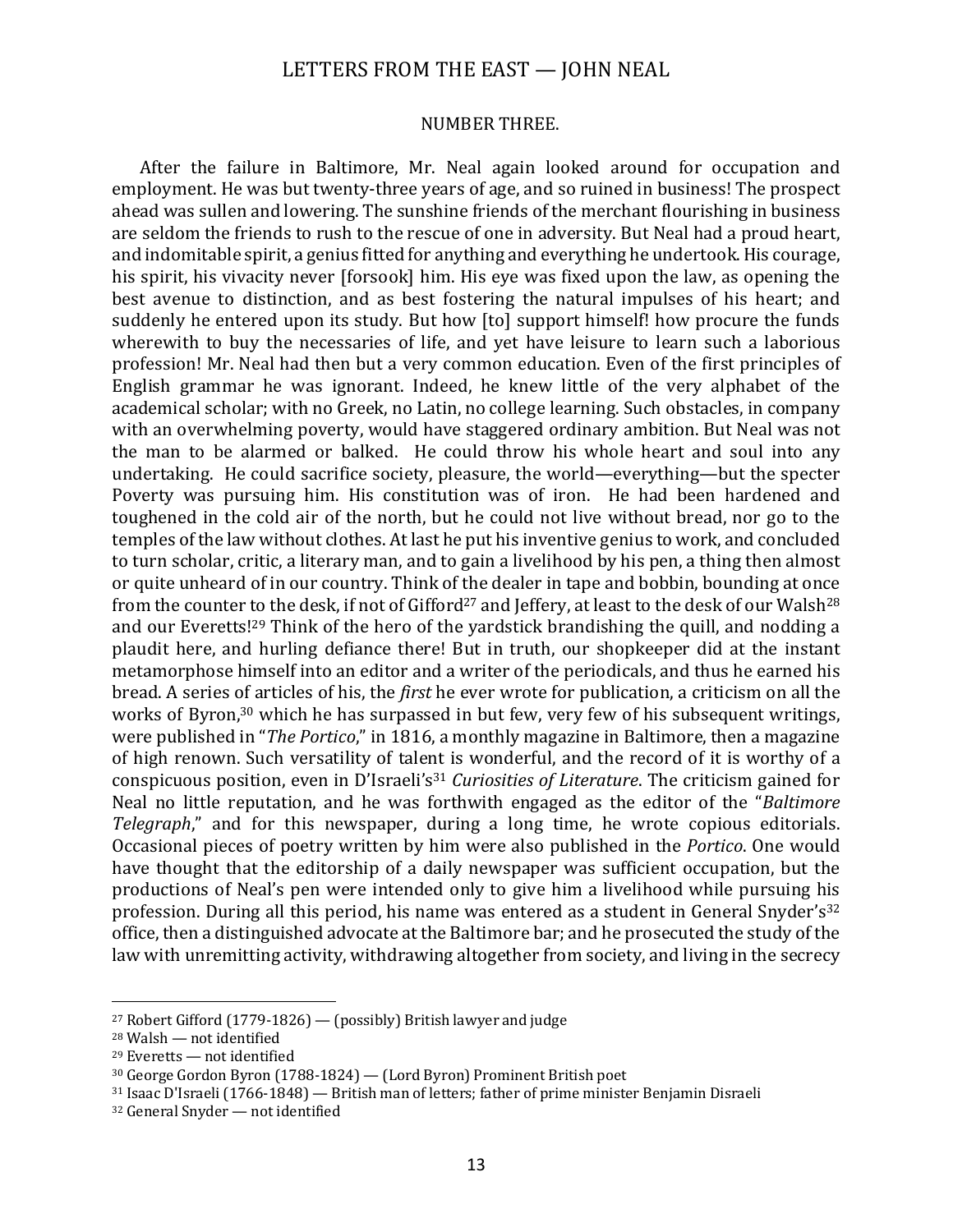and solitude of his own chamber. Hoffman's<sup>33</sup> course of legal study, which is intended to require the occupation of the student for five years, was read by him, so far as he could procure the books, in the very short space of fifteen months. I have seen in Neal's own handwriting, four large quarto volumes of Reeve's and Gould's Lectures,  $34$  which he copied with an index—an herculean undertaking, appalling to almost any student. I have also seen four quarto volumes of notes, statutes abridged, cases doubted, modified and denied, exceptions, uncommon titles, &c., following the suggestions of Hoffman in his course of legal study. Did I not know Neal's extraordinary industry to be unsurpassed by any man I ever met with, I could hardly credit the amount of his labors. I have traced him in his own library in volumes out of the course of ordinary legal study, on subjects remote and abstruse, when he has hazarded notes with the same audacity in which he hazards criticisms. Fearne, $^{35}$  Coke $^{36}$ nor Bacon<sup>37</sup> escapes his ambitious pencil. He literally devoured the contents not of one library, but of whole libraries. In his "*Errata*," in the character of Hammond, he thus describes the manner in which he went through and sustained these extraordinary and wonderful labors:

"How do other people study? I'll tell you. They go to their room, one week with another, through the year, about four days in each week, and sit there nodding over their book, talking, or smoking, or thinking of the last night's debauch; or their next night's ball, perhaps three or four hours of a day; during which time, they think it no light matter to read twenty or thirty solid pages. By heaven! I would sooner digest my own heart three times a day, with all its bitterness, than starve my spirit on such a rascally diet."

"I'll tell you what I did. I *began* with reading one hundred pages every day—of law, history, and miscellany. They occupied me the whole day and evening. I found that I could get through an hour sooner. I then read one hundred and ten, then one hundred and twenty, and so on, and so on, constantly augmenting, till at last it became as easy for me to read three hundred pages, as it had been at first to read one hundred. And for about three vears, William Adams,  $38$  I verily believe, apart from all that I wrote, and apart too from the languages, and some time taken up in visiting my friends, that I averaged full three hundred pages a day, of law and miscellany."

"How could you live through it?"

"Hear me through. By system, temperance, and undeviating regularity. I let nothing discourage me; nothing elate me; nothing disturb me. I first convinced myself, that, if I followed the course which I had undertaken, it *must* bring me

 $33$  Hoffman  $-$  not identified

 $34$  Reeve's and Gould's Lectures — Given at Litchfield Law School by jurists Tapping Reeve and James Gould; published 1811

 $35$  Charles Fearne (1742-1794) — (possibly) English advocate-judge; published essays on legal subjects

 $36$  Edward Coke (1552-1634) - (possibly) renowned English jurist

 $37$  Francis Bacon (1561-1626) - (possibly) English philosopher, scientist and jurist

<sup>38</sup> William Adams — character of book *Errata*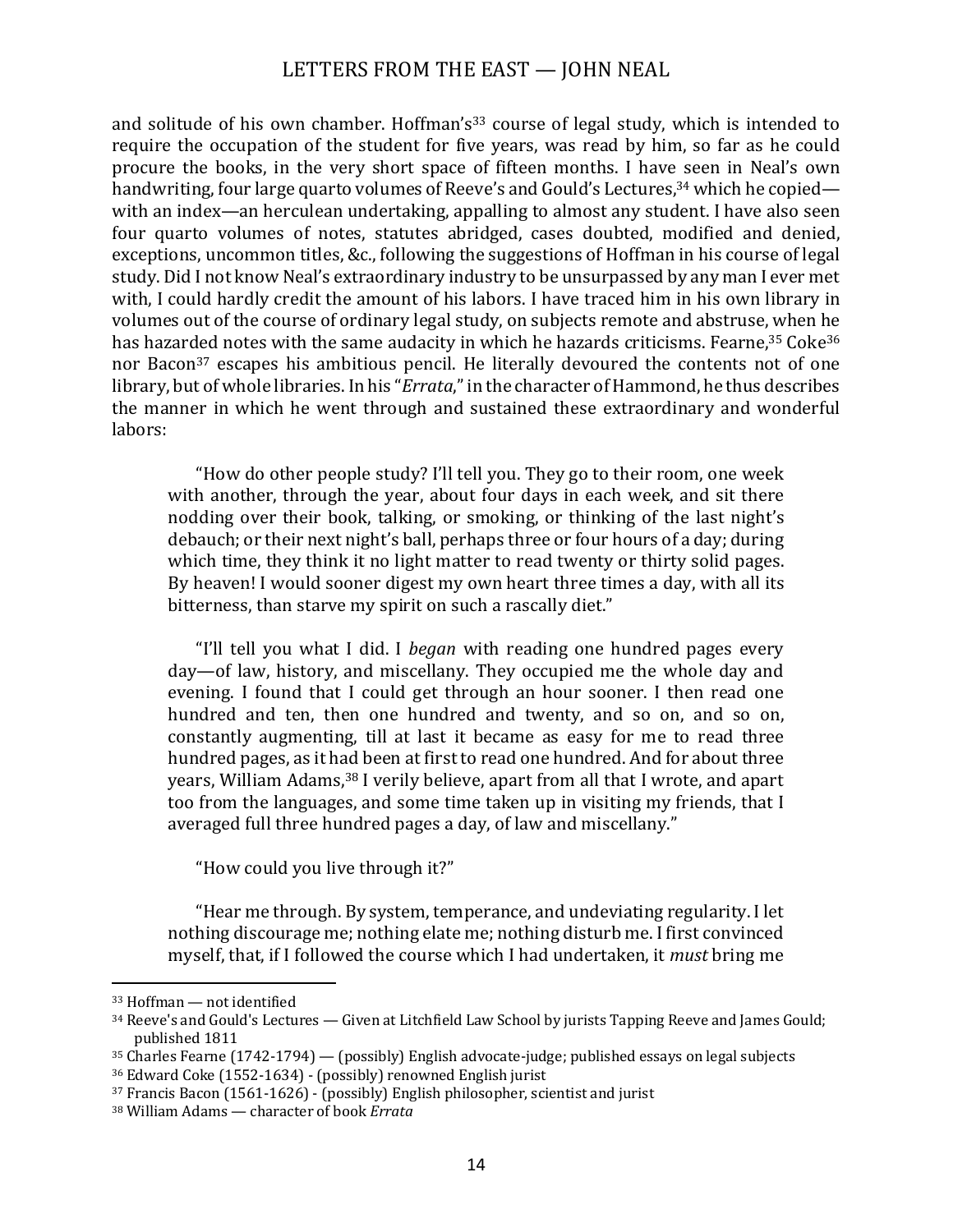out gallantly at the end, and then, what cared I—nothing; though I fell, a dead body, with every artery split and torn, upon the place of victory. I had blood in me. I did not ask to feel my progress every hour, no, nor every day. I did not expect to remember all that I had read, nor would I desire it. I never bothered myself with names or dates; and was willing to read any troublesome affair two or three times over. I never held it worth my while to do what was difficult, merely because it was difficult; nor to load my memory, no matter how retentive, or how accurate it was, with the names of cases, pages, or chronological tables; when, after all, I should have to refer to the books, themselves, however certain I might be, if there should be any dispute; and I learnt, moreover, that, after twenty years of labor, in accumulating a capital in legal science, one must study hard to keep his original stock good, and hold way with innovation. I learned at the same time, that the sum and substance of legal acquisition is, after all, not so much a knowledge of what *is* law, as a knowledge of the places where it is to be found—not so much the power of deciding a question, without reference to authorities, as the power of referring instantly to authorities. I now feel the advantage of it. I cannot study now as I used to. That is impossible—my time is no longer my own. But, still I am going on, one way and another, in a progress that startles nobody, while it accumulates surely; and in a geometrical ratio."

"But how could you keep alive! What amusement had you?"

"Writing, when I was weary of everything else; spent with toil, and sore about the temples with abstraction, I would fall to writing; and my blood would ripple and tingle again, like that of a benumbed animal, asleep in the sunshine; filled to the lips with old wine, and charged with electricity."

"But you surely did not confine yourself to law?"

"Oh, no! that would have killed me, by Jupiter! no wonder, that you stared. Coke upon Littleton,  $39$  Fearne—such light reading, thermometer at ninety-five, would soon have put out my pipe, at two hundred pages a day. No—I read of such gentry only fifty or one hundred—then of some other, one hundred more—taking care, however, always to begin in the morning, with that study, which was least agreeable to me; and to leave off at night, with that which was most agreeable. This kept me always in tune—my faculties never lost their edge."

While pursuing his law studies, his contributions and editorship. Mr. Neal wrote "*Keep Cool*," a novel in two duodecimo volumes, for which he was well paid. Of this novel I hardly know what to say. It was evidently written in haste; not so much for reputation, as to add to his pecuniary resources. It is original in plot, manner, and style of narration. There is one strange character in it, "*Echo*," who interests the reader amazingly. He is unique in all he says

 $39$  Littleton — not identified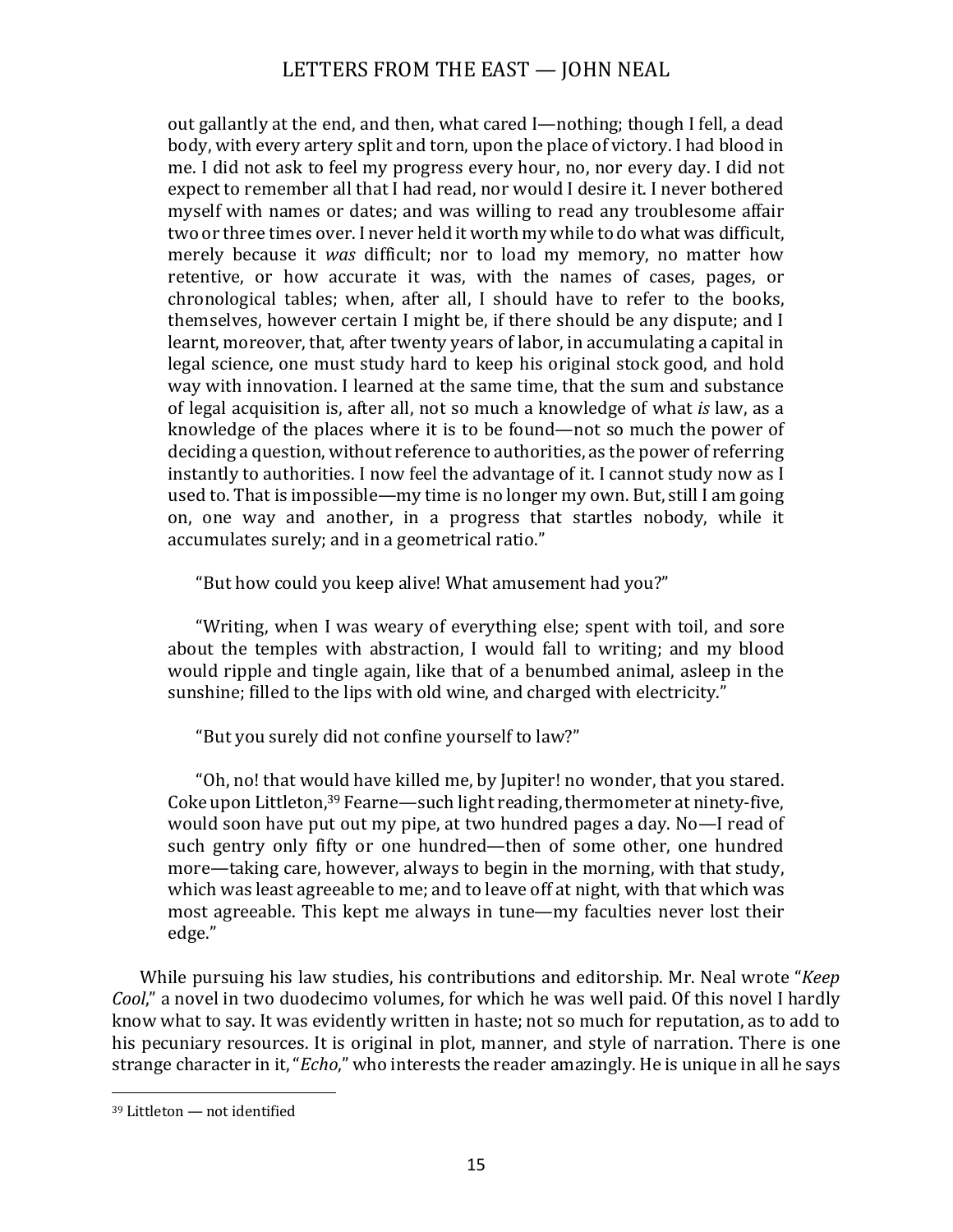and does, and in his manner of saying and doing. Strong, energetic and fruitful in resources, he argues ably against everybody; and when he has convinced or conquered an adversary, for the sake of further argument, he wheels about and fights on the other side, always with ability, always with originality, and in a tone the most sincere and solemn. He is a scholar and a poet, a wonder in the circle in which he moves, there exciting an extraordinary interest, without pretensions, and simply by the force and splendor of his intellect. The scene is in America. Henry Sidney goes among the Indians, and from him we have many eloquent sketches of the Indian character. The plot is simple, and not well enough dovetailed to keep up an unfaltering interest. The essays of "*Echo*," are always striking. His declamation is always powerful, often sublime. The descriptions are very frequently exaggerated, but generally exceedingly vivid. The passions of the reader are at times wrought up to an intense excitement, and then there is some flippant, trifling remark, or some monitory "*Keep cool*," in the perorations, throwing ice-water upon the reader's feelings, and making him ashamed of himself, and mad with the author. It seems to have been written with the express purpose of working upon one's good feelings, on purpose to ridicule them when thus worked upon. A terrible story is told, and when the heart is palpitating, the eye kindling, or the tear starting, what does one meet but the everlasting, ever-annoying "keep cool?" The title of the book is absurd. The attempt to mimic quotations at the head of every chapter, disturbs every serious impression, and destroys all interest in the narrative. The novelist loses all the advantage of the story; and the reader is pained to see so much eloquence, so much thought, so much ability and power thus thrown away. In short, the book is a sort of Don Juan<sup>40</sup> in prose, with a better moral, to be sure; and one may say of it as Horace says of the painting—*mulier* formosa superme desinit in piscem.<sup>41</sup> There is a mine of gold, out of which the thinker or writer can dig much pure ore; and of all this I could easily convince you, if I had room for extracts.

I will conclude this letter with an extract from *Niles's Register*,<sup>42</sup> in which Mr. Niles credits Mr. Neal for the performance of one of the most laborious and vexatious undertakings a man can well be subjected to; the preparation of a general index for the first twelve volumes of his *Register*. The labor of such an undertaking cannot well be overrated. Mr. Neal has said that it cost him four months of the severest labor, and that he was often engaged sixteen hours a day. Mr. Niles says:-

"The editor had the pleasure, in his last paper, to announce the publication of the general index for the first twelve volumes of the *Weekly Register*. It contains two hundred and fifty-six pages of the usual size and type of the *Register*. If, like a cheese, its value is to be gauged by its weight, it will be thought dear; but no one that will examine a single page of it, will ever consider it so. It is probably, the most laborious work of the kind that ever appeared in *any country:* and the matter, it is believed, is so arranged, that it is nearly impossible for anyone to fail in finding, not only a *particular* thing that he may

<sup>&</sup>lt;sup>40</sup> Don Juan — reference not explained

<sup>&</sup>lt;sup>41</sup> Translation — *The beautiful* woman ends in a fish's tail; Horace, Ars poetica 4

<sup>&</sup>lt;sup>42</sup> Niles's Register — Weekly magazine published in Baltimore MD; founded in 1811 by Hezekiah Niles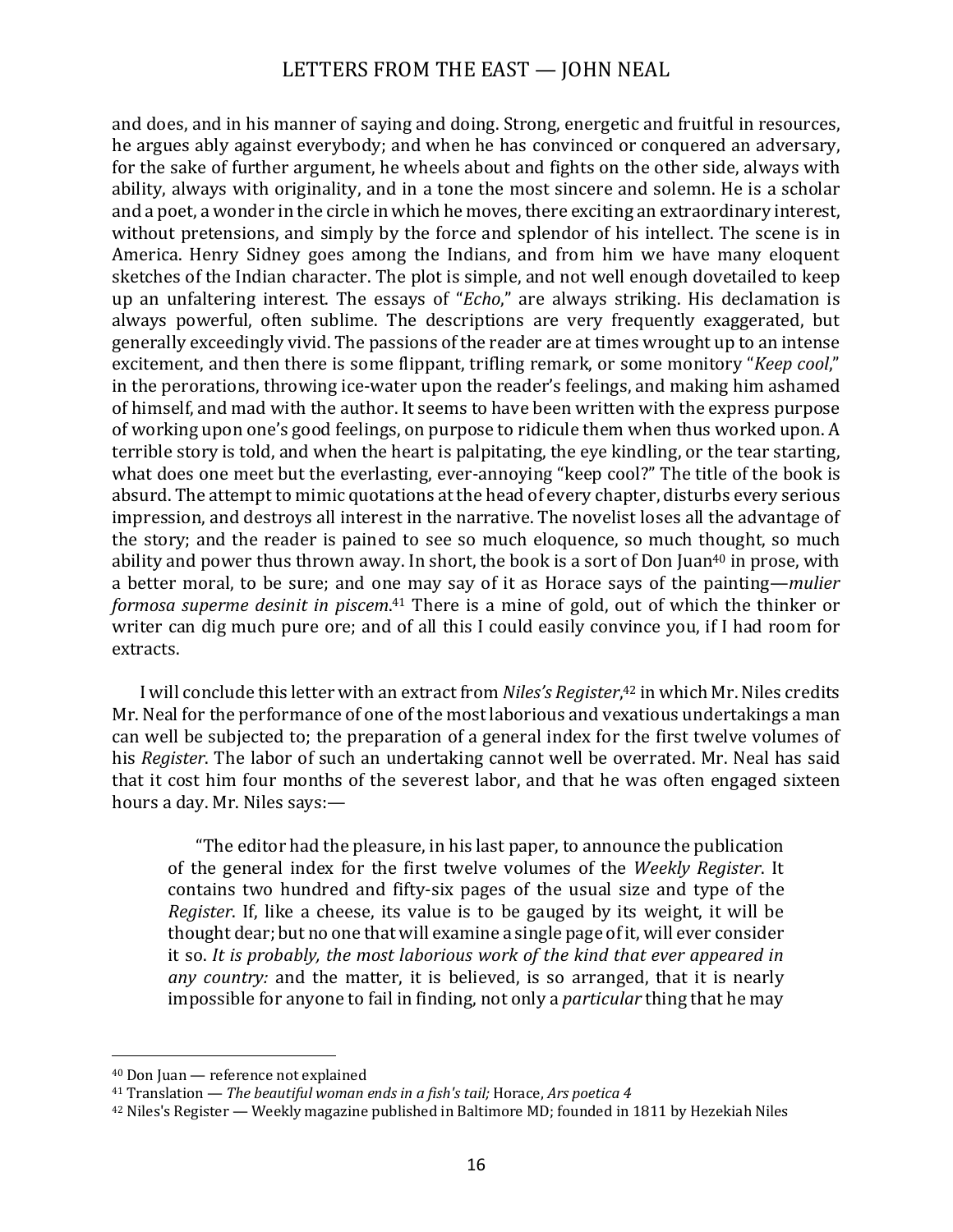desire to refer to, but everything belonging to any particular subject, and have the whole before him at a single view; and simplicity is united with certainty."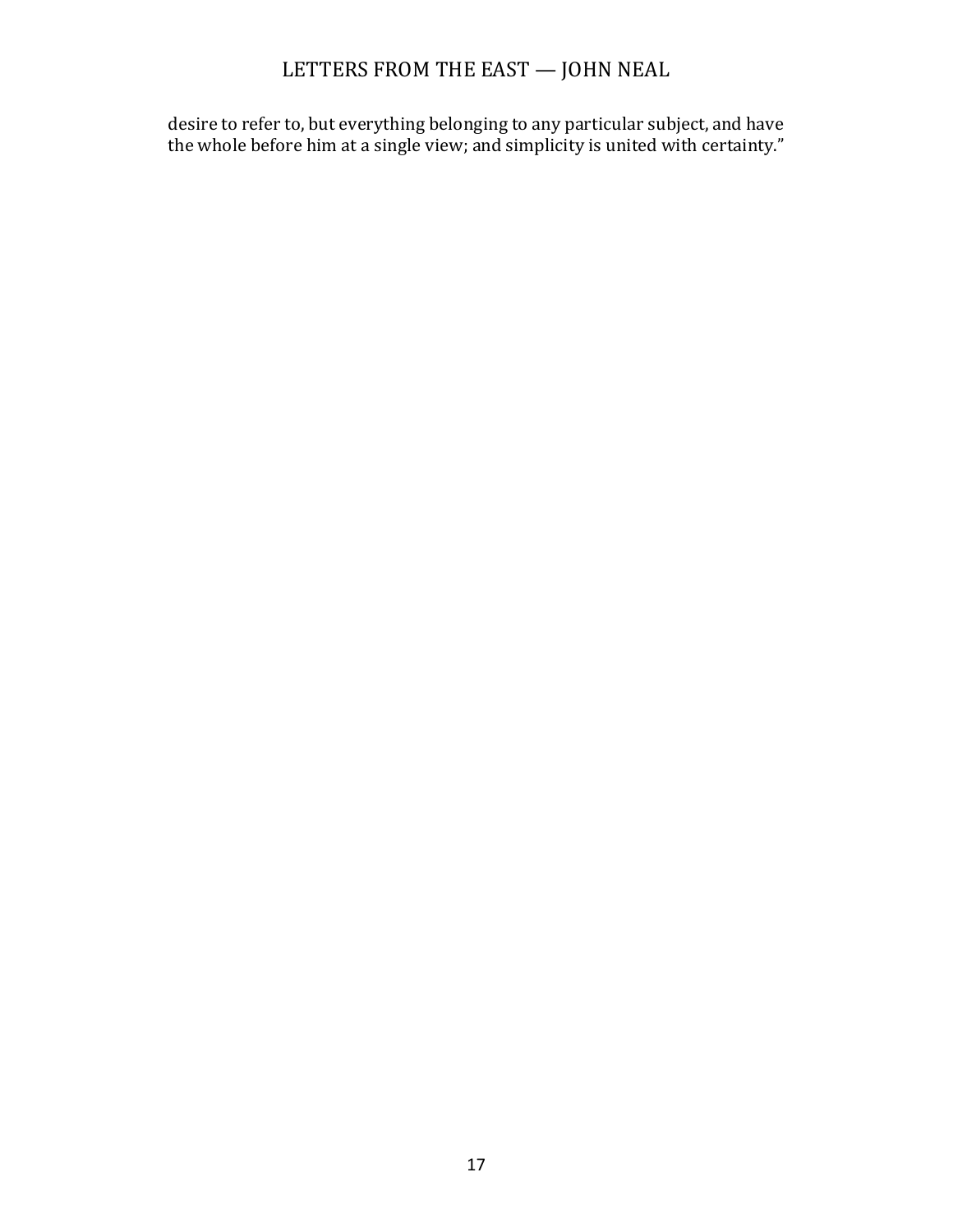#### NUMBER FOUR.

The next publication which Mr. Neal laid before the public, was (in 1818) the "*Battle of Niagara*," a poem without notes, by Jehu O'Cataract, Esq., author of "*Keep Cool*, &c. "*Goldau*, *or* the Maniac Harper," another poem, was published in the same volume. "Jehu O'Cataract" was the name given to Neal by the Delphian Club of Baltimore, a club of which Paul Allen.<sup>43</sup> General Bynd,<sup>44</sup> the Rev. Mr. Pierpont,<sup>45</sup> Judge Breckenridge,<sup>46</sup> Neal, and other distinguished men, were then members. The name was no bed characteristic of Neal's impetuosity and stormful temperament; and is was so very appropriate, that he feared it would cling to him through life unless he adopted it himself. Hence, he unfortunately fastened this ludicrous appellation to the title-page of serious poems, so that many an ill-judging reader would be puzzled to decide whether the poem, from the profusion and exaggeration of metaphor, was a serious or a burlesque performance. The second edition was published in 1819, and for "Jehu O'Cataract," was substituted "John Neal:" but what this edition lost in the eccentricity of title, was more than made up in the eccentricity of a preface of sixty-seven pages. This preface is one of the strangest and most amusing outgoings of Neal. It criticizes and lauds *Niagara*, descants upon poetry at large, denounces and exposes the reviewers, demands a reading, and in truth, is full of interesting dissertations on matters and things in general. I must give you a few extracts. Speaking of his own poem he says:

"I know its faults; they are innumerable and great. It has no calm, tranquil prettiness of character. It is no neutral. It is poetry, or, it is the most outrageous nonsense; one or the other it must be. I have written enough to show what I *could* do, if I pleased. I have no idea of mincing the matter—there is poetry in my veins-I know there is."

All this is exceedingly modest, to be sure, in modern estimation, and strikes rather oddly on a modern ear; but if any man in our country has a right to be vain, it is the writer of the paragraphs above, after accomplishing what he had accomplished in so short a time, and under such appalling difficulties. A proper degree of self-confidence is necessary in every man, and not infrequently those who are loudest in declaiming against vanity, have the greatest quantity stifled within their own bosoms, there struggling for utterance. However, I shall not undertake to be the apologist of overweening vanity, though I believe there is no man who has a higher order of intellect than his fellow-man, unconscious of the value of the possession; and it would not be difficult to fortify by classical authority, vanity of the most assuming order, for the pages of Cicero are brightened with visions of immortality. Horace has said, "*Non Ego obibo, nec stygia cohibebor unda*."<sup>47</sup> Ovid concludes his *Metamorphoses* with, 

*"Jamque opus exigi, quod nec Jovis ira, Nec poterit perrum, nec edax abolere vetustas*;"<sup>48</sup>

<sup>&</sup>lt;sup>43</sup> Paul Allen — Writer; established newspaper in Baltimore

 $44$  General Bynd — (perhaps, General Winder)

<sup>&</sup>lt;sup>45</sup> (probably) Rev. John Pierpont

 $46$  Judge Breckenridge — (probably) Henry M. Breckenridge, writer

<sup>&</sup>lt;sup>47</sup> Horace, loose translation —*I* shall not die, nor shall I be held in by the waters of the Styx.

 $48$  Ovid —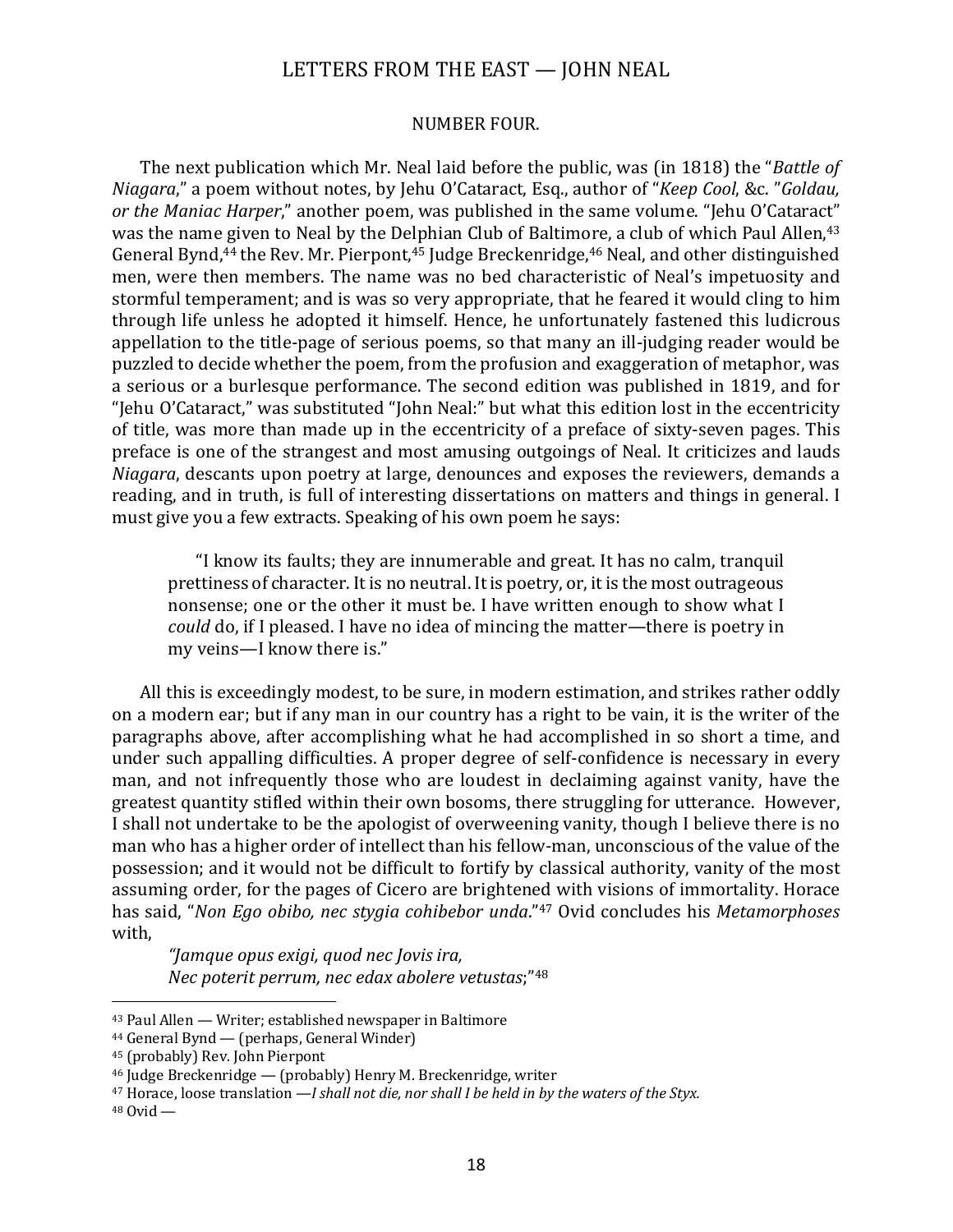and Martial says:

"*Hic est quem legis, ille quem requiris, Notus* in orbe—martialis:"<sup>49</sup>

to say nothing of the "*Inveniam viam, aut faciam*"<sup>50</sup> of Bacon. But to return, Mr. Neal gives the following account of the manner and time in which *Niagara* was written, which may be relied upon as strictly accurate:

"On the seventeenth of June, 1817, I heard that a friend of mine was going to England. I was, at that very moment, publishing a book here, (in Baltimore,) and it struck me, that if I could manage to publish another there, I should have two chances, instead of one, of escaping what the critics very properly call " $d-$ —n." So, though my friend was expected to sail every day, I sat myself down to the job. By noon of the twentieth, having employed three days upon it, I had written over and over again, enough to count, reckoning broken-backed ones and all, nearly eight hundred lines. I then had a short reprieve, the vessel would not go for three days—or rather, my friend would not arrive for three days; so, I undertook to revise it. On the twenty-third at noon, having employed six days upon the whole business, the *Battle of Niagara* was completed, scoring eight hundred and fifty-four lines, superficial measure; two copies were taken of it. *Goldau* was thrown into another shape, augmented to about four hundred and fifty lines; and as large number of small poems were copied from manuscript, and revised for the London press. In that state the book went to London. My friend was authorized to sell it—*if he could*. He could not sell it.  $***$  \* \* \* Some critics saw it there, and spoke warmly of it, but recommended, very judiciously, a revision."

"The poem was brought back, and thrown aside some sometime. When I had nothing else to do, however, I sometimes took it up—in the winter of 1817-18, after a day of most intense and horrible application, to a work in which I was then engaged, (the index to *Niles's Register*,) and added some few lines here and there"  $***$ . "It is no merit in me to compose rapidly; I claim no praise for it. I wish I could move more slowly, less capriciously, but I cannot. Had I a dozen hands, I could keep them all employed, when I am writing poetry."

"One night after having worn myself into a state of comfortable stupidity, over the work I have once before alluded to, (the *Index*,) I had taken out my poem, as I often did, (for I suppose I have written it over thirty times at least) to weave in a few more lines, when a thought struck me. I was poor. I had a scheme in view at the time, which might place me in a situation to pursue a course of severe and laborious study, to which I had devoted myself; but if it

<sup>&</sup>lt;sup>49</sup> Martial, Book 1, Epigram 1; quoted by Byron

<sup>50</sup> Translation — "Either I will find a way, or make one". Motto used by Lord Bacon (1561-1626)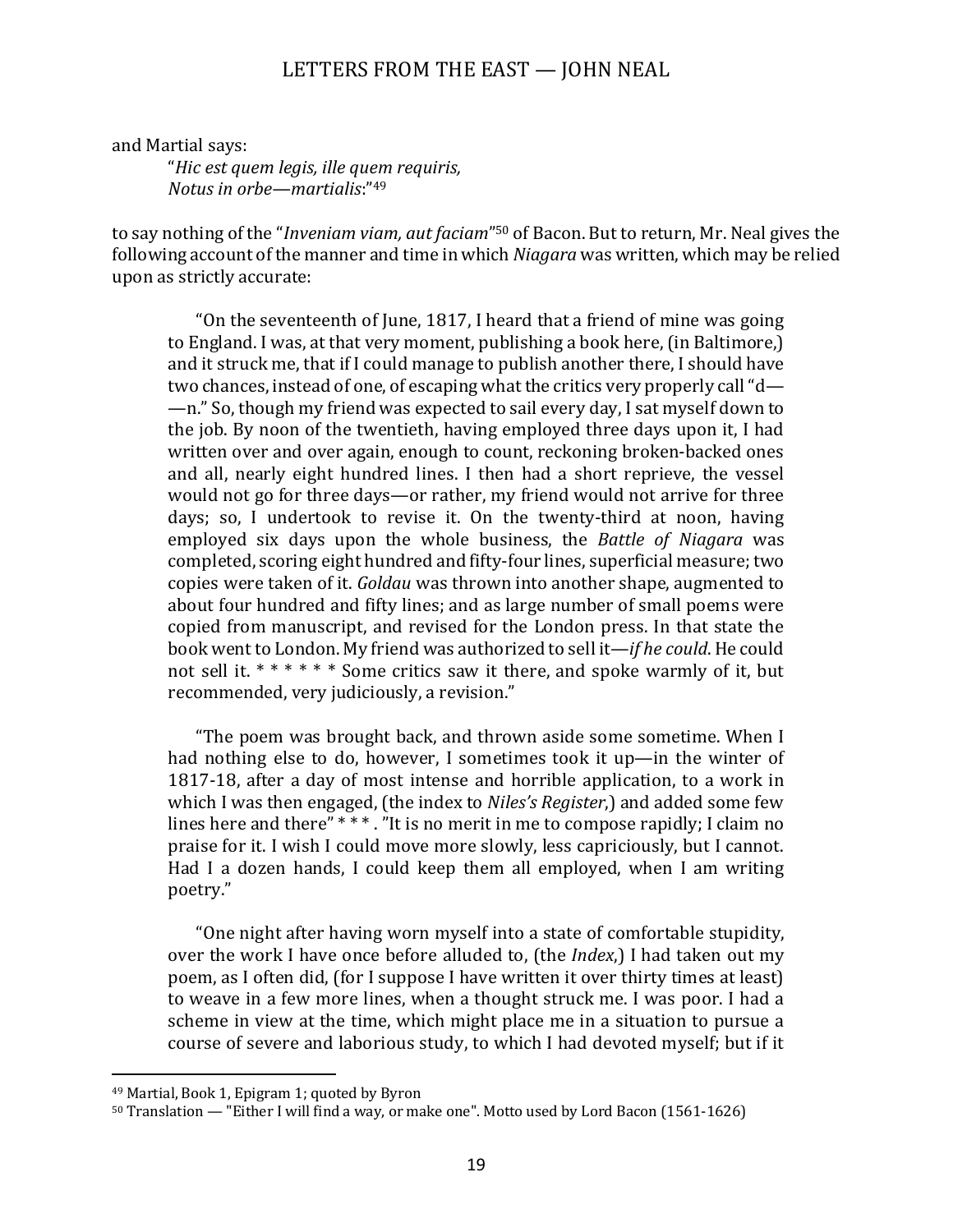failed, I determined upon this: to finish *Niagara* and *Goldau*—to commit them to memory—prepare myself for the purpose—go to Philadelphia—(that being the "Athens of America"<sup>51</sup>)—assume some other name, to hide my mortification if I were discomfited and *there recite it publicly*." \* \* \* \*

"I did all this—I was disappointed in my first scheme; had nothing to depend upon, to keep me from starving, except I chose to write myself to death. This determined me. I went to Philadelphia, assumed the name of George E. Percival: and with, the utmost difficulty, succeeded in procuring a room, after a week of disappointment and delay, during which time I found but two men, who seemed justly sensible of the elevated rank to which Philadelphia is entitle in the republic.  $****$  At length, however, I was persuaded to hire Mr. Renshaw's<sup>52</sup> room, although an accident had recently happened at the Washington-hall, while Mr. French<sup>53</sup> was singing, which, it was supposed, *might* prevent the timid and misinformed from attending. But of the contrary I was assured by the proprietor of the house: he informed me, that he had since let it to Mr. Incledon,<sup>54</sup> or the musical glass-man, I forget which—I only remember that he told me the latter performed every night—night after night-to crowded rooms;" and I knew that a fire-eater had fitted up the Mechanics-hall, where he exhibited every night, as I had reason to suppose too, to overflowing houses. "Indeed, the reason why I could not get a place, was because they were all taken up by rope-dancers, jugglers and vaulters &c. &c. who are all crowded, I suppose, to suffocation, by the 'Athenians.'"

"I was advised to print bills and stick them up at the corners of the streets, but poor as I was, I was a little too proud for that. I would as soon have mounted a stage and tumbled about like a mountebank with labels on my hat. '*It* won't take' said a gentleman to me, '*unless you make a show with the bills*.' I did not believe him—I had too good an opinion of the Philadelphians: but he knew them better, I have found out *that*. Well, I advertised in all the papers gave *extracts* in some three or four, (perhaps, however, that is the reason of the catastrophe,) had my tickets printed, and distributed amongst several highly respectable booksellers: went to my lodging, and having nothing else to do, threw myself upon the bed—fell asleep—don't laugh reader—I woke exactly at the moment—hurried in the full possession of all my faculties, I verily believe; for though I wonder how I could have had the assurance to appear before a Philadelphia audience, creatures of such refined taste—such exquisite sentiment, and all that—*then* I felt about as easy (though I never so much as "spoke a piece" in public) as I should now in haranguing my own grandmother; and so, to end this narrative. I arrived at the room. How many

 $51$  Athens of America — By analogy with Edinburgh, known as the "Athens of the North" for its reputation for learning

 $52$  Renshaw — not identified

 $53$  French — not identified

 $54$  Charles Benjamin Incledon (1763-1826) — Prominent English tenor singer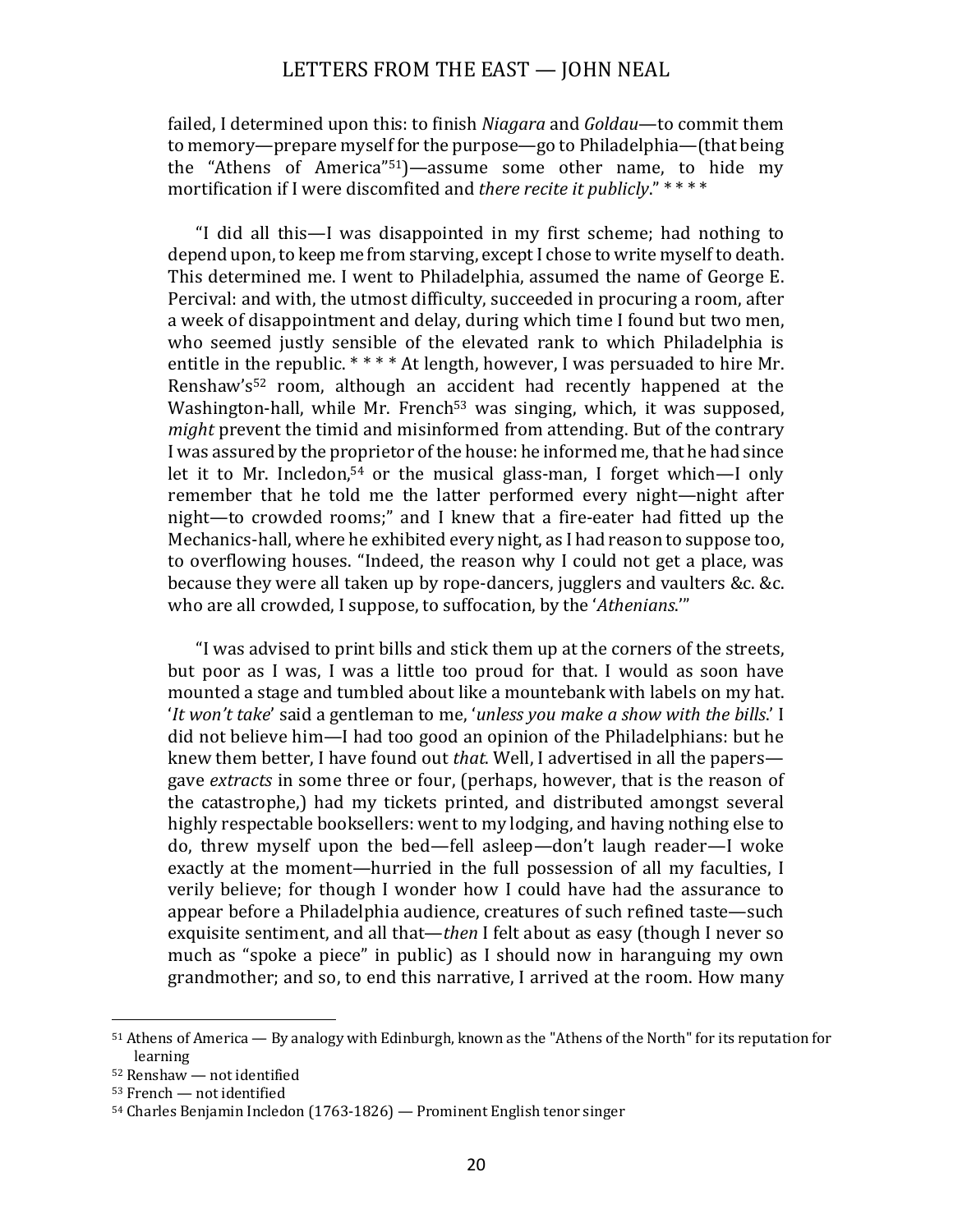of these literati—these Philadelphians—these American Athenians, think you, I found assembled? Not one! not one, by Julius Caesar, not one!" \* \* \* "Such expectations as I had formed. I even advertised, that I should have a crowded house, that he (Mr. Renshaw) could sell *'nearly a hundred tickets in his own household*;' that the room could accommodate three hundred persons—I even advertised, heaven forgive me, that 'no more than two hundred tickets could be sold! '—and faith! I *believe* the terms of the agreement were religiously complied with: though I do not *know*, for the very next day, I left Philadelphia; have not been there since, and never mean to go, if there be any way on earth to get round it.

"There is another thing, too, for I ought to do justice to the 'Athenians,' that ought not to be omitted. When I arrived at Mr. Renshaw's, instead of finding the room illuminated and prepared, I found it in total darkness; not a candle lighted; some half a dozen remarkably genteel young men appeared arranged about it, as if to stare at me; but they were genteel enough to stop that business, without a particular request, for i was in no very agreeable humor. I spoke to one of the servants, 'why is not the room prepared?' 'Nobody come, sir; no tickets sold,' said he with a delightful grin—I shall remember it to my dying day. '*Where is your master?'* '*Gone out, sir*.' I was very angry, I must confess, and am not sorry now that his master was 'gone out.' I meant to have seen him the next day, but the next day I left the city, I hope forever. Since then, I have thought it possible that among so many admirers of wild beasts, philosophy, conjurors, &c. &c. as Philadelphia is crowded with, some person might have been disposed to see a *poet*; and that, each supposed it a hoax, when he arrived at the mansion-house and saw no room prepared."

After this amusing history of "*Niagara*," the reader may not be uninterested in knowing something more of the poem. The critics of the day, among whom Paul Allen was conspicuous, spoke of it with enthusiasm or coldness, as they were gifted with the poetic temperament. Allen, after many of the warmest plaudits, objected to it as too rich, too gorgeous, too magnificent, and as over abundant in poetry. He avers that "*the poet is most of a poet when he thinks himself the least of one.*" Now, strange as are the objections to a *poem*, they are in this case founded in justice. The descriptions *are* too rich, too humorous, too exhilarating. There is too much of description and too little of narration to make the poem popular. The visions of the poet are so vivid and stirring, that the reader is not carried along, but hurried along—driven along from beauty to beauty, till even beauty becomes fatiguing, and the mind seeks for repose. The metaphors, the poetical imagery is clustered too thickly together. There is poetry enough, gold-leaf enough, in the little volume to be beaten out into a folio. There is enough description of American scenery to make an epic of a dozen books. A shrewd critic has said—"*It is a monster in fine writing*"—and yet has added with equal truth, "*there is no grand or awful object in American scenery, which has not arrested his attention,* and raised up within him correspondent struggles and workings of the soul. He has an eye *peculiarly formed for the dim, the distant, the rapid, the magnificent.*" \*\*\* "*He has the art of making his reader forget that he is in his own lolling chair, and over his old fireplace, and of placing him down in the scene which he undertakes to represent."* \* \* \* \* "*His words burn. His*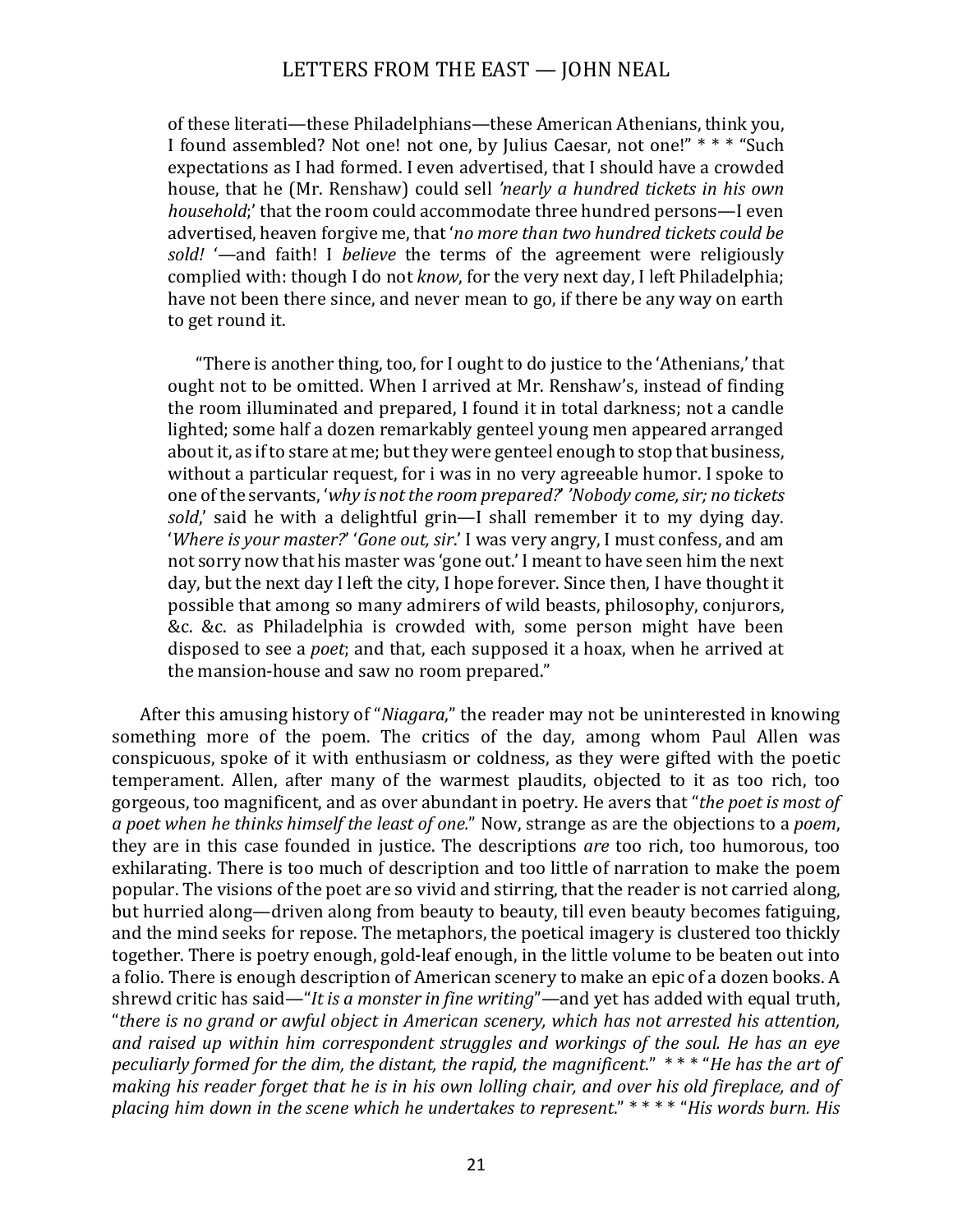range of language  $[?]$  is very limited, but what he possesses is of the purest gold." I can copy but an extract for you. The first is very characteristic of the whole poem. It is an apostrophe to our country and Niagara.

> "*Home of the waters! where their strength Rolls in immeasurable lenath:* Or, tumbling from their cloudy thrones, *As thundering from a battlement*, With marshal hymning, like the tones Of battle shout, by warrior sent.-Go, *rioting* in foam and spray, With *rainbow-streamers o'er their way*, Beneath the precipice they're rent; *Exulting*—as they burst their cloud— As high—as dazzling—and as loud As *sheets of light, in their descent Through midnight's parting firmament*."

There is not, in the English language, a more splendid description of our rivers and magnificent cataract. Some of the metaphors are sublime, but there is too much poetry in the piece. The representation of Niagara, tumbling from its cloudy throne, rioting with rainbowstreamers, exulting as sheets of light, etc., is all highly poetic, exceedingly beautiful, but overabundant in metaphor, and too gorgeous to be appreciated even by a poet on a single perusal. The extract is a specimen of the great beauties and faults of this offering to the muses.

"*Goldau*" is a less ambitious and more beautiful poem. The narration there, is often of surprising beauty, and is not second to Scott<sup>55</sup> or Byron. That part of it which is mere narration is the most attractive and interesting, for when the harper is kindled with poetic enthusiasm, the same faults are prominent as in *Niagara*. The story is a simple one. A harper of Switzerland sees his native village destroyed by an avalanche, becomes a maniac, wanders about, tells his story—and everything he sees reminds him of the destruction of all he loved. Mrs. Hemans,<sup>56</sup> in her "*Crescentius*,"<sup>57</sup> has struck upon the same idea, and in the same meter.

In the second edition of *Niagara* and *Goldau*, among many miscellaneous pieces, was published a tragedy, called "*Otho*." No criticism or notice of mine can be so interesting as one I shall give you from the lamented and distinguished Dr. Godman.<sup>58</sup> This gentleman was an intimate companion and friend of Mr. Neal when a student of medicine in Baltimore; and it is said by those who know, that Mr. Neal exerted no small influence in communicating to him a portion of that energy and enthusiasm that so much distinguished him in after life.

<sup>56</sup> Felicia Dorothea Browne Hemans (1793-1835) — English poet; said to have been an imitator of Byron

 $55$  Sir Walter Scott (1771-1832) — Prominent Scottish novelist and poet

<sup>57</sup> Cressentius — Poem *Widow of Crescentius*

 $58$  (probably) Doctor John D. Godman (1794-1830) — Maryland anatomist, naturalist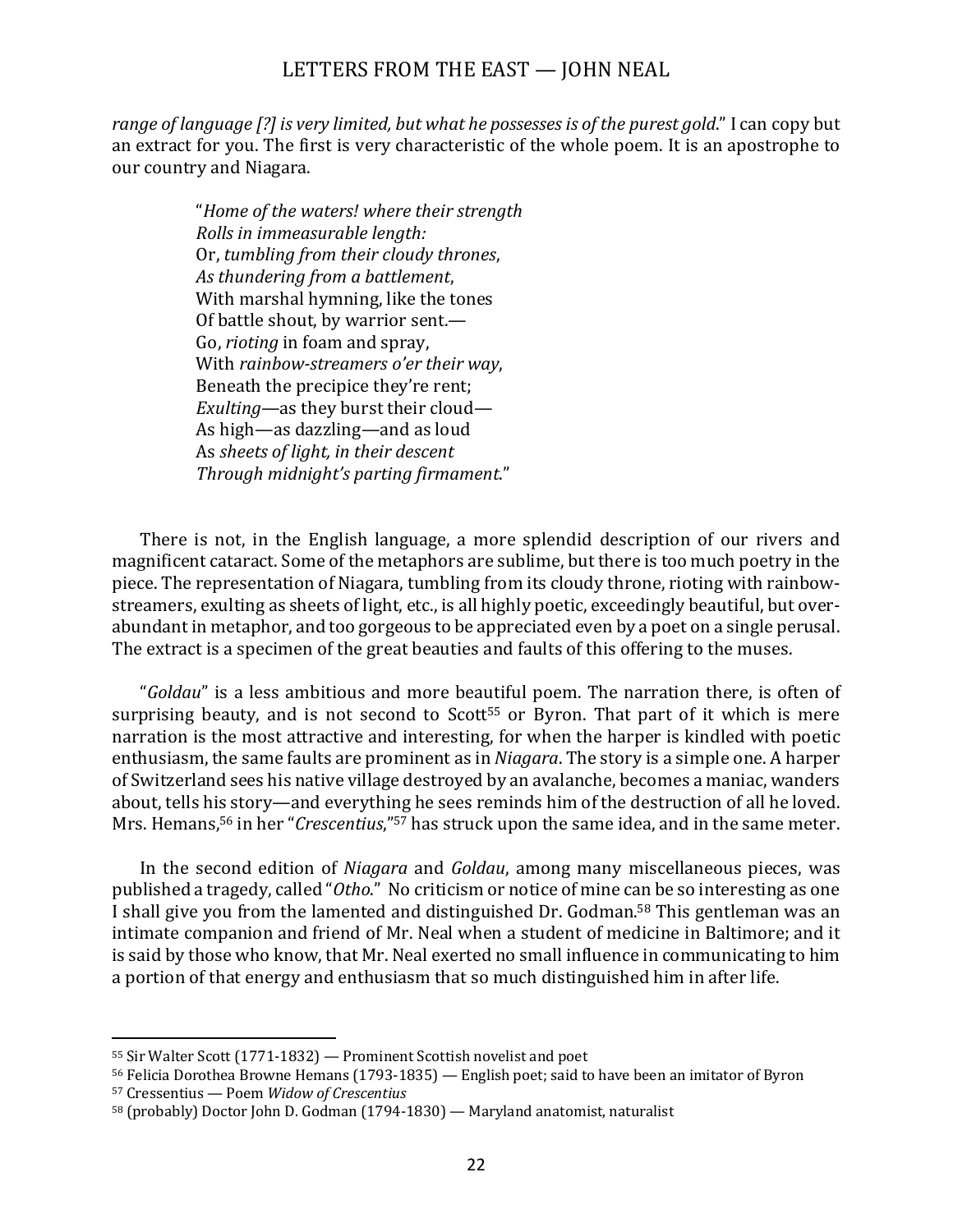"There can be but one opinion of the merits of *Otho*. It exhibits the strength of an active and enthusiastic mind—excites to all the sublimity of feeling and interest, every faculty of the soul. It gives us emotion without permitting us to know why—it forces us to feel and think—it carries us beyond ourselves, yet the feelings it awakens are the worst of our nature, and the moral we imperceptibly deduce from it is totally wrong. Pride immeasurable, ambition unbounded, feelings warped to madness, false ideas of greatness, and forced (although sublime) mysteriousness of sentiment, though capable of affording display to a great poetical genius, can never be atoned for in their ill effects by his poetry or dramatic excellence. We can sympathize with him in some degree of his pride—we may be inspirited by the tone of his expressions—but we must feel disgusted with a being who is so mad as to become the enemy of all the world, because his birth was illegitimate. He was acknowledged great, even as he could most wish, in battle and bloodshed. He felt himself beloved, yet sought not to obtain or secure what he valued, because he became mad because he was a fool. If he be not as much a devil as Milton's, his equal is to be sought only among the devils of another world."

"It is a fact, that the author has no need of apologizing for his originality. It is evident that he embodies his own conceptions, and describes many emotions he has himself felt or imagined. He has used some well-known materials, but we feel no more disposed to complain of this than we do when we see excellent stone or timber wrought into beautiful statuary or architecture, by an inventive artist rather than by a dull mechanic. The poetry has faults—let those seek them who are fond of them. he preservation of unity, the sentiments (preface) concerning ghosts, and the opinions of death upon the stage, are admirable and incontrovertible. But the time for supernatural machinery is almost gone—I trust it will be very shortly gone forever, with German cabals and mysticism, to oblivion long since well merited."

"Johnson did dash on what was great and established, like the eagle or the lion, in consciousness of strength, and like them he mangled or crippled many that he did not totally destroy. It is perfectly just and in high spirit to attempt the restoration of what he has, in the very vanity of strength, attempted to overturn. Yet Johnson has many enemies, or enviers, because he was Johnson—because he outstripped, outshone, and vanquished opposition; because he finally rode in his triumphal chariot with the captives of many nations chained to his wheel. This envy was not felt in the instance of *Otho*. The author of that is lifted too much above such a feeling."

"It is natural enough that a man of taste and a scholar should feel the improprieties of Shakespeare, and be indignant at what are frequently mummeries and folly. Shakespeare is not to be blamed for this—he wrote in rude times for a rude people, and was an unlettered man. The fault is in the extravagance of his admirers—the sickliness of fashionable taste. Yet, with all his faults and extravagances, his plays are worth infinitely more than all the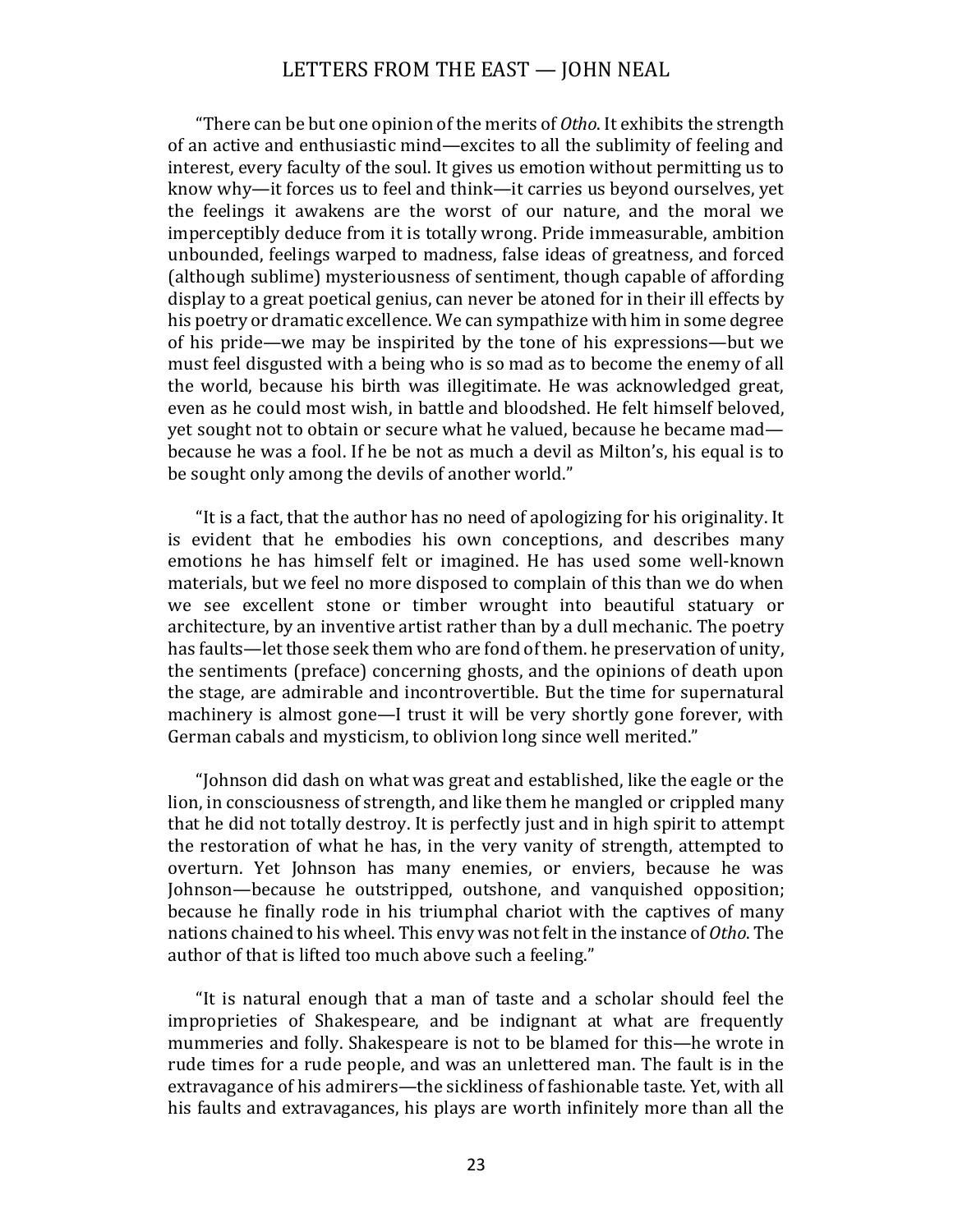Corsairs,<sup>59</sup> Laras,<sup>60</sup> Charles de Moors,<sup>61</sup> Bertrams,<sup>62</sup> Manfreds,<sup>63</sup> etc., in a moral point of view, that ever may or can be written. His great, that is, his villainheroes, command a peculiar admiration; but it is an admiration linked to a detestation of their crimes—an abhorrence of their principles. The heroes of the melodramatic school clothe the most detestable sentiments in a splendid dress; that act like savages who have been once slightly refined, and then returned to their original modes of living; inspire their admirers with a love of false greatness and diabolical pride; commit every crime that nature revolts at, and die—as none but dogs should die. I hope their day is passing rapidly away, and that the present generation may live to the time when the "*Comedies* Larmoyantes,<sup>"64</sup> and the "*Tragedies Allemandes*,"<sup>65</sup> shall live only for contempt, if they are ever recollected."

I have given you this criticism, from the pen of Dr. Godman, because whatever comes from his pen is interesting, and is likely to be just. He takes notice of the singular preface to *Otho*, in which Mr. Neal justifies the short time he has taken for the whole business of the play, from the commencement to the catastrophe, only *twenty-four hours*—thus regarding what Dr. Johnson derided, the preservation of the unities. The reader will remember that Dr. Godman's criticism was written when but a student, and before he had obtained his brilliant reputation.

 $59$  Corsair — Poem by Byron, published  $1814$ 

 $60$  Lara — Character of poem of same name by Byron, published 1814

<sup>&</sup>lt;sup>61</sup> Charles de Moor — Character in Schiller's play *The Robbers*, published 1781

 $62$  Bertram  $-$  possibly a literary character

 $63$  Manfred  $-$  Title of dramatic poem by Byron, published 1817

<sup>&</sup>lt;sup>64</sup> Comedies Larmoyantes — Tearful Comedies

 $65$  Tragedies Allemandes — German tragedies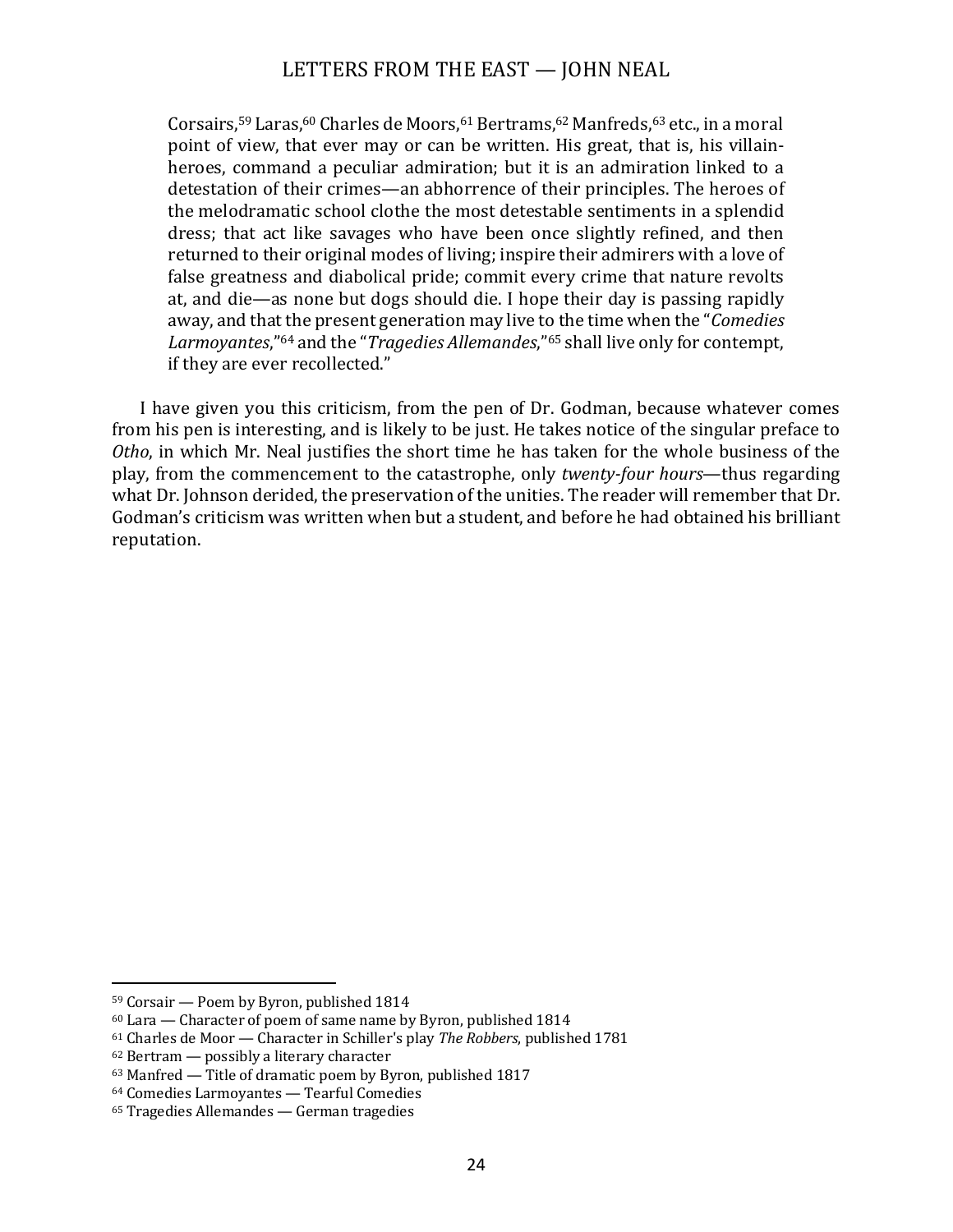#### NUMBER FIVE.

The next literary enterprise in which Mr. Neal was engaged, was the *"History of the American Revolution*." This work was originally to be written by Paul Allen; and subscription papers were issued accordingly. But Mr. Allen's habits of procrastination were such, that he put it off day after day, and finally confided all to "two of his literary friends," whose "assistance" he acknowledges in his preface, which, it is believed, is the only part of the book that was his own. These literary friends were Dr. Watkins and Mr. Neal, and they wrote the book. The work is in two volumes, octavo, eleven hundred pages. That part which Mr. Neal wrote, begins in the first volume at page two hundred and fifty-three, and extends to the end of the volume. A history written by two hands, and from minds so different as those of the two writers, would of course present great inequalities. Hence, parts of this history are badly jointed. That part, written by Neal, exhibits his usual originality and freedom of thought, and his energy and ardor of narration, tempered however by the rules of the schools both in etymology and punctuation. He wrote his part of the history, and read the necessary documents, with his usual rapidity, and realized a profitable job in the undertaking.

During all this period, Mr. Neal was engaged in the arduous pursuits of a student of law, who was devoting all his energies to study, and having obstacles apparently insurmountable. He supported himself handsomely in the meantime; and after an apprenticeship of between four and five years, entered upon hill profession with buoyant and flattering prospects. About this period, the pen of Neal seemed to catch fire. It blazed forth in many extraordinary works and extraordinary notions, in pages of thrilling and illuminating elegance, unsurpassed in power and grandeur of impression—in pages where lie volumes of thought, influencing for life the character of the reader, if he be of an ambitious and sanguine temperament, or swaying, at least for a moment, his passions with overwhelming effect: or, in pages of eccentricities and vagaries that fly over the whole sky of literature; in will-o'-thewisps, as it were, that glitter, but delude; that startle, but do not interest; that amuse, but do not instruct. There is genius, but it is wandering, misspent genius. It does not mount to the throne of intellect, and from aloft forever dazzle and awe; it does not inspire reverence, and compel adoration: but it trifles and toys with its exalted destiny. It mingles with anything and everything. It preaches; it prays; it reviews and criticizes; it travels and romances; it talks English, and Indian, and New-England Yankee. It is now divine, anon a braggart; now in the wilderness, with savages and beasts, anon in churches and temples; now here, anon in Europe; ambitious everywhere, eccentric everywhere, full of furious and fiery emotions, without distinguishing time or place, or the fitness of things, or dignity of character. In truth, the imprisoned thoughts of a full and active mind broke loose, the thoughts of years that had been compressed in a burning brain, there long working and fretting, but now with fetters off and bounding forward like a spirited and gallant colt. Or, rather, the fires of the mountain, after rumbling and thundering long within, had forced their way upward, and the crater had opened, and amid the coruscations, the sublimity of the display, there were smoke and ashes, rocks and lava. To say that Neal wrote volumes, does not express the idea. He threw them forth as if by magic. His pen seemed to have some patent motion—to be gifted with the power of racing over paper, and yet leaving an impression. Certain it is, that his novels were ushered into existence with wonderful rapidity. "Logan," in two volumes—over six hundred pages first came into the world. It was published in Philadelphia in 1822. It is full of declamation,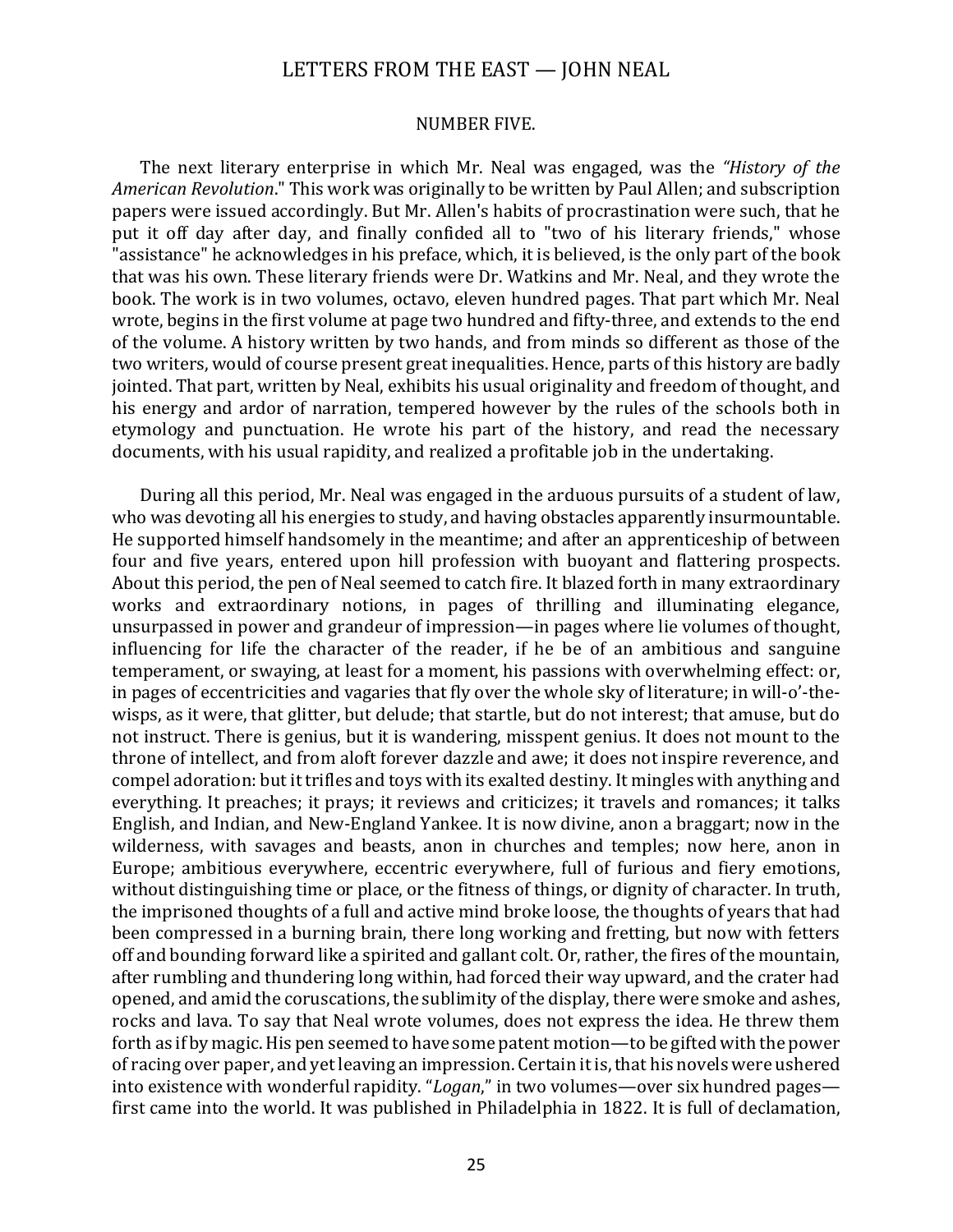incoherence and extravagance. The narration is declamatory; indeed, the whole style is declamatory from beginning to end, intermingled with the usual quantity of interrogations and exclamations that Mr. Neal scatters so profusely in all his writings. In 1823, "*Seventy-six*," in two volumes, was published in Baltimore. This novel is probably the most popular, the most interesting, and the best of all his novels. It is founded on the events of our revolution, and there is a plot regularly developed and followed out. Narration is in characteristic, not declamation; and this narration is far less erratic than the general productions of the author's pen, though there are, even in this, passages of eloquent and powerful declamation. Soon after "*Seventy-six*," came "*Randolph*," in two volumes, which attracted extraordinary attention at the time, from the fact, that the hero reviewed and criticized everything he read and saw, our cities, our architecture, our manners, our ladies; and had something to say of every person he met-our orators, statesmen, lawyers, authors, poets, and painters. Such bold and fearless, but hazardous criticism, of course, involved him in difficulties. A sketch of William Pinkney, in which Mr. Neal spoke of this great man in most magnificent language aa a lawyer and statesman, but not as an orator and as a gentleman at the bar, offended his son, a midshipman in the navy, a high-spirited and gallant young man, and, according to the law, in such cases, made and provided by the sons of chivalry, he challenged Neal to fight a duel, after calling upon him in vain to disavow any agency in the publication of *Randolph*. Neal had written vigorously and effectually in "*Keep Cool*" and "*the Portico*" against the practice of dueling, and now even in a city where dueling was the fashion, and it was "cowardly" to refuse a challenge, he had the courage to ridicule the whole affair, and to risk a "posting," which was forthwith given him. No one, who knew Mr. Neal, or who knows him now. could have doubted his courage, or his fearlessness, or even his rashness. Hence, the "posting" did him no harm; and in a few weeks after he turned the whole affair into ridicule, by republishing in his own "*Errata*," a history of the challenge, reply, posting and all, in his own ludicrous and whimsical manner.

"*Errata, or the works of Will Adams*," was another novel in two volumes, which Mr. Neal's active pen soon brought into the world. This, also, was published in 1823. Thus, we have in a single year, eight volumes from the same person! In a note in *Blackwood's Magazine*, Mr. Neal says he wrote "*Randolph*" in thirty-six days, with an interval of about a week between the two volumes, in which he wrote nothing: "*Errata*," in less than thirty-nine days: and "*Seventy-six*," in twenty-seven days. During this time, he was engaged in professional business, and they were written in the leisure and idle hours of a lawyer.

Volumes thrown off with such profusion, could not, of course, be carefully written; and with much brilliancy, originality and power, there is much rubbish and exaggeration. The sagacious reader, who can discern the gold from the dirt, will be interested and affected by what is brilliant and powerful; and though he may lament that such pure gold is buried in so much earth, vet he must award to the writer the palm of exalted, even if it be of misdirected genius. "*Errata*" is a work to which all these remarks are applicable. Many of the essays in it make an impression that cannot be forgotten for life; and if it be searched aa the miner searches, only for what is good, it will afford the reader the highest pleasure.

After the publication of these novels, Mr. Neal's restless mind began to look about for a yet broader theatre of action. At home he had been caressed as a god, and denounced as a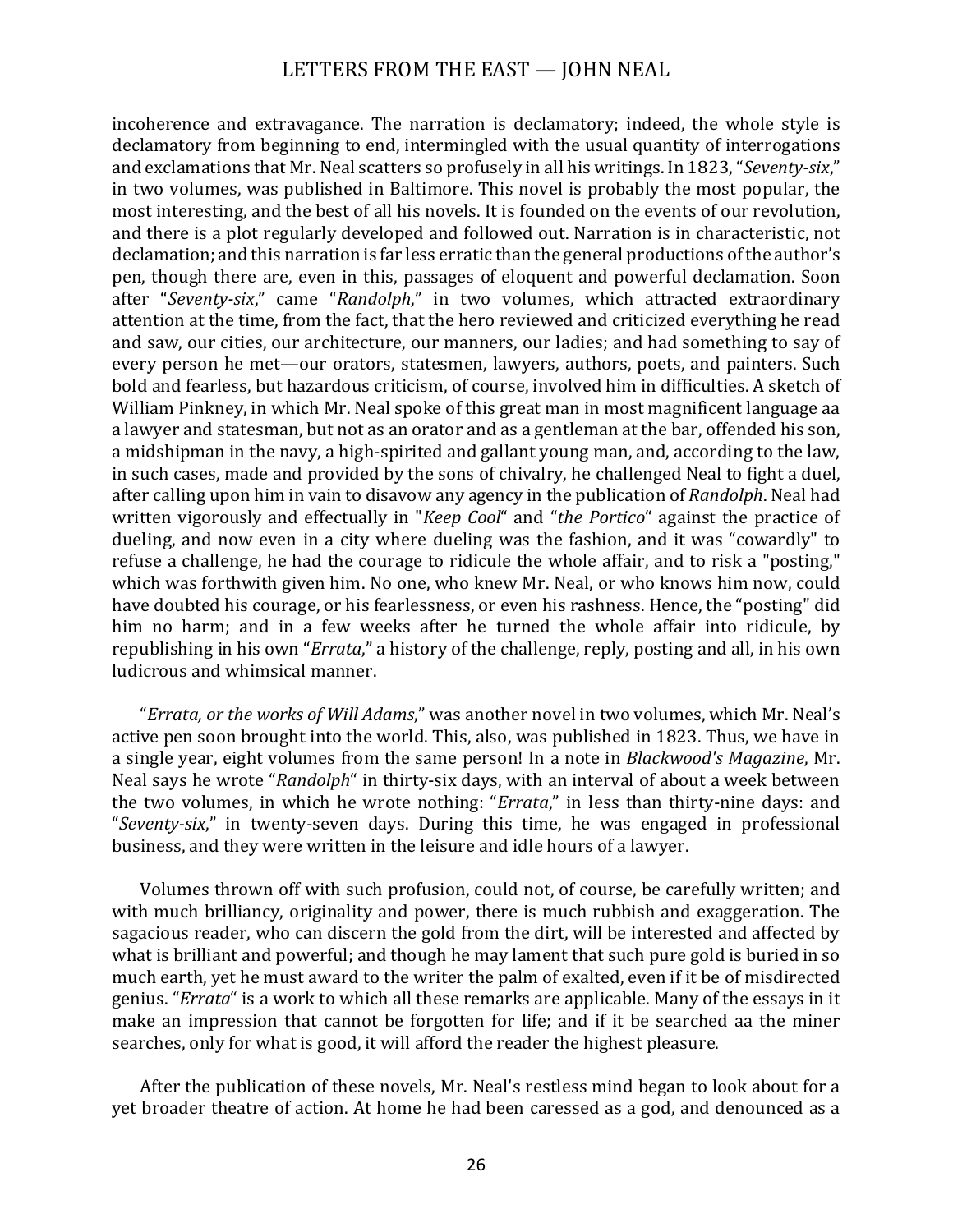devil. The newspapers and critics had exalted him to a high pitch of fame, or degraded him to the lowest dishonor. *Logan* and *Seventy-six* had been republished in England, and there had been spoken of in flattering terms, as "rich transcripts of American scenery," or, as the "true colors of impassioned genius." Probably such notices, with the ambition to travel and to see more of the world, induced him to set out for England. But Mr. Neal himself tells all with so much good-nature, in the "*London Magazine*," that I cannot resist the temptation to quote his own account. The extract is from a humorous article, under the title of "*Yankee notions*."

"Early in the year 1822, *Logan*, a story which has been attributed to five or six persons, the greater part of whom were crazy, or thought to be so, but a story of which I am the true author, was published in America. Not long after, it was republished here by Newman, $66$  or the Newmans, who live somewhere in the neighborhood of Ludgate Hill, or Leadenhall street, or some other characteristic place; people who manufacture a certain sort of literary ware by shiploads. Well, it was very soon told abroad in America.; for in the pride of my heart, I could not keep the good news a secret, nor could any of my friends. I was rather shy I remember at first, fearing that there might be some mistake, when my publisher told me I was to re-appear in the shop of a London publisher. A London publisher! think of that. I knew nothing of London publishers. They were all one to me; all of a piece. Even Mr. Murray, <sup>67</sup> for aught that I knew, was but one of a multitude, who, if genius fell in their way, would be ready to snap at it; and if it did not come in their way, would be ready to snap their necks after it. Alas! but I know better now: and I know very well now, that if I had known three years ago, what I know while I am writing this paragraph, I should not have been quite so much gratified, I rather guess, on hearing that a body of London publishers, Messrs. A. K. Newman & Co., had republished a book of mine." \*\*\*\*

"Well, *Seventy-six* was republished here, and by the Whittakers.<sup>68</sup> Enough to turn the head of a writer who knew so little of republishing as I did then. A *critique* appeared—a very favorable critique too—but where? In the *La Belle* Assemblee.<sup>69</sup> I was the happiest creature alive—my fortune was made, I thought—for I was able to write, I knew, one such novel a month. I was ready to run out into the highway and shake hands with everybody I saw, for the honor of our native literature. I even heard from another quarter, and believed it, that another magazine here had popped in a short notice about my book a paragraph, the substance of which was, that the critic regarded the novel as another of the Lake school<sup>70</sup>—that, soberly speaking, it was full of horror, torn

<sup>&</sup>lt;sup>66</sup> Anthony King Newman — Publisher (formerly *Minerva Press*) located at Leadenhall Street (?) 1801-1848.

 $67$  John Murray — London publishing house founded in 1768 by Scot John Murray (1737-1793), and run by the family until 2002

 $68$  (probably) London publishing house of George Byrom Whittaker (1793-1847)

 $^{69}$  La Belle Assemblée — British women's magazine, published 1806-1837, by John Bell (1745-1831).

 $70$  Lake School — Group of English Romantic poets (including Wordsworth, Coleridge and Southey) who settled in the English Lake District at the start of the 1th century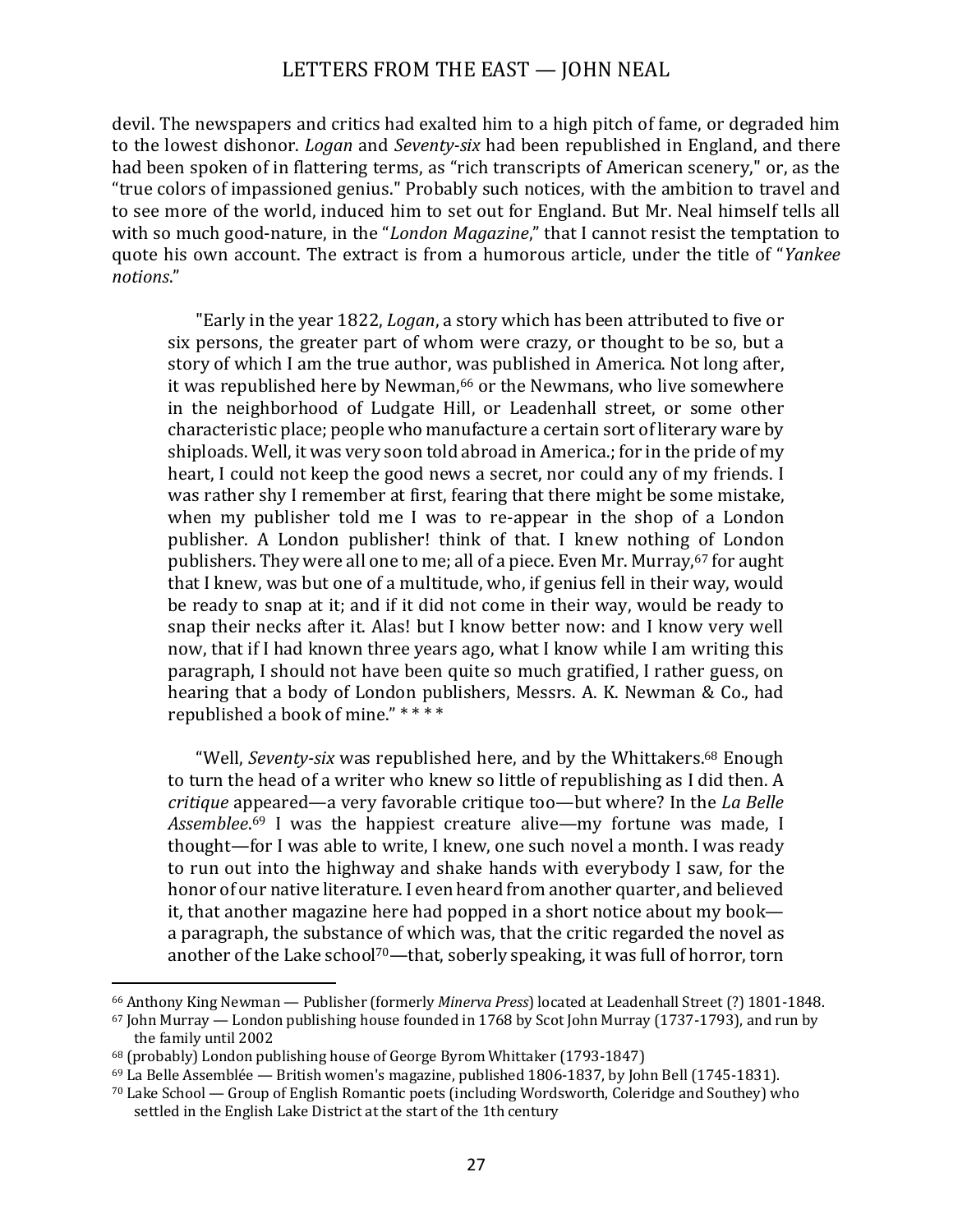flesh, etc. etc.—and that he could never tell whether I was praying or swearing etc. etc. Indeed, indeed, I was very happy! I tried to wear a natural expression of the face, for a day or two, but I could not—I was too, *too* happy for such a thing, and whenever anybody looked at me, though it was in church, I smiled in spite of my teeth. By and by it was reported, that both books were translated into French and German, etc. etc., and that I was getting to be thought well of in Europe." \*\*\*\*\*\*\*\*\*\*\*

"Just now, I have only to say what led me directly to the determination, which brought me here: I was anxious to see the people of Europe at home. I knew very well, that great as the sacrifice would be to throw up my profession, just when it had come to be a sure and genteel support for me, and go abroad without any means of support, save such as I might carry with me, and which could not possibly keep me above six months or so, it would be greater and greater the longer I should delay it. I had hopes, too, that if i were able to write a book a month, a book of three or four volumes, I should not be permitted to starve, in a place where books that I had written, at much greater speed, were published and puffed one after another. \*\*\*\* I persuaded myself, too, that if *Seventy-six* were well received, *Randolph* and *Errata* would be much better received; for they were bolder, and if possible, yet more out of the common way. It never entered into my head, I confess, that, peradventure, *Randolph* and *Errata* might never be heard of in Great Britain, till I should come to speak of them myself, as I do now. On the contrary, I took it for granted, that the former would be republished, without loss of time, and that, whenever it appeared, it would excite a stir in the literary world.

"N. B. I think so still."

\*\*\*\* "I talked over the affair with a friend—he was a clear-headed, warmhearted, worthy fellow. We agreed, that if only I could get to London, I should cut a figure in the literary world. He went so far, indeed, as to say, that I never should return to America, for my value would be known here—and after it was known, would the people of this country ever think of parting with such a prize? I got up from the table—I went to the fire—stood leaning my forehead on the mantel-piece. *'By the Lord, Harry, then*,' said I, (his name was Harry,) *'I will go.'* '*Go— go where?'* said he, starting up; for he had hardly thought me serious before, and my eagerness terrified him. '*Go where?'* 'To England,' said  $\mathrm{L}^{\prime\prime}$ 

"It was done. I made all the arrangements before the sun set on that very day; and before three weeks were over, I had closed my affairs, got y letters ready, transferred my clients to a successor and a friend, put a young lawyer into my office, borrowed cash enough, added to the little I had, to pay my passage and support me for a few months here—and set sail for England, satisfied that, happen what would, if people gave anything for books here, they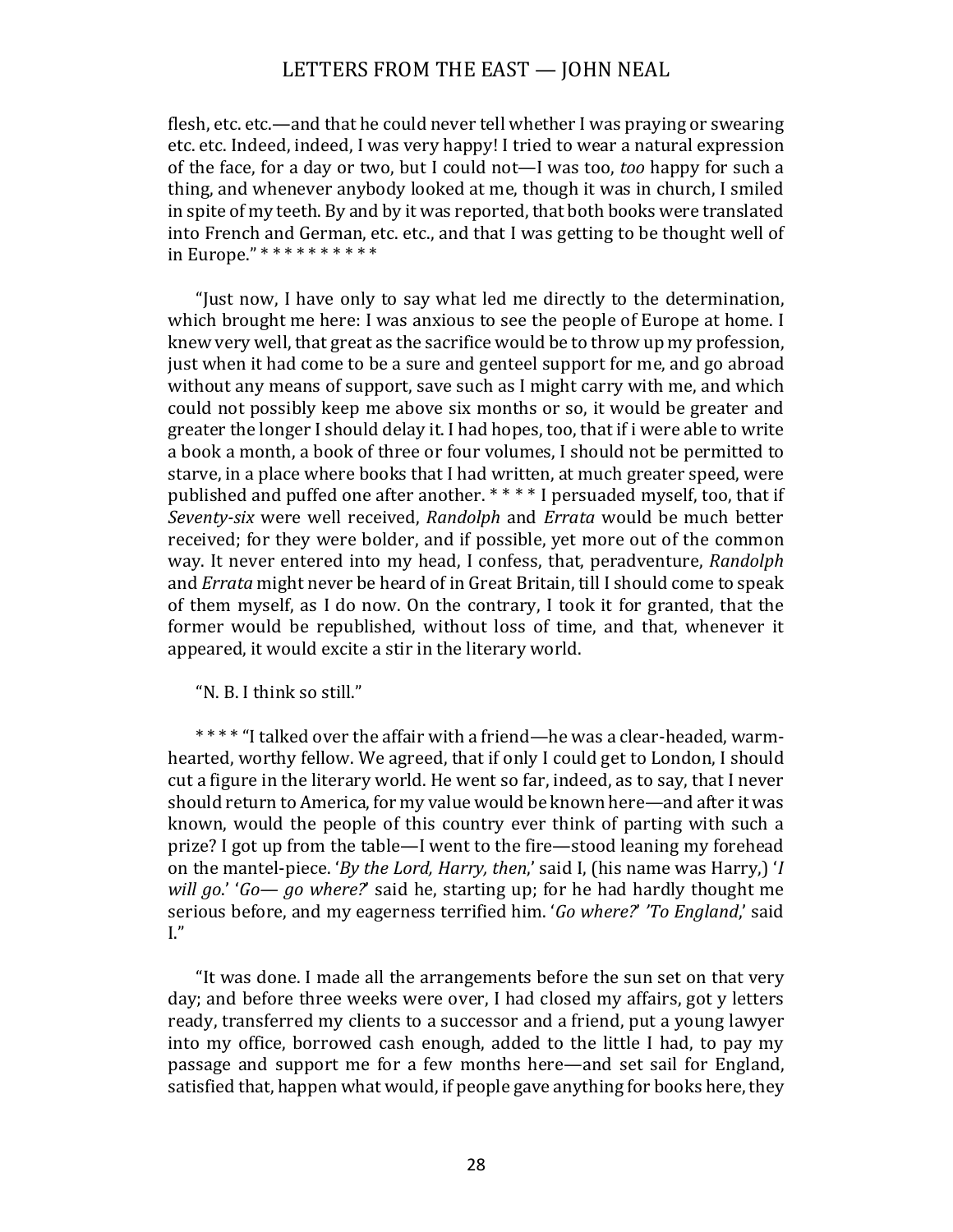would not be able to starve me, since I could live upon air, and write faster than any man that ever lived."

Mr. Neal embarked in the ship *Franklin*, of Baltimore, in December, 1823, as I learn from further "*Yankee notions*," in the *London Magazine*; and arrived in Liverpool, January, 1824. How he sustained himself in England, I will show you in a subsequent article.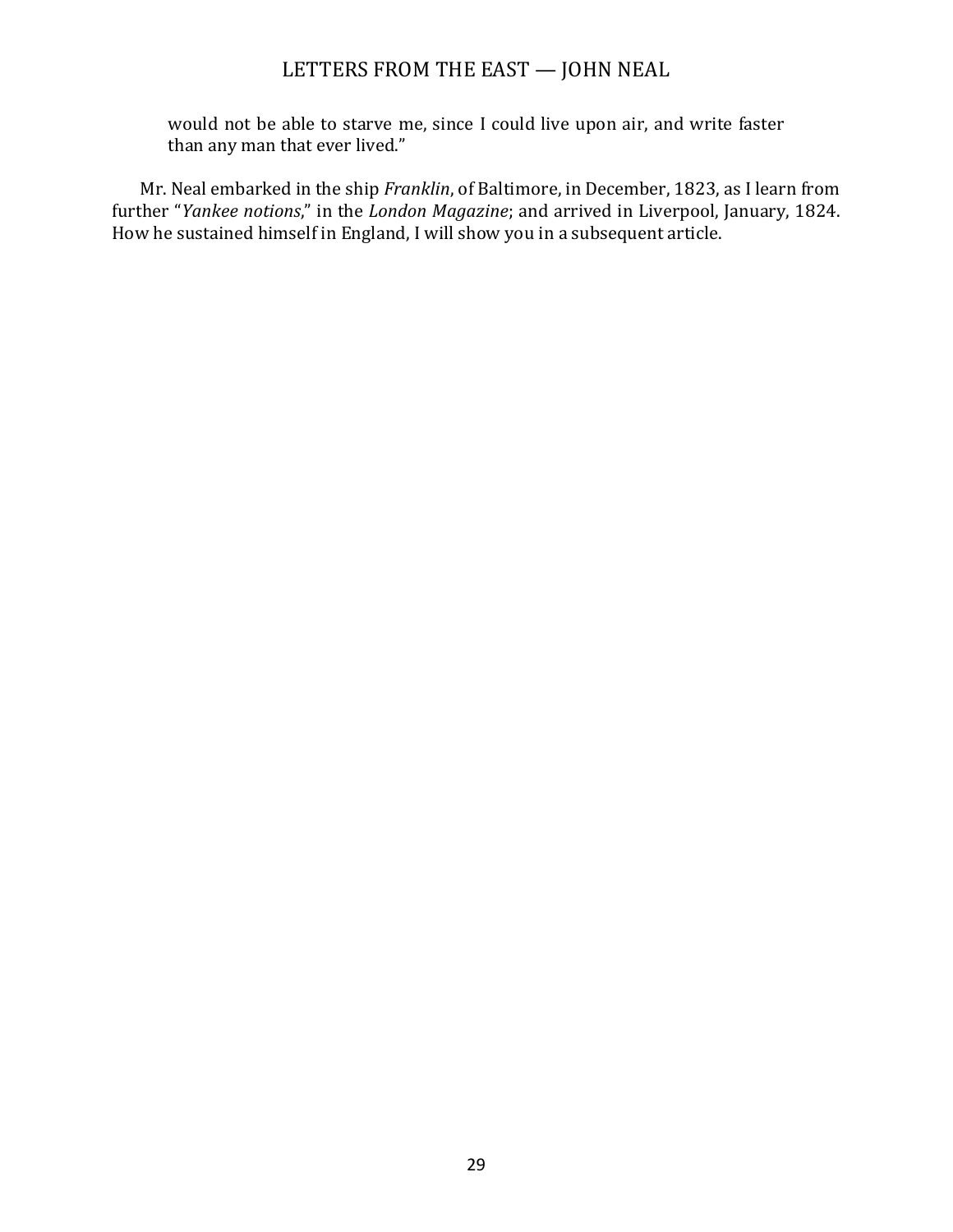#### NUMBER SIX.

After Mr. Neal had sufficiently gratified his curiosity by viewing the lions of London and its vicinity, he looked about him for a field of action. Letters of introduction he had in abundance; but what are they worth, except for a dinner, or a nod of the head, or a courteous shake of the hand? Even these, or but very few of these, he delivered; for he had concluded to stand upon his own foundation, and to make his way by his own abilities. His first literary attempt was in *Blackwood's Magazine*, then as now one of the most popular periodicals in Europe, in an article entitled, "*Sketches of the five American presidents, and of the five candidates for the presidency.*" This article was extensively circulated in this country and in Europe, and was attributed by many to Washington Irving; but Mr. Neal is the author, and indeed he is, I believe, the only American who ever wrote much, if anything, in the British periodicals. After the publication of this article, which was something new, from a new pen and in a new way, Blackwood was solicitous to engage him for yet other articles. At that time, as at present, though now not to such an extent, the greatest ignorance prevailed, even among well informed men, as it regards the nature and character of our institutions, our manners, our morals, and the very geography of our country. Correct information concerning the United States was not to be obtained: and the books of Ashe,<sup>71</sup> Fearon,<sup>72</sup> Faux,<sup>73</sup> and the like, had poisoned the reading public to such a degree, that America was believed to be the land of monsters, the refuge of the outcasts of the earth. True, the *Edinburgh Review*<sup>74</sup> had smiled favorably upon some one or two of our productions; but no such encouragement, no such compliments greeted us then as greet us now, from across the Atlantic. In this state of public opinion, Mr. Neal did not hesitate, in his boldest and frankest manner, and in the most extensively circulated magazine in Europe, to undertake the defense of his country, her institutions and her sons, and to re-model and instruct the public mind. Hence the charge which has been lain against him here, "of abusing his country," is one of the most perverse and shameful that malignant ingenuity could have invented. No man better or more effectually ever sustained the moral warfare which this country has been maintaining against the pride and prejudice of Europeans. None of our gallant seamen or gallant soldiers, upon the water or the land, ever bore aloft the American flag with more chivalry or more courage than he did, in the heart of England, among our very adversaries, and in their very magazines. True, he did not shock the feelings and appall the pride of the British public, by proclaiming his own country to be "the greatest, freest and happiest on earth;" but he furnished the public with facts; he corrected misrepresentations; he exposed and denounced our abusers; he introduced our writers, and painters, and public men;—in short, he defended our country in whatever any of our sons can defend her, and he did much toward to driving back the torrent of calumny and abuse with which British writers and British travelers had been deluging us. For example—few writers but Neal would have spoken thus boldly in an English magazine. He speaks as an Englishman:

<sup>&</sup>lt;sup>71</sup> Thomas Ashe — Author of *Travels in America: performed in 1806 ...*, published 1811

<sup>72</sup> Henry Bradshaw Fearon — Author of *Sketches of America: a narrative of a journey ...*, published 1818

<sup>73</sup> William Faux — Author of *Memorable days in America: being a journal of a tour ...,* published 1823

 $74$  (Third) Edinburgh Review — Literary and political quarterly magazine founded in 1802; edited by Francis Jeffrey; supported the (liberal) Whig party and promoted political reform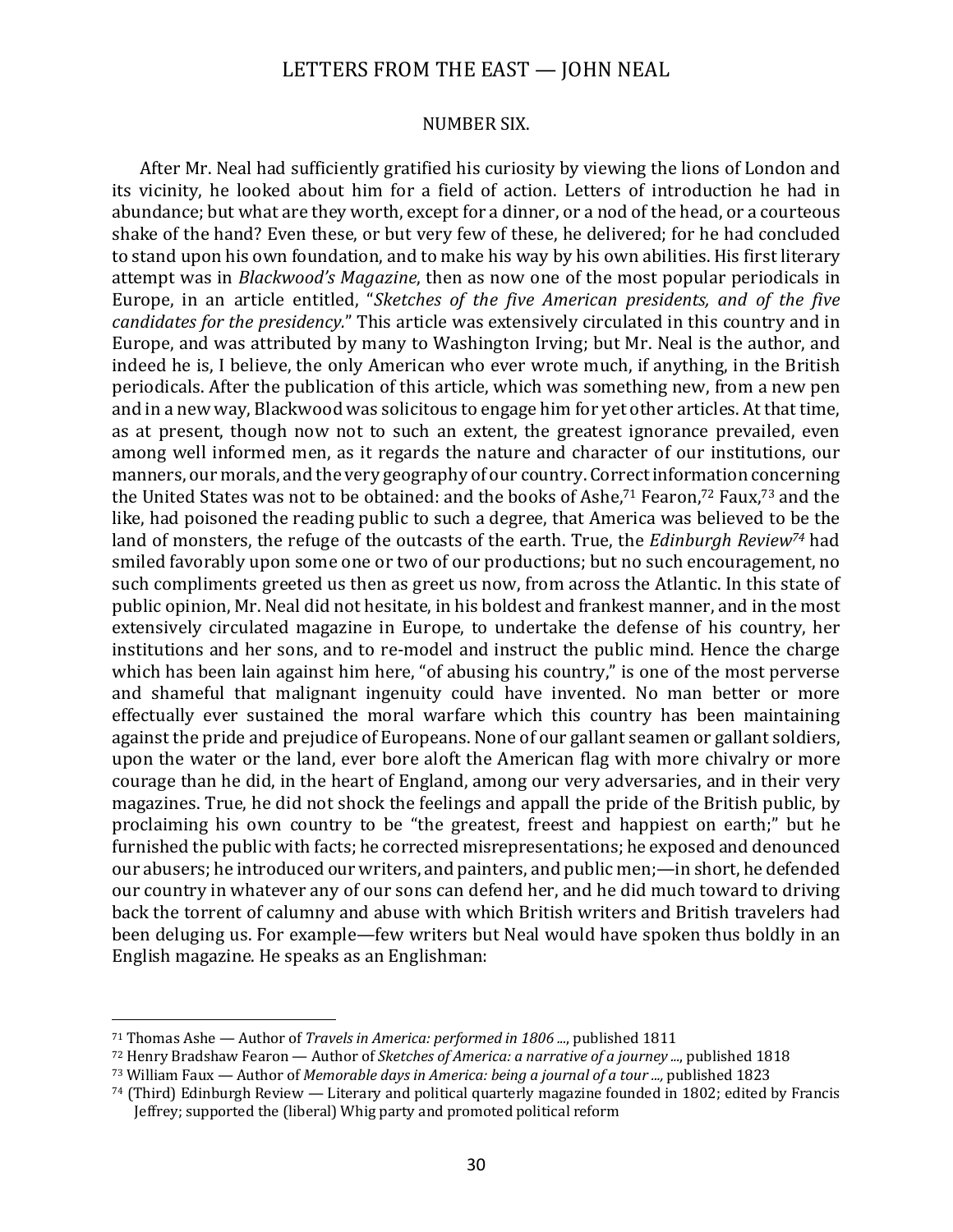"Let us be wary in our boasting. But for us there would be no slaves, at this hour, in America. We talk of the air of England—English ground—that a slave cannot breathe one or tread the other, without undergoing a transfiguration. All this may be beautiful poetry, but, in our minds, it is a tremendous sarcasm. Look at our colonies; at our East India possessions; at what we have done for slavery in every quarter of the globe. We boast of our 'Negro Somerset' case.<sup>75</sup> The very case *proves* that the right of holding a slave in England was, but a little time ago, a doubtful and serious question, in our *courts of law*. Besides, Massachusetts had given a like decision some time before. We are unspeakably grieved and shocked on seeing a runaway 'negro-wench' offered for sale in the American papers; yet up to the year 1770, when the case of Somerset was decided, similar advertisements were frequently met with in *the London papers*."

This is but a sample of the spirit of his articles, and of the manner in which he browbeat John Bull in his own empire. I have before me an article, in which, *as an Englishman*, he speaks of the later war, and there he rebukes the Englishmen in such rigorous language, that I am surprised that sentiments so humiliating to the pride of old England should ever have found their way into an English magazine. Nor was he less valorous in defense of American literature. In the *European Magazine*,<sup>76</sup> at the conclusion of the first number of an article, entitled "*The present state of literature in North America*," he says: "I will undertake to show, hereafter, that no people on earth have been so productive in all the varieties of literature. everything considered, in proportion to what should be expected of them, as the people of these very United States of North America."

This is the man, thus warring with the prejudices and sneers of Englishmen, thus carrying battle home to England itself, and defying her writers to the combat, whom many of his ungrateful countrymen have stigmatized as the abuser of the land of his birth! *Blackwood* is full of his eloquence, upholding and exalting the United States. The warmest hearted American could not have spoken in more rapturous language than he has spoken, not only in *Blackwood*, but in the New Monthly,<sup>77</sup> Old Monthly,<sup>78</sup> the Westminster Review,<sup>79</sup> the Oriental *Herald*,<sup>80</sup> *European Quarterly*,<sup>81</sup> the *Morning Herald<sup>82</sup> and Daily Globe*,<sup>83</sup> of all which periodicals he was at times a contributor; and, in the majority of them, a regular contributor. His pen was as prolific in England as it was in north America, and commonly it was employed

<sup>&</sup>lt;sup>75</sup> The judgment in *Somerset v Stewart* (1772) held that slavery was unsupported by English Common Law

 $76$  European Magazine — Monthly publication, founded 1782 in London by James Perry

 $77$  New Monthly Magazine  $-$  British publication, founded 1814 by Henry Colburn

 $78$  (Old) Monthly Magazine — Publication begun in London in 1796 by Richard Phillips

 $79$  Westminster Review — Quarterly British publication, founded 1823 by Jeremy Bentham to promote Radical views

<sup>80</sup> Oriental Herald — Publication founded 1824 by journalist and social reformer James Silk Buckingham (1786-1855)

 $81$  European Quarterly Journal (or British and Foreign Review)

 $82$  Morning Herald — London daily newspaper

 $83$  Daily Globe — London daily newspaper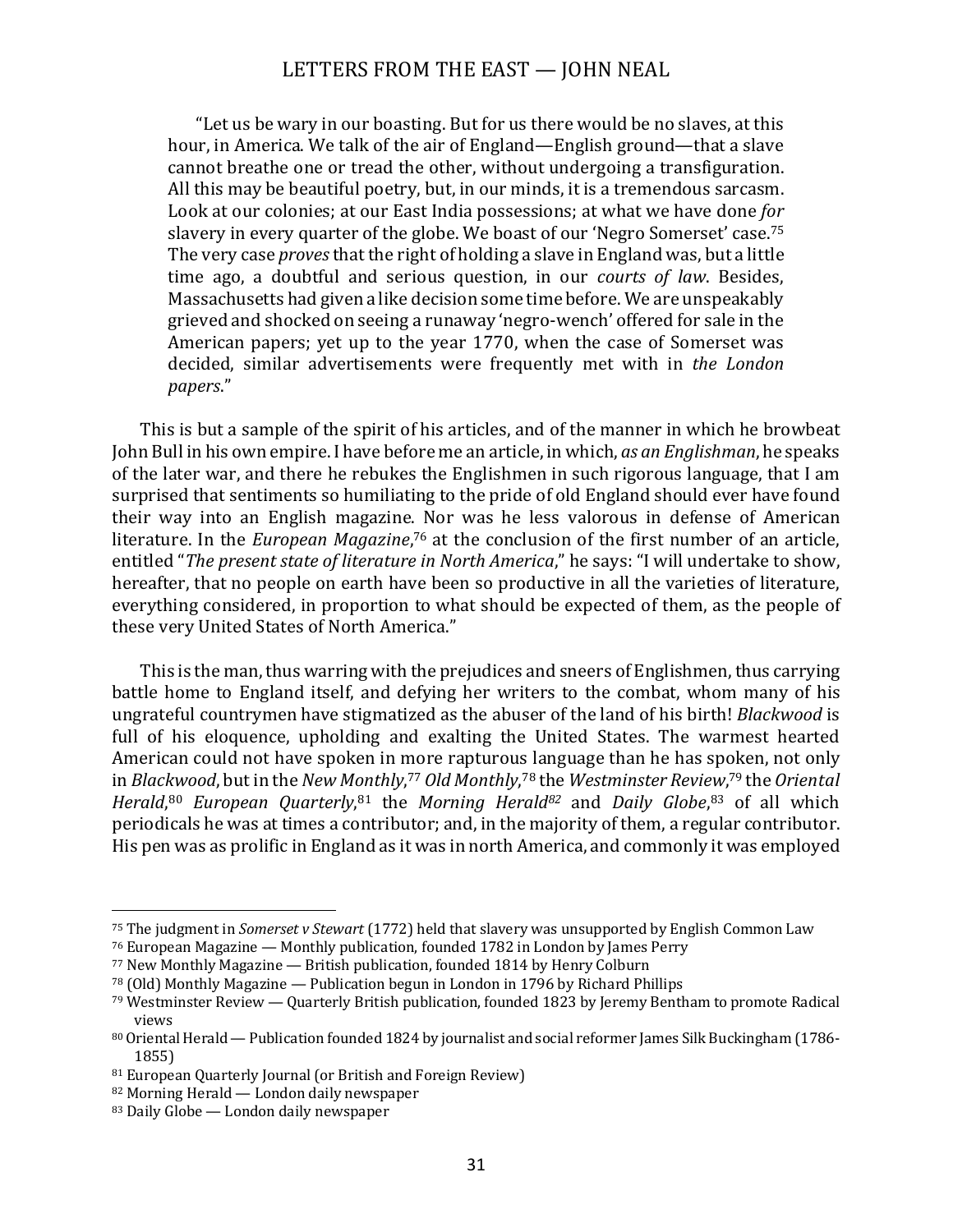on American topics, where he ever speaks in strong language of all that any American patriot would praise.

After Mr. Neal had been in England nearly two years, he published (or Blackwood did for him, paying well for the copyright,) "*Brother Jonathan*," a novel, in three large duodecimo volumes. Not having the inclination to undertake a criticism of this work. I will give you extracts from an amusing notice which appeared in England, in a book entitled "*Rejected Articles*."

\*\*\*\* "And on this our first interview with the author before us, sobersuited critics as we are, and therefore altogether unaddicted to the style exclamatory, we can scarcely refrain from uttering aloud, "a writing savage, by heaven!"—for that the work, the title of which we have placed at the head of this paper, *is* the production of a North American savage, we have no doubt whatever; and if our "exquisite reason" for so thinking be demanded of us, all we can give, is, that it *can* be the production of no one else."

\*\*\*\* "*Brother Jonathan* is, we will venture to say, the most extraordinary work of its kind, which this age of extraordinary works has put forth—in Great Britain we mean: what America or Germany may have produced in this sort, is more than we are able to say; and the former of those countries in particular, may, for anything we know to the contrary, be able to count a whole catalog of similar works, written by the same hand or hands—for we imagine this person employs *both* his hands at the same time, one on one volume and the other on the other. At least we can hit upon no other theory, to explain the extraordinary and headlong rapidity of style, as well as the insane incoherence of matter, which prevail throughout these volumes." \*\*\*\*

"In fact, the author of these volumes, whoever he may be—whether "a saint, a savage, or a sage," and whether this be his first work or his fiftieth (and it *may*, from its internal evidence, be either the one or the other)—is, to say the least of him, the most *original* writer of his day; and we are greatly mistaken indeed if he will not turn out to be, without an exception, the most extraordinarily gifted of them all, as far as mere natural faculties go." \*\*\*\*

\*\*\*\* "We imagine that the writer of *Brother Jonathan* was *born* an author, and, that he could have no more failed to fulfil his calling, than he could to have exercised any other of the active functions of his nature. His mind is of such a character and constitution, that it could not choose but fill itself to overflowing with ideas and images, no matter by what circumstances it might have been surrounded; and being so filled, it cannot choose but pour its contents forth, like an overflowing vessel, reckless of all consequences, and without any necessary reference to recipients. If he were thrown upon a desert island tomorrow, and left without the remotest hope of escape from it, he would, the day after, begin writing at the rate of fifty pages a day, and never cease till his materials were exhausted: we mean his *material* ones, for his moral ones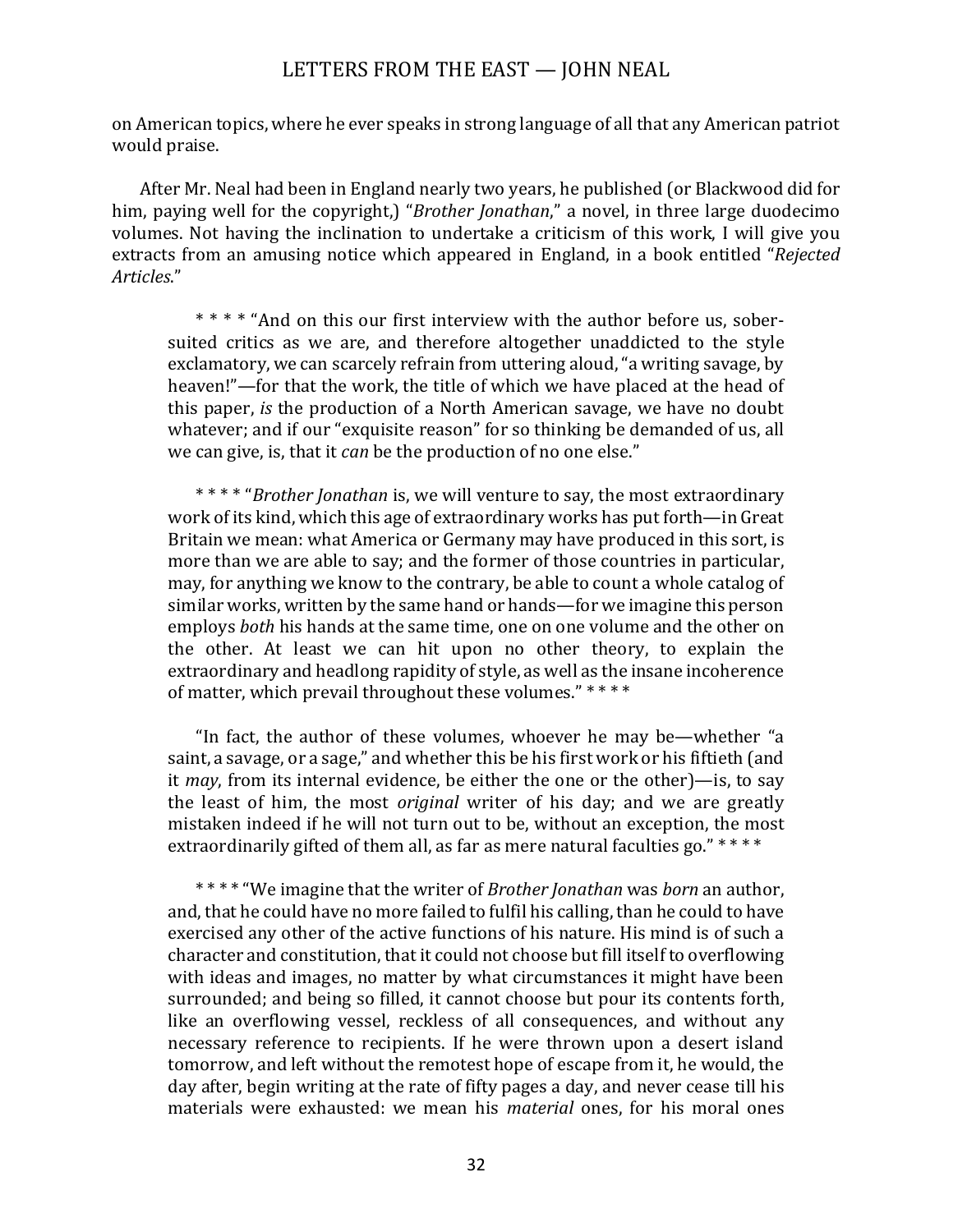would never be likely to fail. The former deficiency being, under present circumstances, not within hope, we see no probable end whatever of the productions of his pen. At any rate Dr. Southey<sup>84</sup> may abandon his reported project of achieving immortality, by writing more than Voltaire<sup>85</sup> did; for here is a person, who, if he lives to the ordinary age of man, may, if he pleases, write more than all that Voltaire *has* written, and all that Dr. Southey *intends* to write; and it will be his own fault, not nature's, if he does not write it all better than either."

The "*Yankee Notions*," and other articles in *Blackwood*; the novel and bold manner in which Neal attacked the fashions and habits of Englishmen, their music and dancing, as well as their opinions, bearing there the same high port, and risking there the same hazardous remarks as at home, together with *Brother Jonathan*, awakened the curiosity of a kindred mind—another *reformer*, to know who this odd genius was. This kindred reformer was no less a person than the distinguished and now apotheosized Jeremy Bentham. The young Utilitarians made an acquaintance with Neal at the debating clubs, and very soon he was surprised by an invitation to dine with the philosopher himself, though he had never seen him. This was an uncommon honor, for Bentham valued his time as he valued his life, and was ever disinclined to form new acquaintances. Of course, the invitation was readily accepted, and thus two individuals became associated, who were wholly unlike, unless it be in eccentricities more differing than their characters. Their intimacy was destined soon to ripen into an ardent friendship, that continued to the day of Bentham's death. Mr. Neal, in his book entitled "*Bentham's Morals and Legislation*," a volume which was published in Boston after his return to this country, gives many amusing anecdotes of Bentham and his habits, and among them is his first introduction to "*Queen Square Place*," the residence of the philosopher. Bentham, at their first dinner, took such a fancy to Neal, whom he was wont to call his "Yankee," or a man "no better than a Yankee;" to his vivacity, anecdotes, humor and oddities, that he engaged him to dine on the following, and every successive Wednesday. Soon after, by the request and urgent solicitation of Bentham, he removed to *Queen Square Place*, and made his home in Bentham's house. There, says Neal himself, in the work before alluded to, there "I had a glorious library at my elbow, a fine large comfortable study, warmed with a steam engine, exercise ground, society and retirement, all within my reach. In fact, there I spent the happiest, and I believe the most useful days I had ever passed at that period of my life." There Neal exercised himself under the best masters, in all those studies which contribute to the robustness of the human frame, in boxing, fencing and gymnastics, and yet pursued his studies in Bentham's magnificent library, with his accustomed ardor and energy. There also he met many of the distinguished men in Europe, who sought admittance to the society of Bentham, as if in his presence, they could borrow the illuminations of his intellect. The Yankee jokes, the high spirits, the never-failing wit of the odd American, amused and interested the philosopher; and though neither would endure contradiction, and both were proud of their opinions, yet they became more and more attached to each other every day.

 $84$  Robert Southey (1774-1843) — English Romantic poet; Poet Laureate for 30 years

<sup>85</sup> Voltaire — Pen-name of renowned French writer François-Marie Aroue (1694-1778)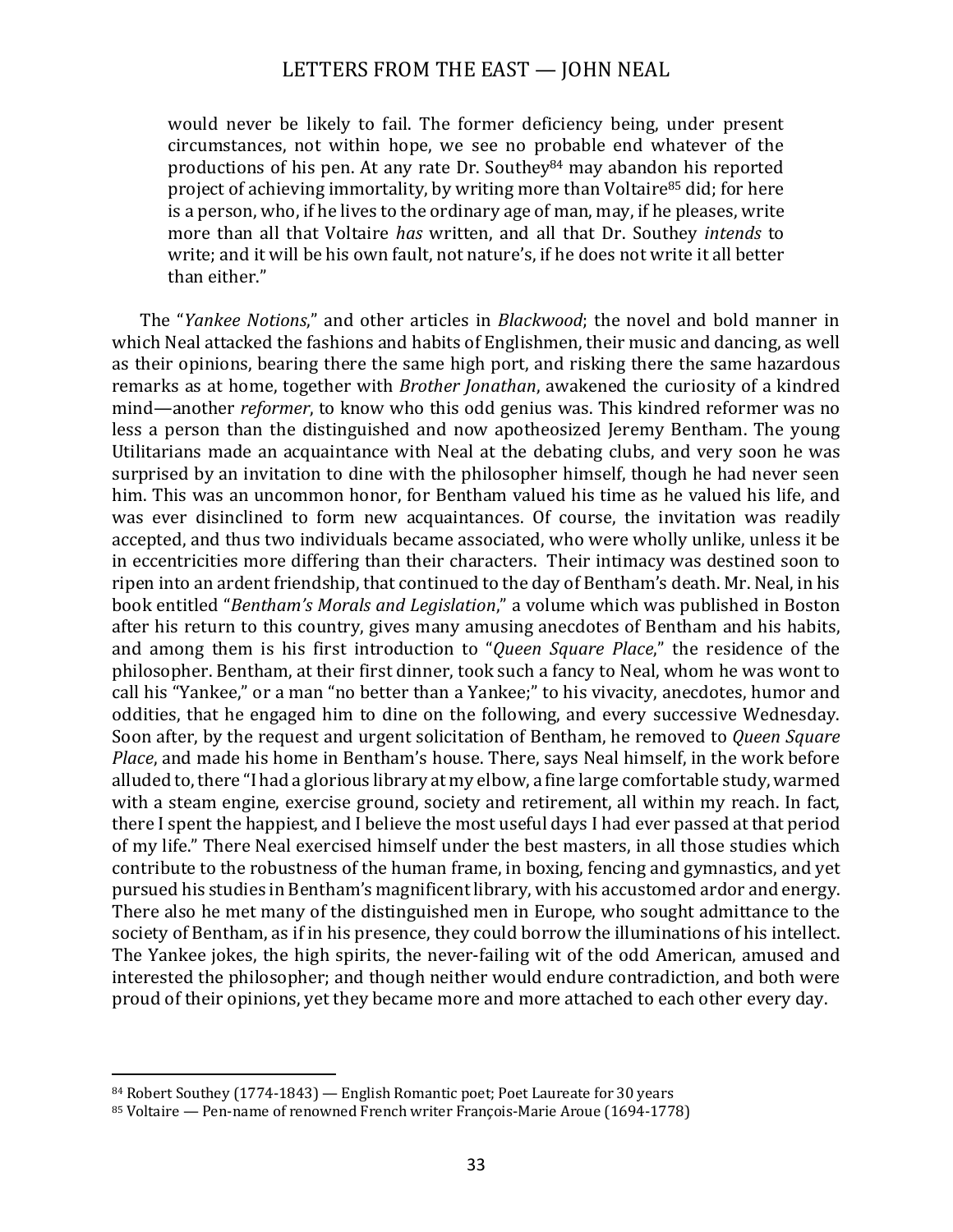After Mr. Neal had seen as much as he wanted of England, and had spent between three and four years in that country, visiting different parts of the kingdom; after he waited a long time for Bentham, who promised to travel over the continent, with him, but who at last concluded not to go, he bade adieu to his friend the philosopher, his companions, the Utilitarians, and old England itself, and started for Paris. The time which he allotted for his journey was now over, and his eye was again upon home. Hence, after viewing the curiosities of Paris, and travelling a short time in France, he embarked at Havre in a vessel bound to New York, where he arrived in June, 1827.

Mr. Neal tarried but a short time in New York and Boston, when he returned home to Portland, the place of his nativity, where he has now established himself, as he says, for life.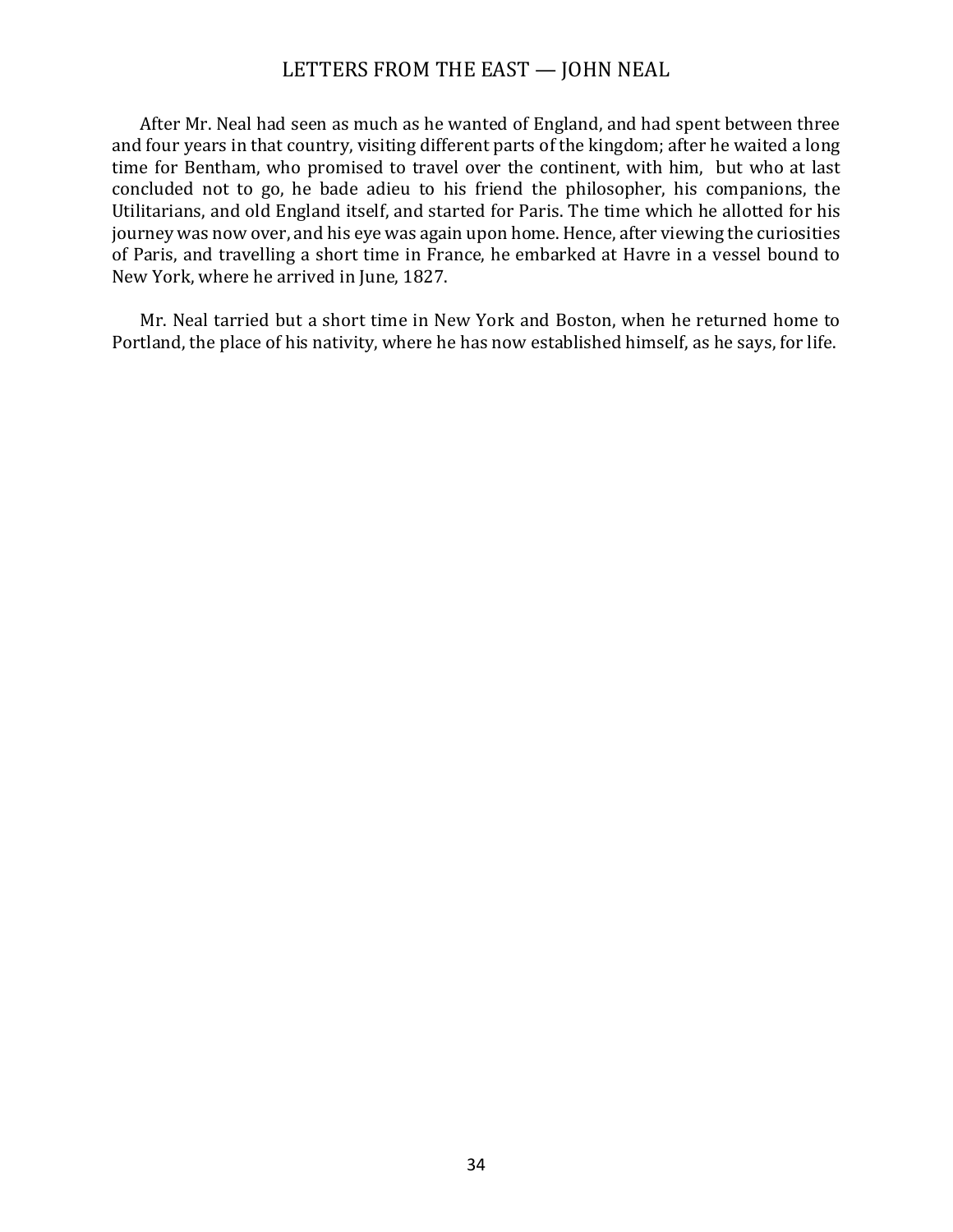#### CONCLUDED.

I have now brought Mr. Neal to his own country and his own birthplace. I spoke in my opening letter, of the hostility which his enemies in his absence had raised against him, as the "abuser of his country;" and subsequently I proved that no man is better entitled to the appellation of its defender, or, for his services, or his independence as a writer in a foreign land, better deserves the generous plaudits of his countrymen. If he had done nothing else for our literature, his courage as a writer in *Blackwood*, is enough, not so much to entitle him to the indulgence and defense of every American, as to make such indulgence and defense a claim of justice, a matter of common honesty, a tribute which every people owe to their champions, whether their weapon be the sword or the pen. But such a tribute he by no means received when he returned to America. The spirited industry of writers who had been wounded in his earlier productions, or, of others whom he had taken no pains to conciliate, was at work from the hour he landed. And whatever misrepresentations a tortuous ingenuity could devise, or a prudent falsehood dare to hazard, they were industriously promulgated. Neal's spirit again was roused. His sensitive mind, which with all its affected disregard of public opinion, is yet alive to its censures, if not acutely alive, yet not above nor below its plaudits or condemnation, could not and would not brook these misrepresentations. He established the "*Yankee*" not long after he returned; made it, while it was published in Portland under his own immediate care, one of the most popular periodicals in New England; and in this he moved like a floundering leviathan, dealing and receiving blows—at times exasperated and exasperating—with zealous friends and fiery adversaries.

The year after Mr. Neal returned home, he published "*Rachel Dyer*," another novel in one volume. This novel was never calculated to be popular, though no one can read it without being impressed that the author is a man of no common ability. It was an experiment in novel-writing; an attempt perhaps to give romance to facts—the Salem tragedy,<sup>86</sup> already sufficiently full of romance. However, he justifies himself for this and his other novels, in his preface, thus:

"To succeed as I hoped, I must put everything at hazard. It would not do for me to imitate anybody, nor would it do for my country. Who would care for the *American* Addison, when he could have the English by asking for it.  $***$ And what are imitations? Sheer mimicry, more or less exalted to be sure, but still mimicry, wherever the *copies* of life are copied, and not life itself: a sort of high-handed, noon-day plagiarism, nothing more. People are never amazed, nor carried away, nor uplifted by imitations."

"The British are a nation of novel-writers. Their novel-writers are as a cloud, and they want something that they have not. They want a real American writer; one with courage enough to write in his native tongue. That they have not, even at this day. *That* they never had. Our best writers are English writers, not American writers. They are English in everything they do, and in everything they say, as authors—in the structure and moral of their stories; in

<sup>86</sup> Salem tragedy - Notorious witchcraft trials conducted in17th-century Massachusetts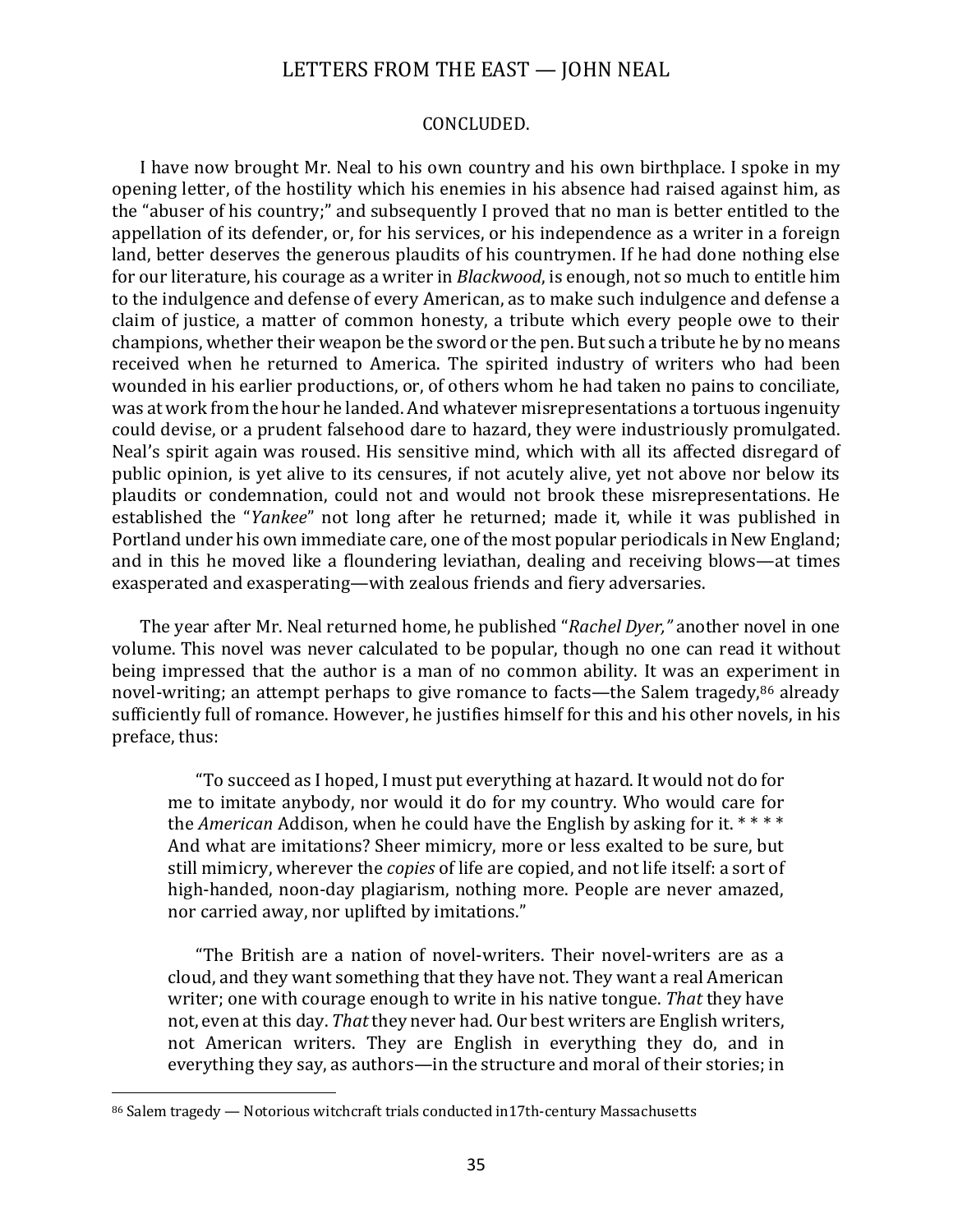their dialogue, speech and pronunciation; yea, in the very characters they draw. Not so much as one true Yankee is to be found in any of our native books: hardly so much as one true Yankee phrase."

"For my part I do not pretend to write English; that is, I do not pretend to write what the English themselves call English.  $****$  I never shall write what is now worshipped under the name of *classical* English. It is no natural language—it never was—it never will be spoken alive on this earth; and therefore, ought never to be written. We have dead languages enough now; but the deadest language I ever met with or heard of, was that in use among the writers of Queen Anne's day."87

\* \* \* \* "One of my objects was to show my countrymen, that there are abundant and hidden sources of fertility in their own beautiful brave earth, waiting only to be broken up; and barren places, to all outward appearances, in the Northern as well as Southern America—yet teeming below with bright soil—where the plowshare that is driven through them with a strong arm, will come out laden with rich mineral and followed by running water; places where if you but lay your ear to the scented ground, you may hear the perpetual gush of innumerable fountains, pouring their subterranean melody night and day among the minerals and rocks, the iron and the gold: places where the wayfaring man, the pilgrim, or the wanderer, through what he may deem the very deserts of literature, the barren-places of knowledge, will find the very roots of the withered and blasted shrubbery, which, like the traveler in Peru, he may have accidentally uptorn in his weary and discouraging ascent, and the very bowels of the earth into which he has torn his way, heavy with a brightness that may be coined, like the soil about the favorite hiding-places of the sunnyhaired Apollo."

The next publication from the pen of Mr. Neal was "*Authorship*," 8vo. pp. 267, "*A tale by a New Englander over-sea.*" This work, with *Rachel Dyer*, was reviewed in the *Englishman's* Magazine,<sup>88</sup> April, 1831, and in such a manner that I cannot avoid the temptation of giving you an extract or two from the article.

"We vouchsafe John Neal, author of *Authorship*, a cordial grasp of our good right-hand, and beg to introduce him to our readers as a gentleman worthy of taking a place in the roll of the select. He exults in the name of Yankee, and Yankees should be proud of him. He has written American books, and therefore we have singles out his latest publication for the text of this discourse."

"It will afford us sincere pleasure to have frequent opportunities of holding colloquy with the genius of John Neal. We respect the man for his hearty

<sup>87</sup> Queen Anne of Great Britain ruled 1702-1714.

<sup>88</sup> Englishman's Magazine— Monthly literary magazine, published 1831-1833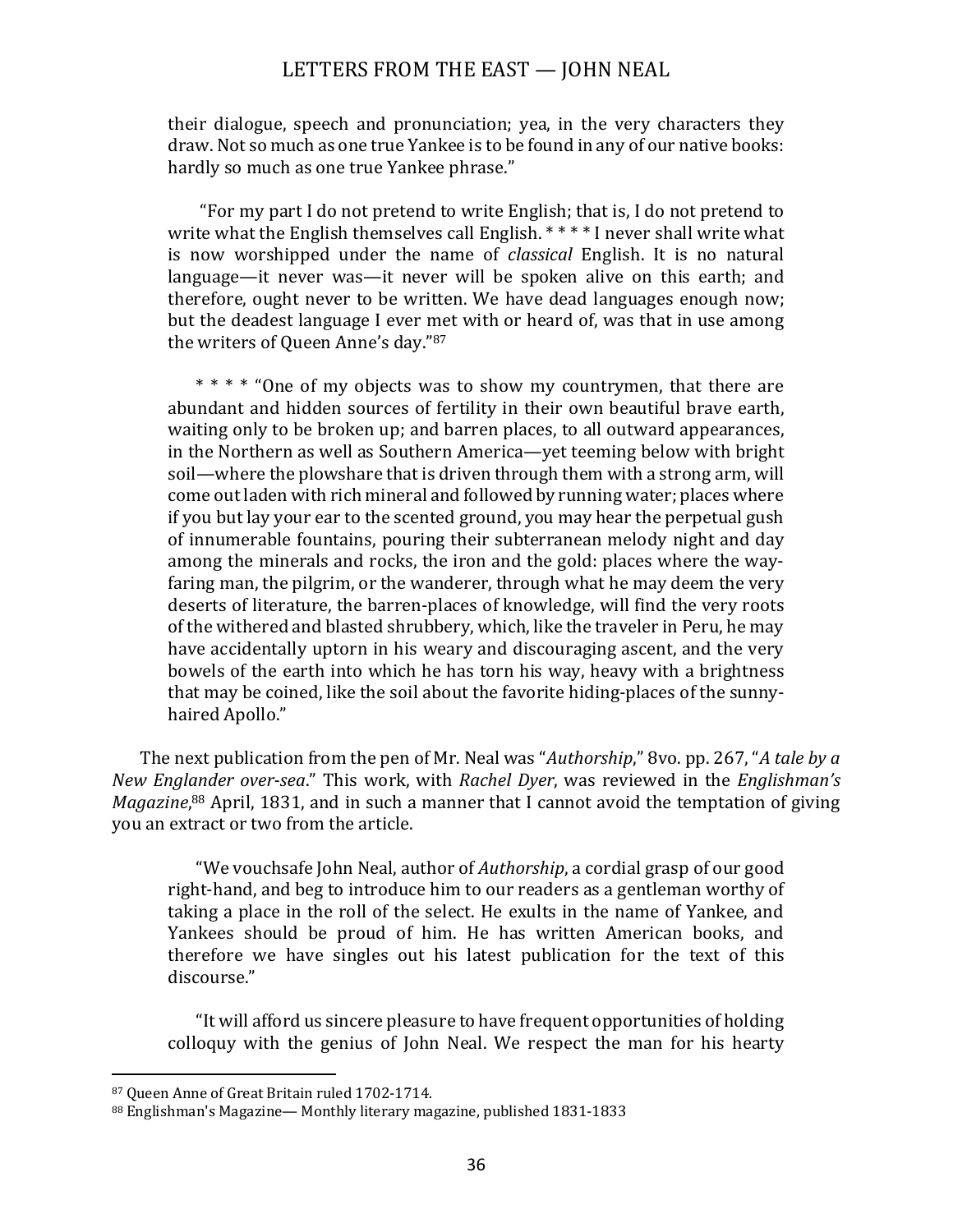identification with his country, and his good-humored adoption of national distinctions, irritating to minds less confident of their strength. They who would arrive at a satisfactory conception of the bent and force of his talents, must advert to his works. Among British writers none can be held out as his model. Diverging from the smooth and crowded highway, he has hewed his solitary track through the untrodden wilderness; and if he sometimes wander in obscurity, or exhibit the waywardness of one who has chosen to walk apart, he anon bursts through his entanglement, emerges into the far extended prairie, and casting an exulting glance above and around him, displays the high-bearing of a freeman of nature, standing face to face with the poet's queen where she keeps her state, begirt with the bodyguard of everlasting oaks, lackeyed with the winds of heaven, heralded by the thunder-cloud, and piped to repose by the deep bass of the down-dashing cataract."

The last volume which Mr. Neal published is "*Bentham's Morals and Legislation*," a royal octavo, 310 pp., to which I have before alluded.

I must now hasten to close this series of letters concerning a man, in whose writings there is so much pre-eminent talent, so much originality, so much profound and eloquent thought, so much of the life and vigor, the bone and sinew of the old English, even amid all their rubbish, all their eccentricities. There *is* genius in his soul. It blazes forth in all his productions. And genius everywhere, in any country, but more emphatically in our own, should command our attention and encouragement. Genius also, we must remember, has its impulses and its wanderings. It is wayward and erratic, as well as grand and sublime. It rises and falls; it cannot always stand on its lofty height unapproached and unapproachable. It cannot always astonish, always startle, nor always delight and dazzle, but now and then it must march in the ways of common men; and if there it does not move as we do, think as we do, and act as we do, we must not forget it has different impulses, and receives different impressions, else it would not be genius. Whenever it deviates from the beaten road, it goes through cerborian [?] bogs as well as over beautiful landscapes. There are hills and valleys, ditches and swamps in its way. We should, therefore, excuse its errors, and think the more of its virtues. We should not measure it by our own standard, or force it within our own bounds. If we clip the wings of the eagle, it can at best but stalk upon the ground. This we should pardon its wanderings; and if we condemn, it should be in moderate and temperate language.

There is much in the character and history of Mr. Neal to command the admiration of his own countrymen. He is a child of our own institutions—rocked and cradled amid the enterprise, the novelty and agitations of our own Union. He has literally forced himself forward by his own sterling merit, in spite of opposition which he himself has too often provoked, by his own imprudence, and carelessness of peoples' opinions. His intellect, say what his adversaries and detractors may, is of an uncommon grasp. He is no common man. Pity, indeed it is, that poverty compelled him as it did, to educate himself; pity, that he could not have been formed and shaped in the schools of our country, and there, by competition and attrition, have been rubbed and furbished so as to suit the notions of the world. Pity it is, that he does not guide his own impulses, instead of suffering them to run away with him. But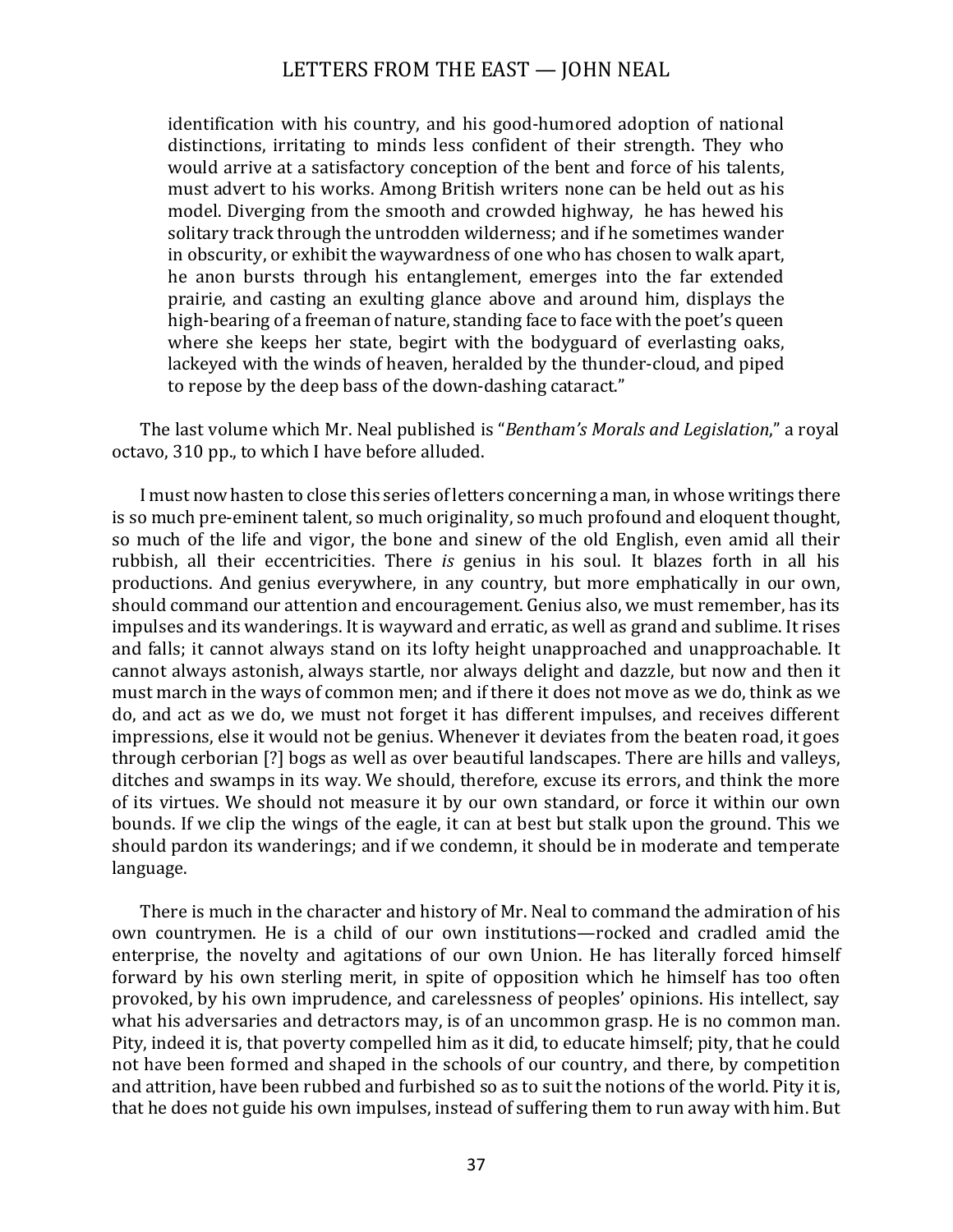Neal is an American heart and soul. He is a Yankee, proud of his country and his countrymen. His eye is here among our own rivers, our own hills, and our own boundless wildernesses. His books are of an American hue. He works in American mines. The gold that he finds is American gold, pure and brilliant, new and priceless. I now ask my countrymen, if they will leave posterity, or other than Americans, to proclaim the reputation of such a man; for reputation, some day or other, will follow his name, as sure as the shadow follows the sun. I ask them if a writer of so much originality and strength, who has contributed abroad and at home, so much to the formation of an American literature, shall be passed over in silence among those whom we are proud of? America is independent in politics, in legislation, in trade—but alas! not independent in literature. Our own works, our own writers, have no fame at home till the blaze of their glory is reflected from abroad. Nothing is good here, no coin will circulate, not even what the Englishman will grasp for if wrought in his own country, unless it is stamped as genuine in another clime. For what have ears, and eves, and hearts, but to hear, and see, and feel for ourselves? Are the old worn-out scenes of Europe, London or Paris, the Thames or the Seine, or Rome itself and her falling temples, better fitted for American genius than the ocean-current of our own Mississippi, or the temples of august nature in American forests? If Scott were here, he would immortalize our solitudes, and make our Alleghanies ring with fame. The dialect of the genuine Yankee would then become more famous than that of the highlands or lowlands of Scotland. Our own writers are never so happy as when at home. Put Flint<sup>89</sup> in the woods and prairies of Missouri and Illinois, and his eye brightens, and his heart beats—he is transporting, he is divine—but take him from thence, and is but a third-rate Englishman. In truth, a student of art or of nature cannot live in the west, without feeling himself uplifted by the associations about him. There is not a rocky island in Maine not full of legends of marvelous attraction. Our ocean is as magnificent as that which washes the shores of Britain. Campbell<sup>90</sup> and Southey come to us for the plots of poetic romance. Where has Cooper been so happy as at home—in our revolutionary story or the wild western prairie—or when he cuts loose from Europe and drifts upon the ocean? *that* Cooper, who is now languishing abroad for the vivid pictures and sturdy energy of his own native land. Encourage American literature then; encourage American authors. If genius appear, applaud and emblazon it. Take by the hand, and stand by him who has the confidence and courage to explore our own treasures. Overlook faults, overlook errors; away with the dross and rust; but if evidences of genius appear, say so; speak forth, cry "onward and upward," and let the loud voice of the American people strengthen its wings and gladden its flight. The vagaries of Bulwer<sup>91</sup> and D'Israeli but imitations of Neal, the first an evident copier of his very punctuation, are circulated from the Red River and the Lake of the Woods to the St. Croix.<sup>92</sup> Will his own countrymen worship as inwrought in an Englishman's work what they pass over in an American?

Mr. Neal is now in this city, at work with his accustomed energy upon law and literature, language, and. as usual, upon almost everything else. The death of an uncle, in leaving him a

 $89$  Flint  $-$  not identified

<sup>&</sup>lt;sup>90</sup> Thomas Campbell (1777-1844) — Scottish sentimental poet; editor of the *New Monthly Magazine* 

 $91$  Henry Bulwer (1801-1872)— British politician, diplomat and writer

 $92$  Brooks refers to extremities of the settled United States of his day — Texas, Minnesota and Maine, respectively.